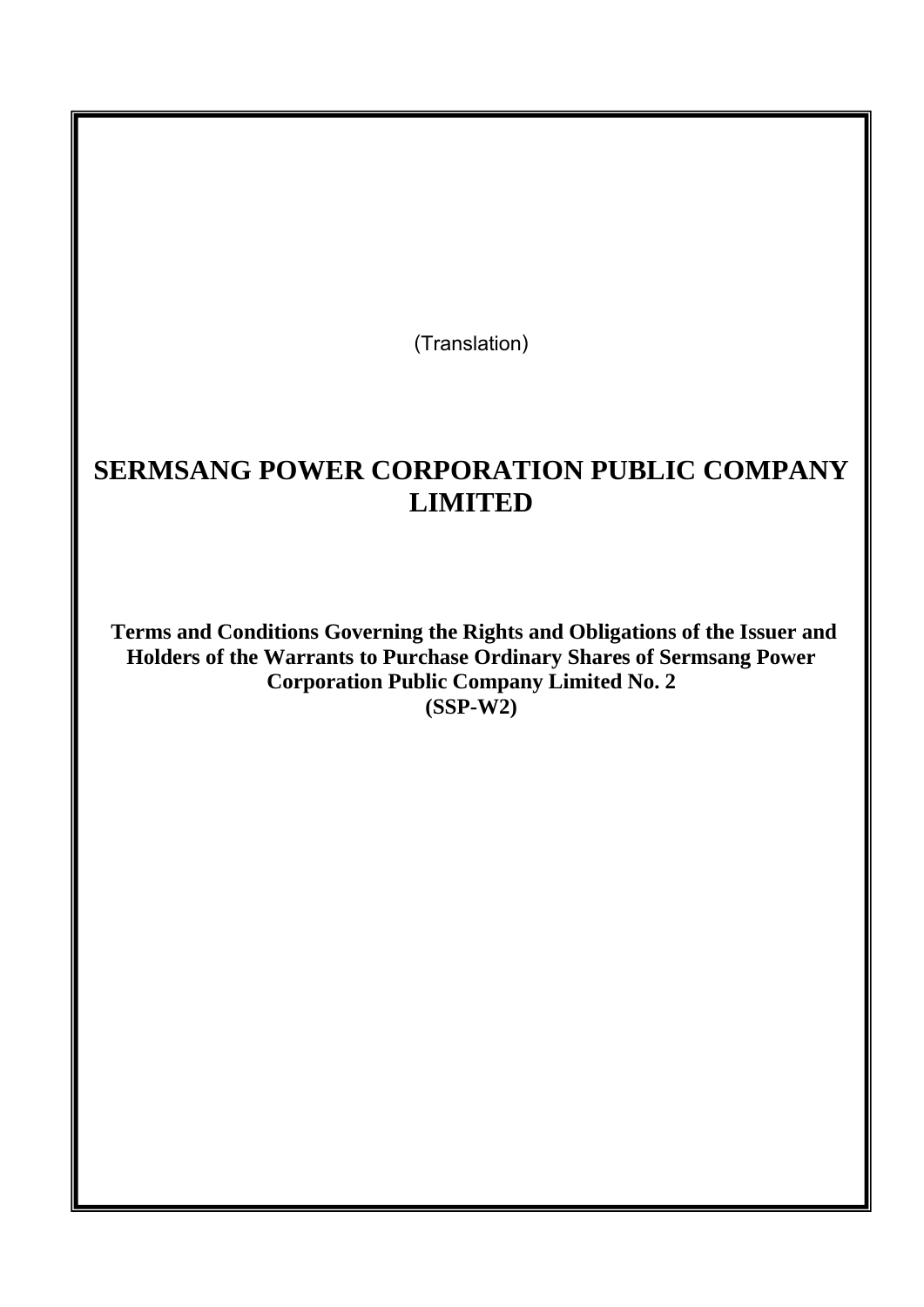#### **Terms and Conditions Governing the Rights and Obligations of the Issuer and Holders of the Warrants to Purchase Ordinary Shares of Sermsang Power Corporation Public Company Limited No. 2 ("Terms and Conditions")**

The warrants to purchase ordinary shares of Sermsang Power Corporation Public Limited Company No. 2 (the "**SSP-W2 Warrants**") were issued by Sermsang Power Corporation Public Limited Company (the "**Company**") in accordance with the resolution of the 2021 Annual General Meeting of Shareholders which held on May 6, 2021 to approve the Company to issue and allocate the SSP-W2 Warrants in the amount of not exceed 253,550,000 units to the existing shareholders of the Company in proportion to their respective shareholdings (Rights Offering), at no cost, at the allocation ratio of 4 existing ordinary shares for 1 unit of the SSP-W2 Warrants with the exercise price at THB 20 per share, by authorizing the Board of Directors and/or the Executive Committee and/or persons assigned by the Board of Directors and/or the Executive Committee to determine the exact exercise price from the range of the exercise price approved by the Board of Directors unless the exercise price is adjusted by the conditions of right adjustment. In this regard, the exercise price shall not be lower than the par value of the Company's shares. The SSP-W2 Warrants shall have a term of 3 years 11 months from the issuance date. Should there be any fraction of the SSP-W2 Warrants resulting from the calculation based on the allocation ratio, such fraction shall be discarded. In this respect, the Company issued and allocated the SSP-W2 Warrants to the shareholders whose names appeared as shareholders of the Company on the date for determining the names of shareholders entitled to receive the SSP-W2 Warrants in proportion to their respective shareholdings (Record Date) on June 15, 2021.

In this regard, the SSP-W2 Warrant holders shall be entitled to the rights as prescribed in these Terms and Conditions, and the Company and the SSP-W2 Warrant holders shall be bound by these Terms and Conditions in all respects. The SSP-W2 Warrants Holders shall be deemed to have a thorough knowledge and understanding of all provisions of this Terms and Conditions.

The Company will make available copies of these Terms and Conditions at the Company's head office or the head office of the Agent Receiving Exercise Intention (as defined in this Terms and Conditions) (if any) so that the SSP-W2 Warrant holders can inspect the copies of these Terms and Conditions during the business hours on Business Days of the Company or the Agent Receiving Exercise Intention (as the case may be).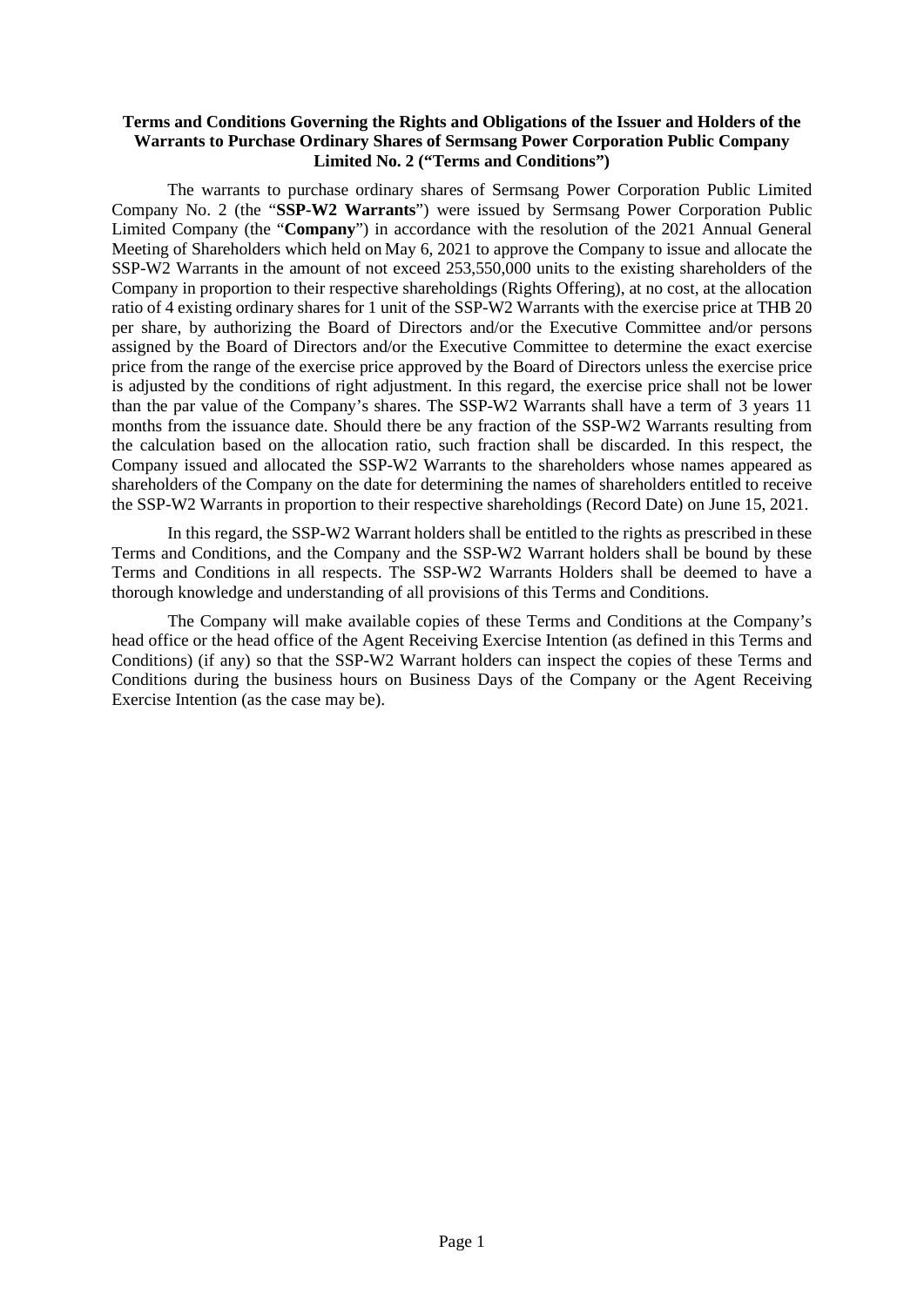### **Definitions**

All wordings and terms used in these Terms and Conditions shall have the following meanings:

| <b>Terms and Conditions</b>                                                  | mean | This Terms and Conditions Governing the Rights and<br>Obligations of the Issuer and Holders of the Warrants<br>to Purchase Ordinary Shares of Sermsang Power<br>Corporation Public Company Limited No. 2<br>(SSP-W2), including any amendment thereof (if any);                 |
|------------------------------------------------------------------------------|------|---------------------------------------------------------------------------------------------------------------------------------------------------------------------------------------------------------------------------------------------------------------------------------|
| <b>SET</b>                                                                   | mean | the Stock Exchange of Thailand;                                                                                                                                                                                                                                                 |
| <b>Agent Receiving</b><br><b>Exercise Intention</b>                          | mean | any person(s) duly appointed by the Company to act as<br>its agent in receiving the intention to exercise the<br>SSP-W2 Warrants;                                                                                                                                               |
| <b>SSP-W2 Warrant</b><br>Registrar                                           | mean | Thailand Securities Depository Company Limited<br>and/or any other person duly appointed to act as the<br>registrar of the SSP-W2 Warrants;                                                                                                                                     |
| Company                                                                      | mean | Sermsang Power Corporation Public Limited Company                                                                                                                                                                                                                               |
| <b>SSP-W2 Warrant</b><br><b>Substitute</b>                                   | mean | a document issued by Thailand Securities Depository<br>Company Limited to be used in substitution of the<br>SSP-W2 Warrants;                                                                                                                                                    |
| <b>SSP-W2 Warrants</b>                                                       | mean | the warrants to purchase ordinary shares of Sermsang<br>Power Corporation Public Company Limited No. 2<br>(SSP-W2), which are in the named certificate and<br>transferable, including the SSP-W2 Warrant Substitute;                                                            |
| <b>Notification No.</b><br><b>TorChor. 34/2551</b>                           | mean | the Notification of the Capital Market Supervisory<br>Board No. TorChor. 34/2551 Re: Application for and<br>Approval of Offer for Sale of Warrants to Purchase<br>Newly Issued Shares and Shares Issuable upon<br>Exercise of Warrants dated December 15, 2008 (as<br>amended); |
| <b>SSP-W2 Warrant</b><br>holders                                             | mean | a person whose name appears in the Register Book as<br>the owner or holder of the SSP-W2 Warrants including<br>the holder of the SSP-W2 Warrant Substitute;                                                                                                                     |
| <b>Period for the Notice of</b><br>the Intention to Exercise<br>the Warrants | mean | the period of time when the SSP-W2 Warrant holders<br>who wish to exercise their rights to purchase the newly<br>issued ordinary shares of the Company may deliver the<br>notice of the intention to exercise the SSP-W2 Warrants<br>pursuant to Clause 1.3.3;                  |
| <b>Exercise Date</b>                                                         | mean | the date on which the SSP-W2 Warrant holders may<br>exercise their rights to purchase the newly issued<br>ordinary shares of the Company pursuant to Clause<br>1.3.1;                                                                                                           |
| <b>Business Day</b>                                                          | mean | a day (other than a Saturday or Sunday or a day on<br>which the Bank of Thailand announces as a bank<br>holiday) on which commercial banks are open for<br>general business in Bangkok;                                                                                         |
| <b>Securities Depository</b>                                                 | mean | Thailand Securities Depository Company Limited;                                                                                                                                                                                                                                 |
| <b>Register Book</b>                                                         | mean | the source of registration information in which details<br>of the SSP-W2 Warrants and the SSP-W2 Warrant                                                                                                                                                                        |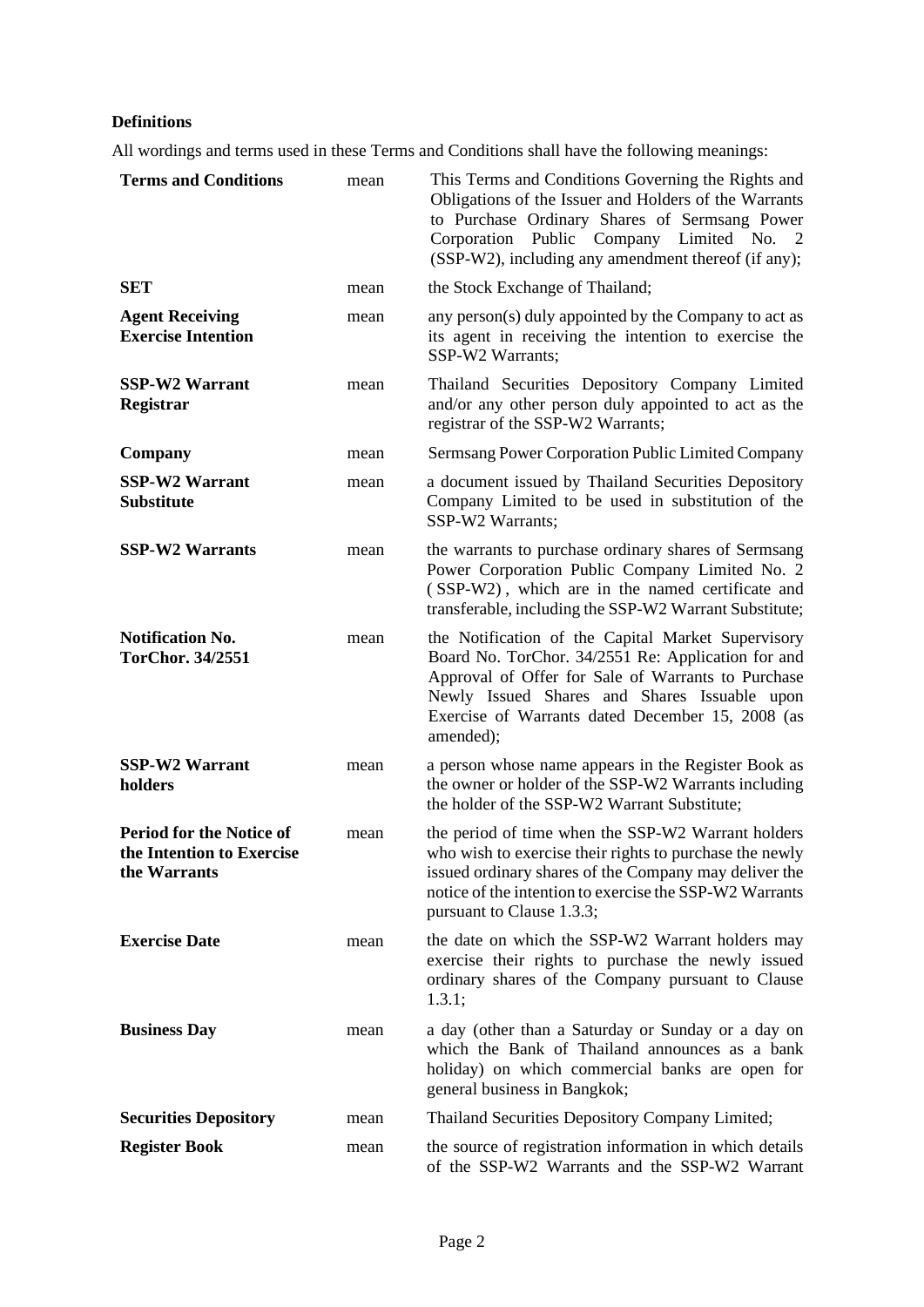|                                                                                     |      | holders are recorded and kept by the SSP-W2 Warrant<br>Registrar;                                                                                                                                                                                                                                                                                    |
|-------------------------------------------------------------------------------------|------|------------------------------------------------------------------------------------------------------------------------------------------------------------------------------------------------------------------------------------------------------------------------------------------------------------------------------------------------------|
| <b>Rights under the SSP-</b><br><b>W2 Warrants</b>                                  | mean | all rights under the SSP-W2 Warrants including but not<br>limited to the right to purchase newly issued ordinary<br>shares of the Company, the right to attend and vote at<br>the meeting of the SSP-W2 Warrant holders and the<br>right to recover damages in the event that the shares<br>allocated for the exercise of warrants are insufficient; |
| <b>Shares Allocated for the</b><br><b>Exercise of the SSP-W2</b><br><b>Warrants</b> | mean | newly issued ordinary shares not exceeding<br>$253,550,000$ shares with a par value of THB 1.00 to<br>accommodate the exercise of the SSP-W2 Warrants<br>including new ordinary shares which may be issued as<br>a result of rights adjustment pursuant to the conditions<br>set out in these Terms and Conditions; and                              |
| Office of the SEC                                                                   | mean | the Office of the Securities and Exchange<br>Commission.                                                                                                                                                                                                                                                                                             |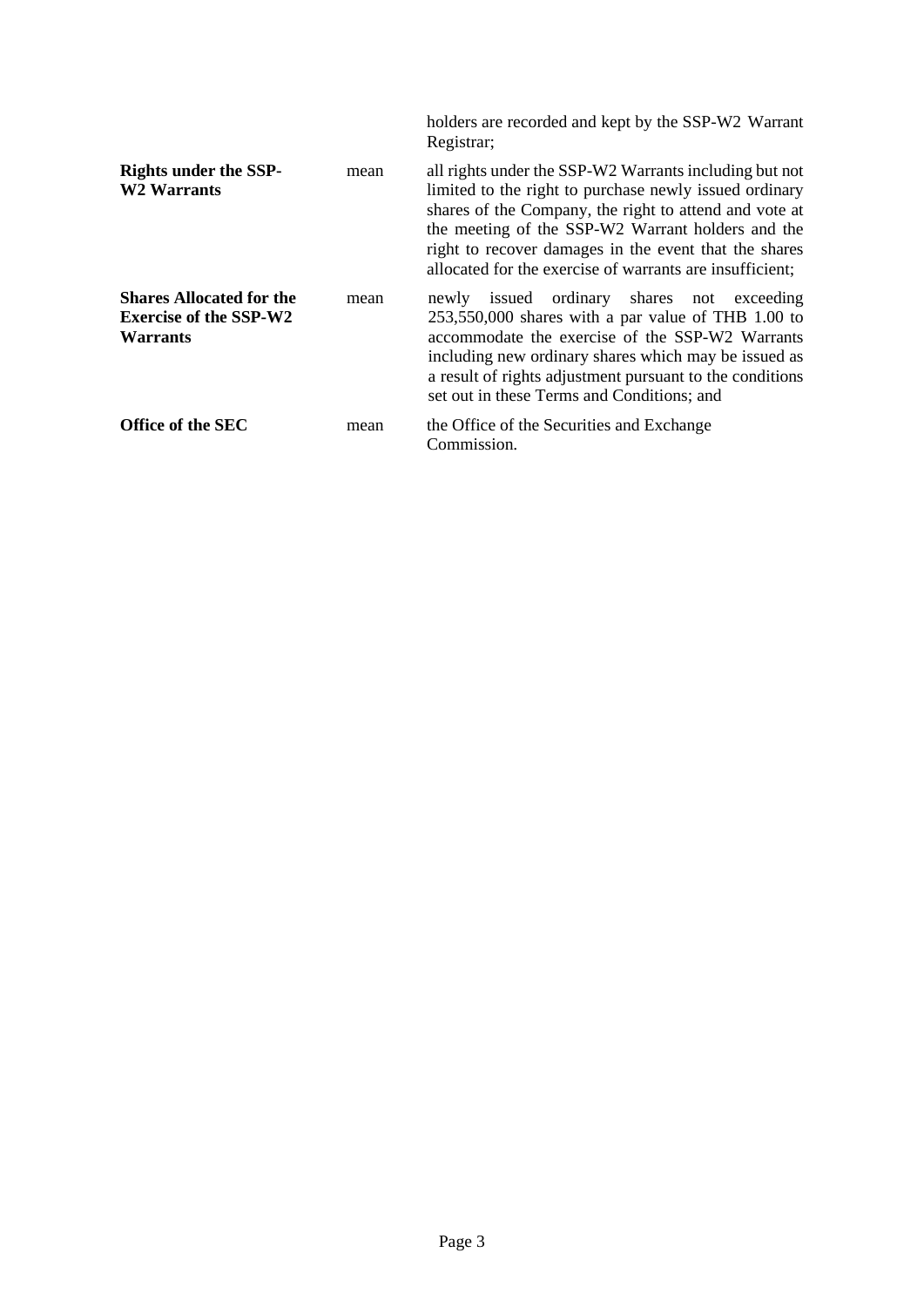#### **1. Details of the Warrants**

The Company issued the SSP-W2 Warrants of up to 253,550,000 units to be allocated to the existing shareholders of the Company whose names appeared as shareholders of the Company on the date for determining the names of shareholders entitled to receive the SSP-W2 Warrants (Record Date) Warrants in proportion to their respective shareholdings (Record Date) on 15 June, 2021, in proportion to their respective shareholdings (Rights Offering), at no cost, at the allocation ratio of 4 existing ordinary shares for 1 unit of the SSP-W2 Warrants with the exercise price of THB 20 per share, by authorizing the Board of Directors and/or the Executive Committee and/or persons assigned by the Board of Directors and/or the Executive Committee to determine the exact exercise price from the range of the exercise price approved by the Board of Directors unless the exercise price is adjusted by the conditions of right adjustment. In this regard, the exercise price shall not be lower than the par value of the Company's shares. The SSP-W2 Warrants shall have a term of 3 years 11 months from the issuance date. Should there be any fraction of the SSP-W2 Warrants resulting from the calculation based on the allocation ratio, such fraction shall be discarded. Details of the SSP-W2 Warrants are set out as follows:

#### **1.1 Key Features of the SSP-W2 Warrants**

| <b>Issuer</b>                                                        |                | Sermsang Power Corporation Public Limited Company                                                                                                                                                                                                                                                                                                                                                                                                                                                                                                                                                 |
|----------------------------------------------------------------------|----------------|---------------------------------------------------------------------------------------------------------------------------------------------------------------------------------------------------------------------------------------------------------------------------------------------------------------------------------------------------------------------------------------------------------------------------------------------------------------------------------------------------------------------------------------------------------------------------------------------------|
| Type of the SSP-W2<br>Warrants                                       |                | Warrants to purchase ordinary shares of Sermsang Power<br>Corporation Public Company Limited No. 2 (SSP-W2)                                                                                                                                                                                                                                                                                                                                                                                                                                                                                       |
| Type of the SSP-W2<br>Warrants                                       |                | In named certificate and transferable                                                                                                                                                                                                                                                                                                                                                                                                                                                                                                                                                             |
| Number of the SSP-W2<br>Warrants Issued and<br>Offered               |                | Not exceeding 253,550,000 units                                                                                                                                                                                                                                                                                                                                                                                                                                                                                                                                                                   |
| Number of Shares<br>Allocated for the Exercise<br>of SSP-W2 Warrants |                | Not exceeding 253,550,000 shares (par value of THB 1.00<br>per share) representing $351$ percent of all issued and sold<br>shares of the Company on February, 25 2021                                                                                                                                                                                                                                                                                                                                                                                                                             |
| Offering Price per unit                                              | $\ddot{\cdot}$ | THB 0.00 per units                                                                                                                                                                                                                                                                                                                                                                                                                                                                                                                                                                                |
| <b>Allocation Methods</b>                                            |                | The Company will allocate the SSP-W2 Warrants to the<br>Company's existing shareholders in proportion to their<br>respective shareholding (Rights Offering) at the allocation<br>ratio of 4 existing ordinary shares for 1 unit of the SSP-W2<br>Warrants after the approval is granted by the 2021 Annual<br>General Meeting of Shareholders and scheduling June 15,<br>2021 as the record date to determine the list of shareholders<br>entitled to be allocated with the SSP-W2 Warrants. Should<br>there be any fraction remaining from the calculation, such<br>fraction shall be discarded. |
| <b>Issuance Date</b>                                                 |                | June 22, 2021                                                                                                                                                                                                                                                                                                                                                                                                                                                                                                                                                                                     |
| Term of the SSP-W2<br>Warrants                                       |                | 3 years 11 months from the issuance and allocation date of<br>the SSP-W2 Warrants                                                                                                                                                                                                                                                                                                                                                                                                                                                                                                                 |

<span id="page-4-0"></span><sup>1</sup> Method for calculating the number of shares allocated: (Number of Shares Allocated for warrant offered for sale + number of supporting shares in CD or other warrants offered not including the shares held to support the ESOP-CD or ESOP-warrant) / (the total number of outstanding shares of the company including the number of other newly issued shares of the Company will be offered for sale in conjunction with the warrant):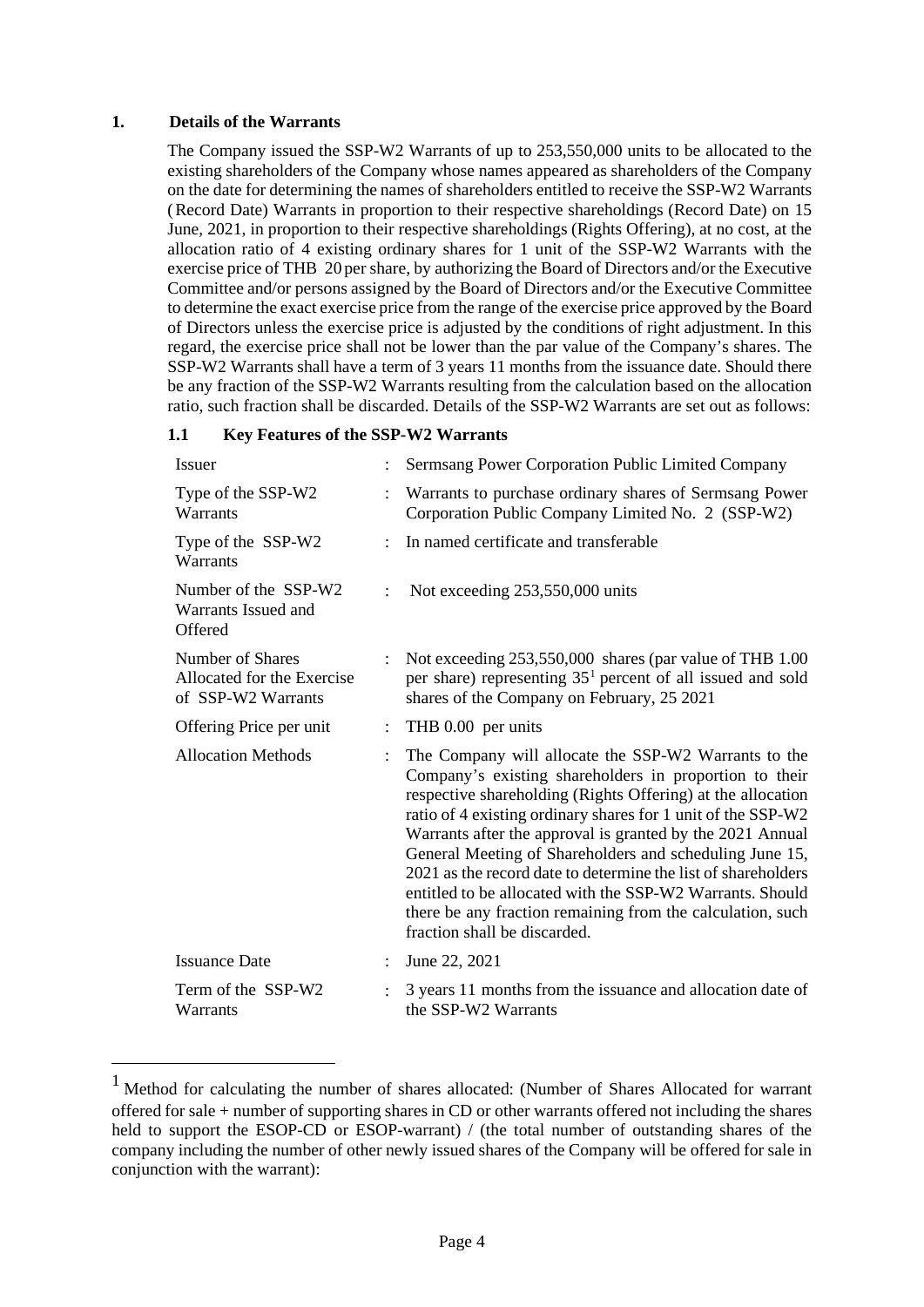| <b>Exercise Ratio</b>                                                                                   |                      | 1 unit of the SSP-W2 Warrants is entitled to purchase 1<br>newly ordinary share of the Company unless the exercise<br>ratio is adjusted by the conditions of right adjustment.                                                                                                                                                                                                                                                                                                                                                         |
|---------------------------------------------------------------------------------------------------------|----------------------|----------------------------------------------------------------------------------------------------------------------------------------------------------------------------------------------------------------------------------------------------------------------------------------------------------------------------------------------------------------------------------------------------------------------------------------------------------------------------------------------------------------------------------------|
| <b>Exercise Price</b>                                                                                   |                      | THB 20 per share, by authorizing the Board of Directors<br>and/or the Executive Committee and/or persons assigned<br>by the Board of Directors and/or the Executive Committee<br>to determine the exact exercise price from the range of the<br>exercise price approved by the Board of Directors unless<br>the exercise price is adjusted by the conditions of right<br>adjustment. In this regard, the exercise price shall not be<br>lower than the par value of the Company's shares.                                              |
| <b>Exercise Period</b>                                                                                  |                      | The SSP-W2 Warrant holders shall be entitled to exercise<br>their rights to purchase the Company's newly issued<br>ordinary shares under the SSP-W2 Warrants on the last<br>Business Day of February, May, August, and November of<br>each calendar year throughout the term of the SSP-W2<br>Warrants. The first Exercise Date shall be on February 28,<br>2024 and the last exercise date shall be on May 21, 2025<br>which is 1 day prior to the SSP-W2 Warrants expiration<br>date.                                                |
|                                                                                                         |                      | In the event that the last Exercise Date coincides with the<br>holiday of the Company, such Exercise Date shall be<br>rescheduled to the preceding business day.                                                                                                                                                                                                                                                                                                                                                                       |
| Period for the Notice of the<br>Intention to Exercise the<br>SSP-W2 Warrants                            | $\ddot{\cdot}$       | The SSP-W2 Warrant holders who wish to exercise their<br>rights to purchase the ordinary shares of the Company shall<br>give an advance notice of the intention to exercise the right<br>to purchase ordinary shares under the SSP-W2 Warrants<br>between 9.00 and 15.00 hours, within 5 Business Days prior<br>to each Exercise Date except for the last Exercise Date of<br>the SSP-W2 Warrants, the notice of the intention to<br>exercise the right must be given within the period of 15 days<br>prior to the last Exercise Date. |
|                                                                                                         |                      | In the event that the exercise date falls on the Company's<br>holiday such exercise date shall be postponed to the last<br>Business Day preceding such exercise date.                                                                                                                                                                                                                                                                                                                                                                  |
| Secondary Market of the<br>SSP-W2 Warrants                                                              | $\ddot{\phantom{a}}$ | The Company will list the SSP-W2 Warrants as listed<br>securities on the SET.                                                                                                                                                                                                                                                                                                                                                                                                                                                          |
| Secondary Market of the<br><b>Ordinary Shares Issued</b><br>upon the Exercise of the<br>SSP-W2 Warrants |                      | The Company will list the ordinary shares issued upon the<br>exercise of rights to purchase ordinary shares under the<br>SSP-W2 Warrants on SET.                                                                                                                                                                                                                                                                                                                                                                                       |
| SSP-W2 Warrant Registrar                                                                                | $\ddot{\cdot}$       | Thailand Securities Depository Company Limited                                                                                                                                                                                                                                                                                                                                                                                                                                                                                         |
| Impact on the Company's<br>Shareholders                                                                 | $\ddot{\cdot}$       | The ordinary shares issued from the exercise of the<br>1.<br>SSP-W2 Warrants shall receive the same rights and<br>status as the Company's ordinary shares previously<br>issued and paid-up in all respects. The rights to be<br>obtained as ordinary shareholders from the exercise of<br>the SSP-W2 Warrants shall commence from the date on<br>which the TSD recorded the shareholder's increased<br>shares in the system.                                                                                                           |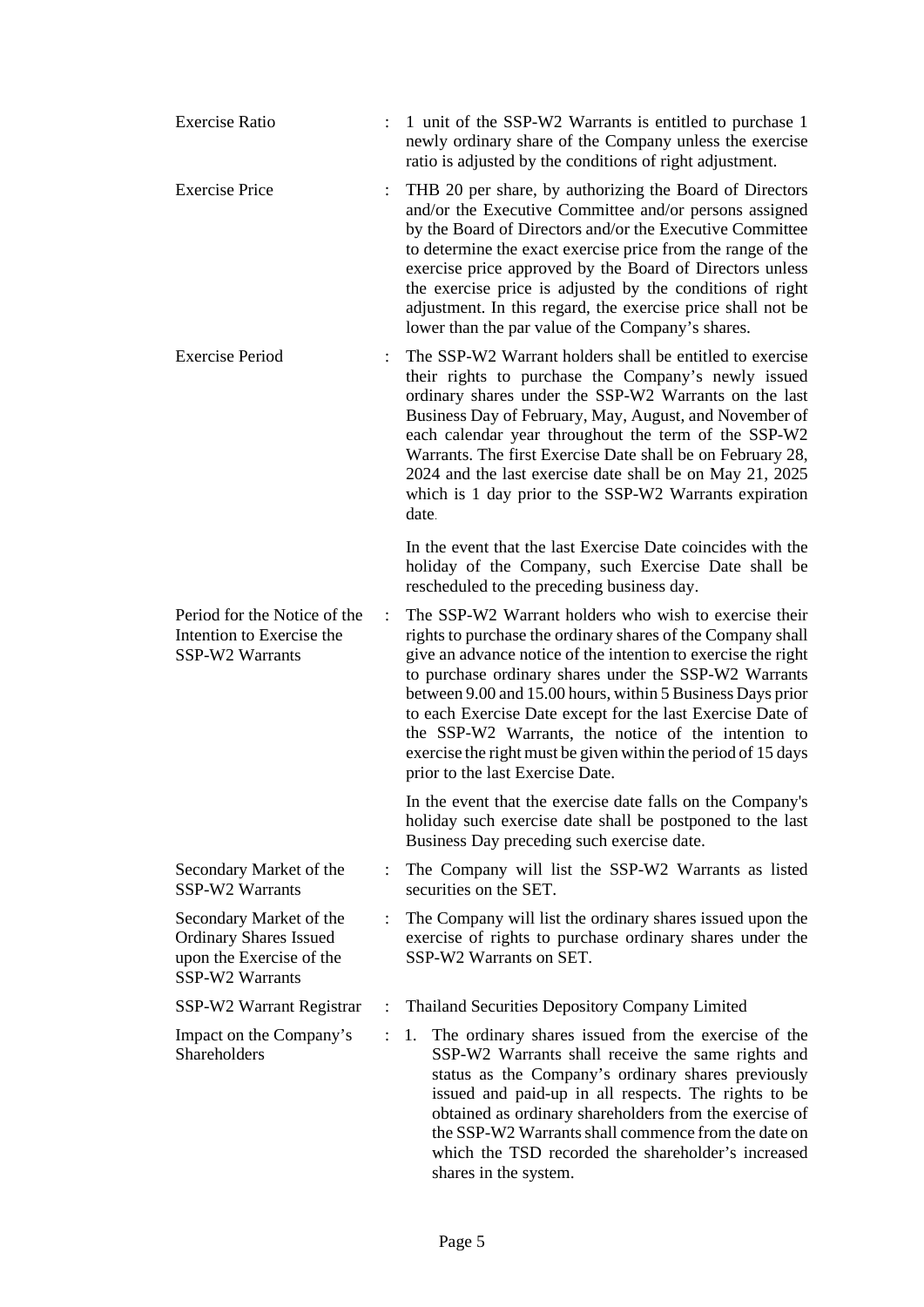2. The impacts on the Company's shareholders from the issuance and allocation of the SSP-W2 Warrants to the existing shareholders are as follow:

#### 2.1 The Control Dilution Impact

In the event that all of the SSP-W2 Warrants are fully exercised by the Company's existing shareholders who obtained the allocation of the SSP-W2 Warrants in proportion to their respective shareholding (Rights Offering), the shareholders would not be affected by the Control Dilution.

In the event that the SSP-W2 Warrant holders who exercise the SSP-W2 Warrants are not the shareholders of the Company who obtained the allocation of the SSP-W2 Warrants in proportion to their respective shareholding percentage (Rights Offering), the shareholding of the existing shareholders of the Company will be diluted by 18.52 percent, which can be calculated as follows;

Control dilution  $=$  the number of shares

reserved for the SSP-W2 Warrants / (the number of paid-up shares of the Company + the allocated stock dividend + the number of shares reserved for the SSP-W1 Warrants  $+$ the number of shares reserved for the SSP-W2 Warrants)

- $= 253,550,000 / (922,000,000)$  $+ 92,200,000 + 101,420,000$  $+ 253,550,000$
- $= 18.52\%$

#### 2.2 The Price Dilution Impact

After the issuance and allocation of the SSP-W2 Warrants to the existing shareholders and such warrant holders fully exercise their rights under the SSP-W2 Warrants, the market price of the share will not be diluted since the market price after the offering is greater than the market price prior to the offering, which can be calculated as follows;

Price dilution  $=$  (the market price prior to the offering - the market price after the offering) / the market price prior to the offering

Hence, the market price will not be diluted since the market price after the offering is greater than the market price prior to the offering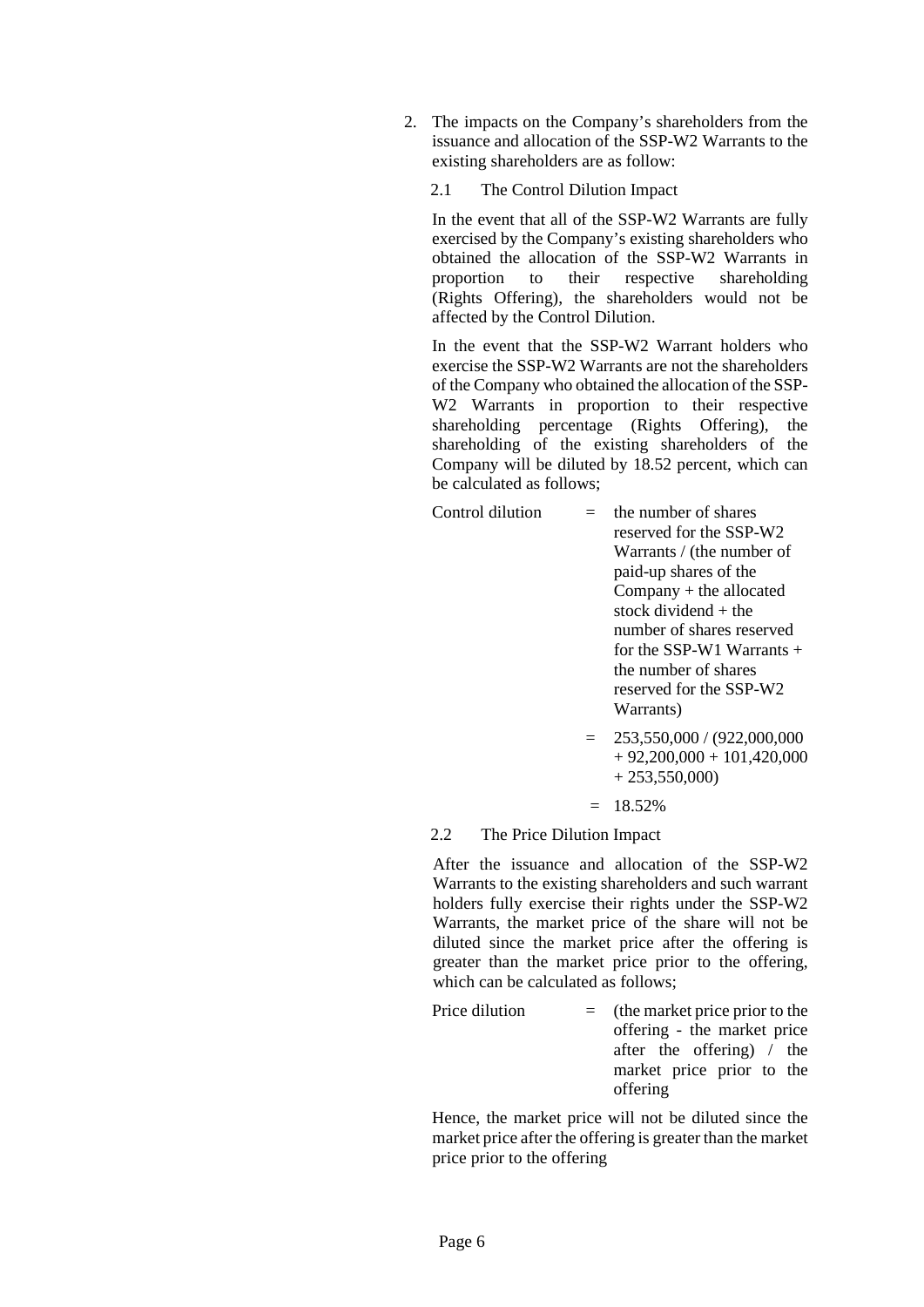Whereas:

The market price prior to the offering  $=$  the weighted average price of the Company's ordinary shares on SET for the past 7 consecutive business days prior to the date on which the Board of Directors' meeting No. 1/2021 on February 25, 2021, passed its resolution to propose the 2021 Annual General Meeting of Shareholders to consider and approve the issuance and allocation of the  $SSP-W2$  Warrants = THB 15.76 per share

The market price after the offering  $=$  (the market price prior to the offering x the total paid-up share of the Company including the dividend stock)  $+$  (the exercise price of the SSP-W1 Warrants x the number of shares reserved for the SSP-W1 Warrants) + (the exercise price of SSP-W2 Warrants x the number of shares reserved for the SSP-W2 Warrants)] / (the number of paid-up shares  $+$  the allocated dividend stock  $+$  the number of shares reserved for the SSP-W1 Warrants + the number of shares reserved for SSP-W2 Warrants)

- $= 16.27$  baht per share
- 2.3 Earnings per Share Dilution Impact

After the issuance and allocation of the SSP-W2 Warrants to the existing shareholders and such warrant holders fully exercise their rights under the SSP-W2 Warrants, the earning will be diluted by 25.93 percent, which can be calculated as follows;

| <b>EPS</b> Dilution | $=$ (EPS prior to the offering –<br>EPS after the offering) / EPS<br>prior to the offering |
|---------------------|--------------------------------------------------------------------------------------------|
|                     | $=$ (0.73. $-$ 0.54) / 0.73                                                                |
|                     | $= 25.93\%$                                                                                |

Whereas:

- EPS prior to the offering  $=$  the net profit / (the number of paid-up shares +the allocated dividend stock)
	- $= 736,293,722$  $(922,000,000 + 92,200,000)$
	- $=$  THB 0.73 per share
- EPS after the offering  $=$  the net profit / (the number of paid-up shares + the allocated dividend<br>stock + the shares stock + the shares reserved for the SSP-W2 Warrants)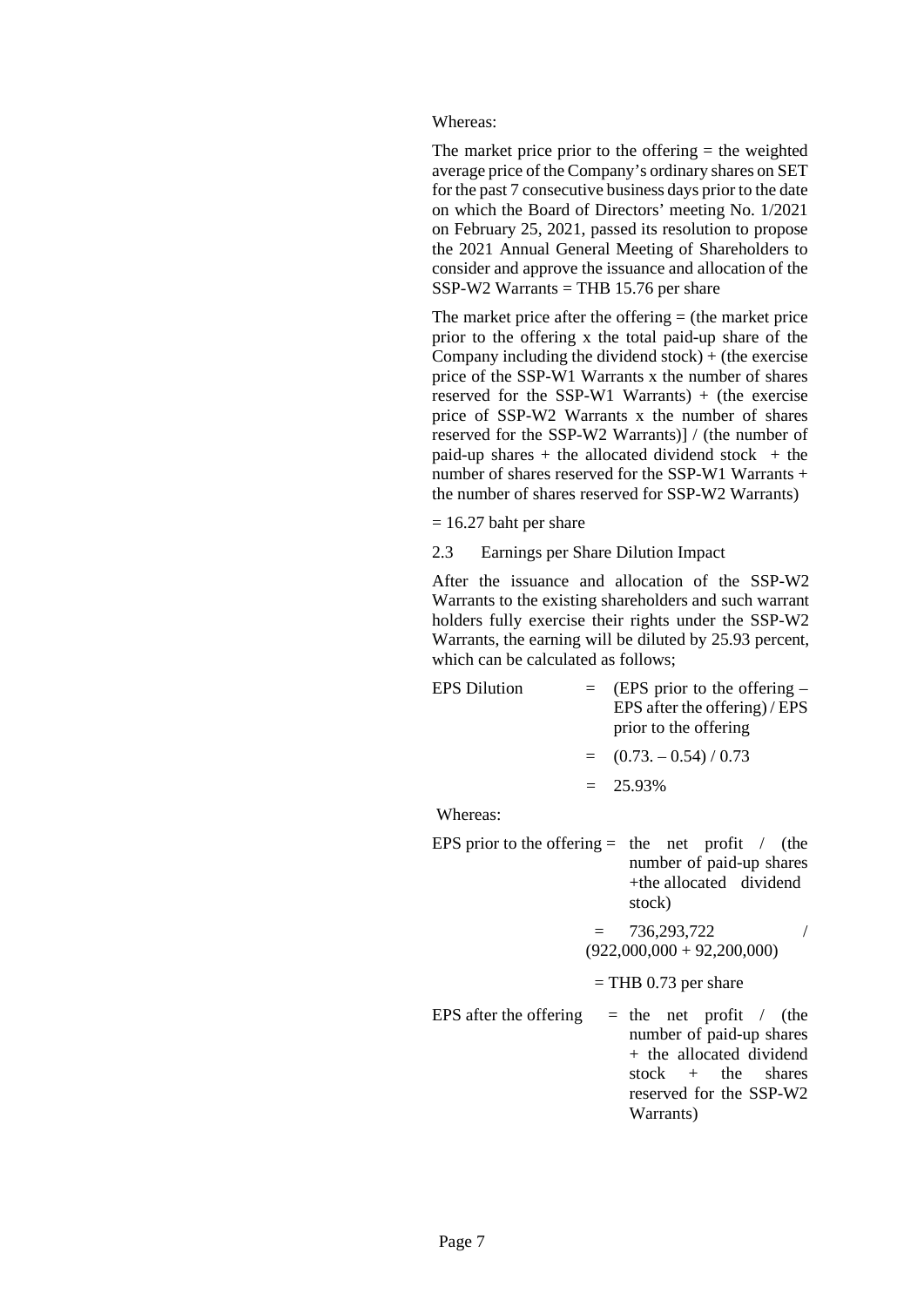$=736,293,722 / (922,000,000 +$ 92,200,000 + 101,420,000 + 253,550,000)

#### $=$  THB 0.54 per share

Other Conditions : The Company's Board of Directors and/or the Executive Committee and/or any person delegated by the Company's Board of Directors and/or the Executive Committee shall have an authority to undertake any and all necessary actions as required by the applicable laws in connection with the issuance and allocation of the SSP-W2 Warrants, including but not limited to the following authorities; (1) set out and revise the terms and conditions and any other details necessary for and in relation to the issuance and allocation of the SSP-W2 Warrants; (2) negotiate, agree, enter into, amend, execute the agreement, applications, waiver requests, evidences, the disclosure of the sale report and documents that are necessary for and relevant to the issuance and allocation of the SSP-W2 Warrants, including contacting, filing, amendment, and execution of applications, waiver requests, evidences, information disclosure, sale reports and documents with the SEC Office, SET, the government authorities or agencies relevant to the issuance and allocation of the SSP-W2 Warrants, as well as listing the SSP-W2 Warrants and Company's newly issued ordinary shares under the SSP-W2 Warrants as securities in the SET; and (3) undertake any other actions that are necessary for or relevant to this issuance and allocation of the SSP-W2 Warrants.

#### **1.2 The SSP-W2 Warrants, Register Book and Legitimate Holder of the SSP-W2 Warrants**

- 1.2.1 The SSP-W2 Warrant Registrar has the duty of issuing the SSP-W2 Warrants to all SSP-W2 Warrant holders. For the SSP-W2 Warrants that are deposited with the Securities Depository, the SSP-W2 Warrant Registrar shall specify "Securities Depository" as the SSP-W2 Warrant Holders in the Register Book. The SSP-W2 Warrant Registrar shall issue the SSP-W2 Warrants or the SSP-W2 Warrant Substitute in the form determined by the SSP-W2 Warrant Registrar.
- 1.2.2 The SSP-W2 Warrant Registrar has the obligations in accordance with the warrant registrar appointment agreement to prepare and keep the Register Book until all SSP-W2 Warrants are exercised or until the SSP-W2 Warrants expire (as the case may be).
- 1.2.3 Legitimate Holders of the SSP-W2 Warrants
	- The Legitimate Holders of the SSP-W2 Warrants in general case

the rights attached to the SSP-W2 Warrants will be vested in the persons or juristic persons whose names appear to be the owners of the SSP-W2 Warrants in the Register Book at the time, or on the first book closure date in the case of the closure of the Register Book for transfer suspension, except in the case where a transfer of the SSP-W2 Warrants has occurred on the relevant book closure date mentioned above and such transfer is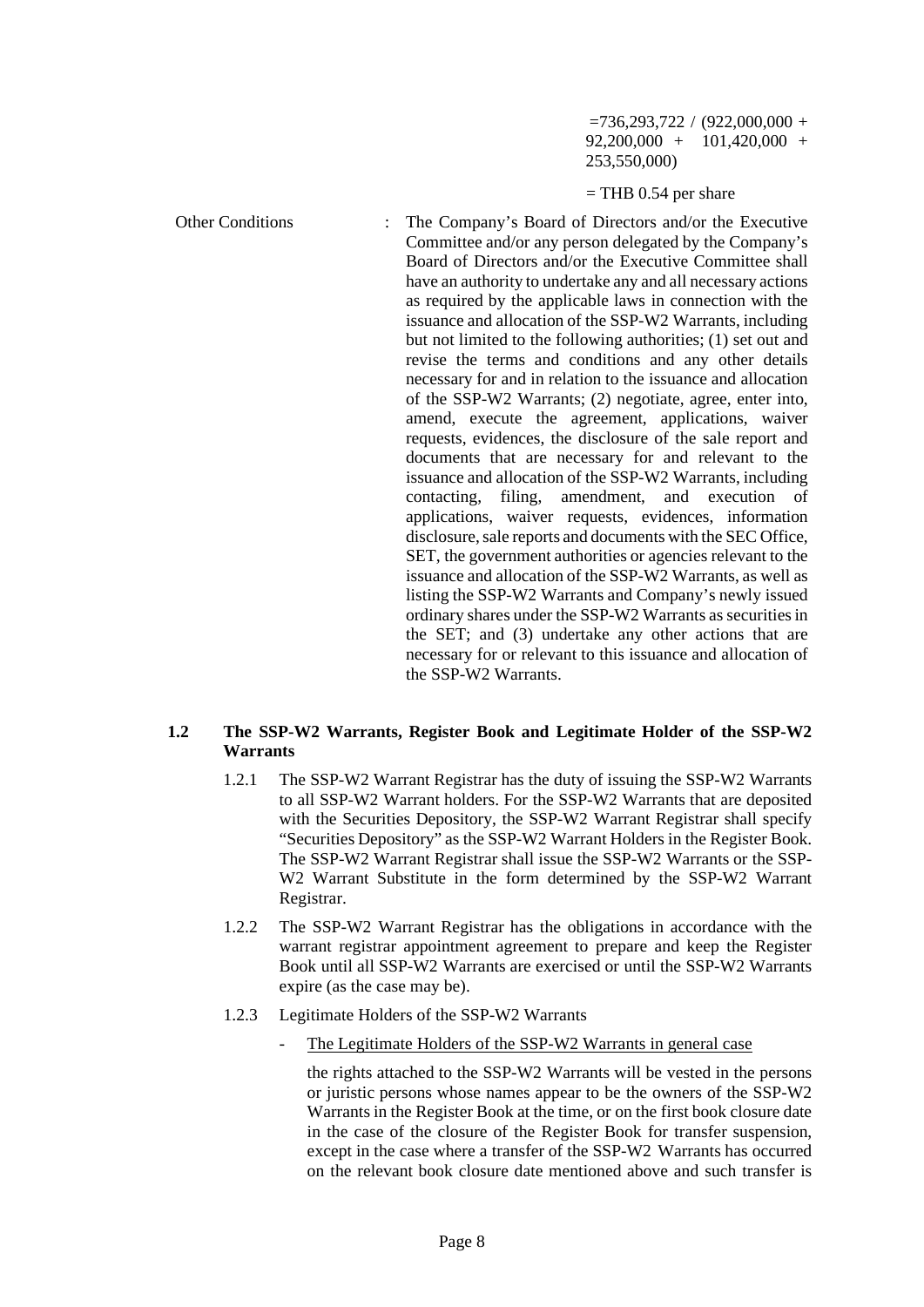valid against the Company in accordance with Clause 1.3, the rights attached to the SSP-W2 Warrants shall be vested in the transferee of the SSP-W2 Warrants.

The Legitimate Holders in the case that the Securities Depository holds the SSP-W2 Warrants on behalf of the SSP-W2 Warrant holders

the rights attached to the SSP-W2 Warrants shall be vested in persons or juristic persons registered in the Register Book under the name of "Securities Depository" at the time or on the first book closure date in the case of the closure of the Register Book to suspend transfer of the SSP-W2 Warrants.

In the case that the Securities Depository is not the SSP-W2 Warrant Registrar, the rights attached to the SSP-W2 Warrants will be vested in the persons or juristic persons that the Securities Depository notifies to the SSP-W2 Warrant Registrar in writing that such persons or juristic persons are legitimate holders of the Warrants in the number that the Securities Depository informed the SSP-W2 Warrant Registrar which shall not more than the total number of the SSP-W2 Warrants registered in the Register Book under the Securities Depository's name at the time or on the first book closure date in the case of the closure of the Register Book to suspend transfer of the SSP-W2 Warrants.

1.2.4 In the case that a legitimate holder of the SSP-W2 Warrants wishes to hold the SSP-W2 Warrants by himself instead of depositing the SSP-W2 Warrants with the Securities Depository, the legitimate holder shall inform the SSP-W2 Warrant Registrar and the SSP-W2 Warrant Registrar shall issue the SSP-W2 Warrants, originally deposit with the Securities Depository, to the legitimate holder of the SSP-W2 Warrants and register such legitimate holder as the SSP-W2 Warrant holders in the Register Book in the number recorded in the Register Book or as informed by the Securities Depository (in the case where the Securities Depository is not the SSP-W2 Warrant Registrar). After issuance and registration of the SSP-W2 Warrants, the SSP-W2 Warrant Registrar shall amend the total number of the SSP-W2 Warrants held in the name of the Securities Depository as recorded in the Register Book by deducting the number of the SSP-W2 Warrants that is recorded in the name of the legitimate holder of the SSP-W2 Warrants from the total number of SSP-W2 Warrants originally issued to Securities Depository. However, if the SSP-W2 Warrant Registrar does not revise the total number of the SSP-W2 Warrants (for whatever reason), it shall be deemed that the number of the SSP-W2 Warrants is reduced in accordance with the number of the SSP-W2 Warrants that are separately recorded in the name of the legitimate owner of the SSP-W2 Warrants in the Register Book.

#### **1.3 Procedures and Conditions for Exercise of Right to Purchase Newly Issued Ordinary Shares**

1.3.1 Exercise Date

The SSP-W2 Warrant holders shall be entitled to exercise their rights to purchase the Company's newly issued ordinary shares under the SSP-W2 Warrants on the last Business Day of, February, May, August and November of each calendar year throughout the term of the SSP-W2 Warrants. The first Exercise Date shall be on February 28, 2024 and the last exercise date shall be on May 21, 2025 which is 1 day prior to the SSP-W2 Warrants expiration date

If the Exercise Date falls on a holiday of the Company, the Exercise Date shall be rescheduled to the previous Business Day.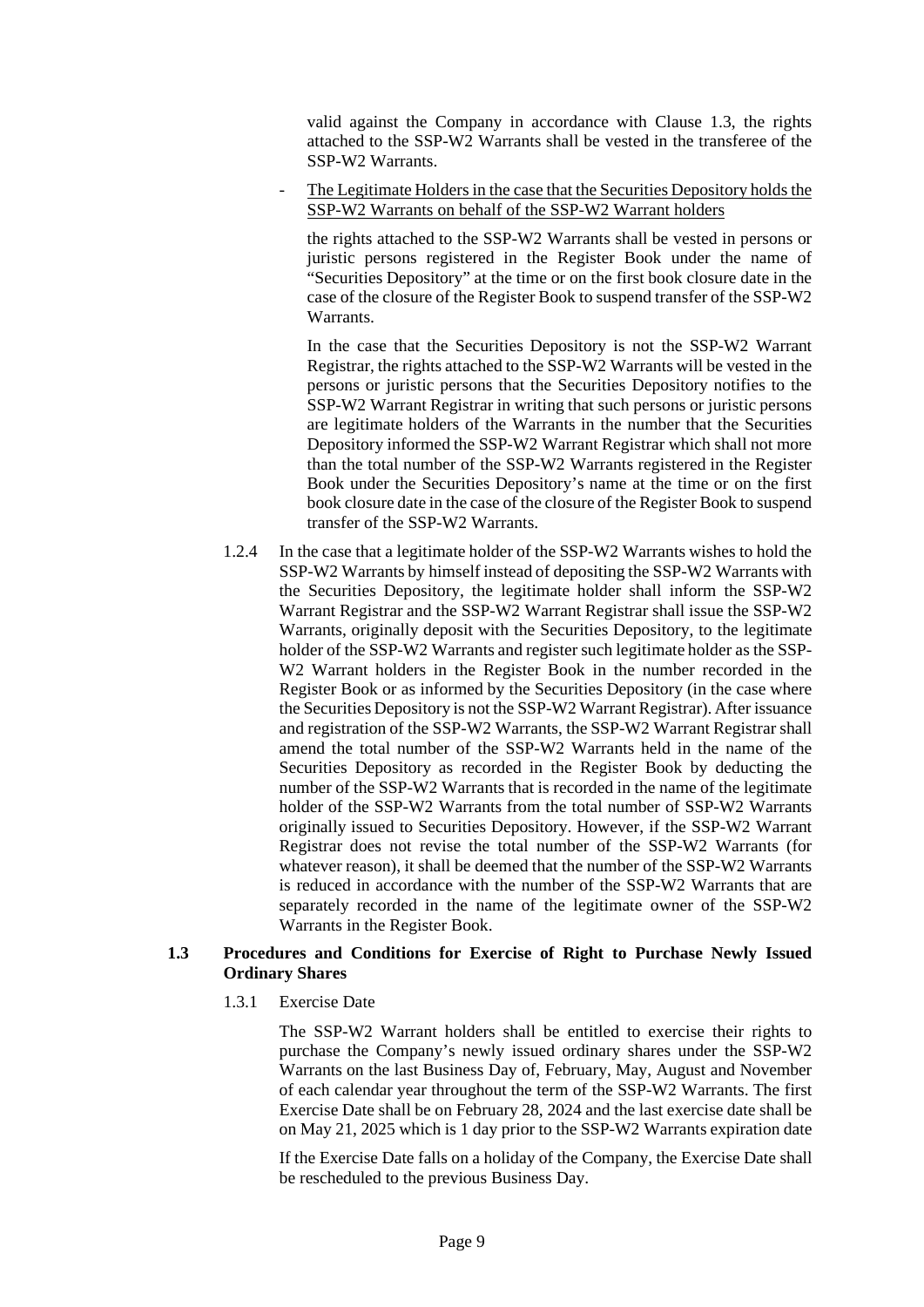1.3.2 Exercise of Right to Purchase the Newly Issued Ordinary Shares

In exercising the right to purchase the newly issued ordinary shares of the Company, the SSP-W2 Warrant holders may exercise their rights under the SSP-W2 Warrants to purchase the newly issued ordinary shares either in whole or in part. For any outstanding SSP-W2 Warrants that are not exercised on or before the last Exercise Date, the Company will deem that the SSP-W2 Warrant holders do not wish to exercise their rights under such SSP-W2 Warrants, and such SSP-W2 Warrants shall be deemed nullified without being exercised.

#### 1.3.3 Period for the Notice of the Intention to Exercise the Warrants

The SSP-W2 Warrant holders who wish to exercise their rights to purchase the ordinary shares of the Company shall give an advance notice of the intention to exercise the right to purchase ordinary shares under the SSP-W2 Warrants between 9.00 and 15.00 hours, within 5 Business Days prior to each Exercise Date. If the Exercise Date falls on a holiday of the Company, the Exercise Date shall be rescheduled to the last Business Day preceding such Exercise Date, except for the last Exercise Date of the SSP-W2 Warrants, the notice of the intention to exercise the right must be given within the period of 15 days prior to the last Exercise Date.

The Company shall close the Register Book of the SSP-W2 Warrants to suspend the transfer of the SSP-W2 Warrants for a period of 21 days prior to the last Exercise Date. The SET will post the SP sign in order to suspend the trading of the SSP-W2 Warrants for a period of 2 Business Days prior to the book closure date. In the case that the first book closure date falls on the date on which the SET is closed for business, such first book closure date shall be rescheduled to the preceding Business Day.

The Company shall remind and inform the SSP-W2 Warrant holders of the period for the notice of the intention to exercise the SSP-W2 Warrants, the Exercise Date, exercise ratio, exercise price, Register Book closure date, SP sign posting date, details of the Company's bank account for the subscription and exercise of the rights under the SSP-W2 Warrants, the person appointed as the Agent Receiving Exercise Intention (if any) and the location for the exercise of the warrants, through the electronic information disclosure means of the SET at least 30 Business Days prior to Exercise Date and will also deliver such details to the SSP-W2 Warrant holders whose names appear in the Register Book on the book closure date via registered mail after the disclosure with SET without any delay.

#### 1.3.4 SSP-W2 Warrant Registrar

Thailand Securities Depository Co., Ltd.

93, 14th Floor, The Stock Exchange of Thailand Building

Ratchadapisek Road, Din Daeng Sub-District, Din Daeng District, Bangkok 10400

#### Tel: 0-2009-9999

Website:<http://www.set.or.th/tsd>

The SSP-W2 Warrant Registrar shall be responsible for the closure of the Register Book. The Register Book shall specify the full name, nationality and address of each SSP-W2 Warrant holder as well as other relevant details, as required by the Securities Depository. In the case of conflicting information,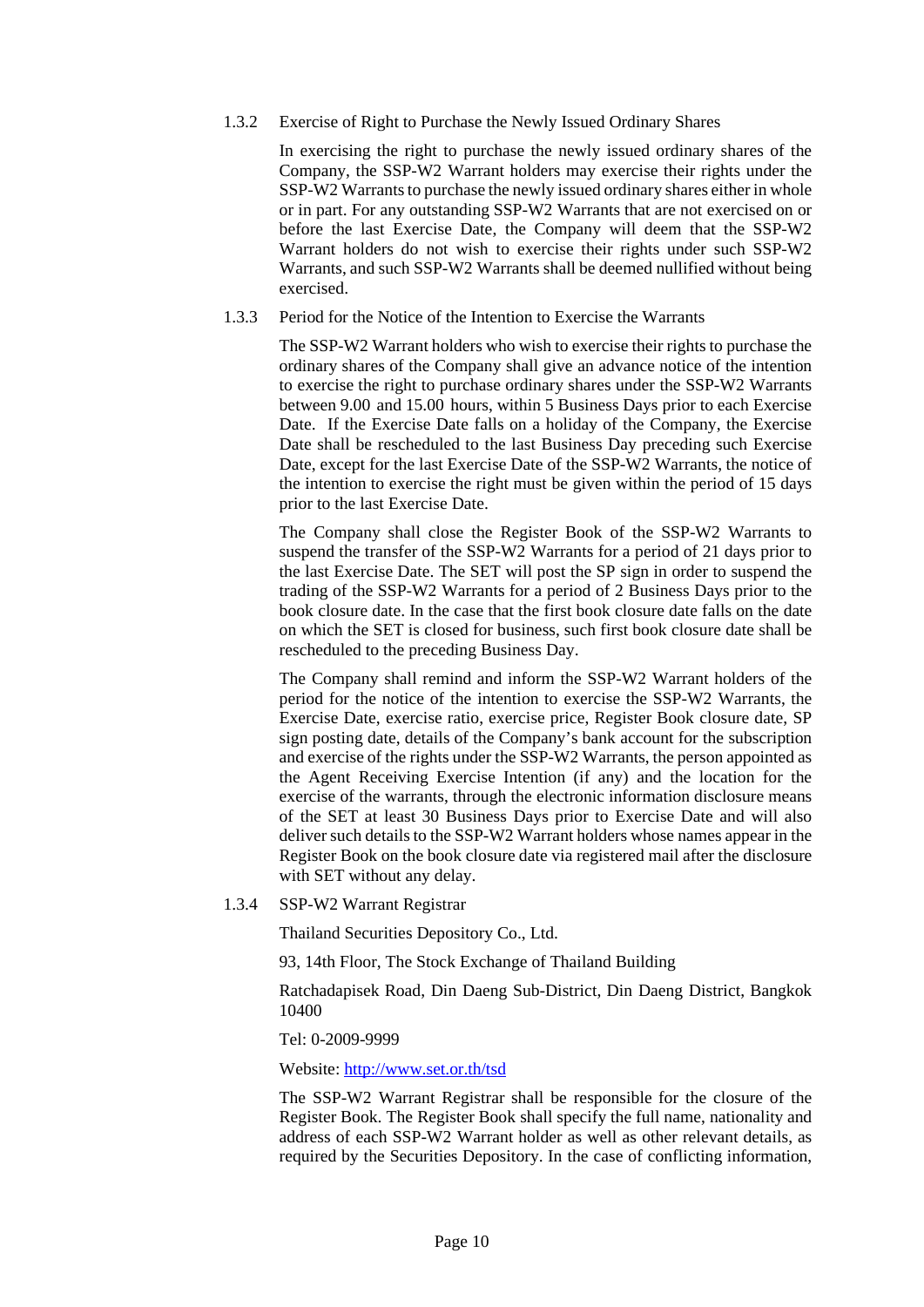the Company will deem that the information recorded in the Register Book is correct.

The SSP-W2 Warrant holders are obliged to notify any change or error in their respective details recorded in the Register Book, and the SSP-W2 Warrant Registrar shall change or correct such information accordingly.

The Company reserves the right to change the SSP-W2 Warrant Registrar and will inform the SSP-W2 Warrant holders of such change through the electronic information disclosure means of the SET and will notify the SET and the Office of the SEC within 15 days from the date of such change.

1.3.5 Procedure for Exercise of Warrants

The SSP-W2 Warrant holders can obtain the form of notice of intention to exercise the right to purchase the ordinary shares from the Company or the Agent Receiving Exercise Intention or download the form from the Company's website (www.sermsang.com) by notifying the Company or the Agent Receiving Exercise Intention of their intention to exercise the rights to purchase the newly issued ordinary shares within the Period for the Notice of the Intention to Exercise the Warrants, pursuant to Clause 1.3.3 above.

In the case that the SSP-W2 Warrants are in the scripless system, the SSP-W2 Warrant holders who wish to exercise the Warrants shall notify their intention and fill in the form to withdraw the SSP-W2 Warrants from the scripless system as prescribed by the SET.

- (a) In the case that the SSP-W2 Warrant holders have their own securities trading accounts and the SSP-W2 Warrants are kept in the account named "Thailand Securities Depository Co., Ltd. for depositors", the SSP-W2 Warrant holders who wish to exercise the SSP-W2 Warrants shall notify their intention and fill in the form to withdraw the SSP-W<sub>2</sub> Warrants as prescribed by the SET and submit the same to their respective securities broker. Such securities company will then proceed with notifying the Securities Depository to withdraw the SSP-W2 Warrants from the account named "Thailand Securities Depository Co., Ltd. for depositors". The Securities Depository will then issue the SSP-W2 Warrant Substitute to be used as a supplemental document in exercising the rights to purchase the Company's newly issued ordinary shares.
- (b) In the case that the SSP-W2 Warrant holders do not have securities trading account and the SSP-W2 Warrants are kept with the Securities Depository in the account named "securities issuing company's account", the SSP-W2 Warrant holders who wish to exercise the SSP-W2 Warrants shall notify their intention and fill in the form to withdraw the SSP-W2 Warrants as prescribed by the SET and submit the same to the Securities Depository requesting for the withdrawal of the SSP-W2 Warrants from the "securities issuing company's account". The Securities Depository will then issue the SSP-W2 Warrant Substitute to be used as a supplemental document in exercising the rights to purchase the Company's newly issued ordinary shares

The SSP-W2 Warrant holders (including those who hold the SSP-W2 Warrants in certificate form and in the scripless system) who wish to exercise their rights to purchase the newly issued ordinary shares, shall comply with the conditions concerning the notification of the intention to exercise the SSP-W2 Warrants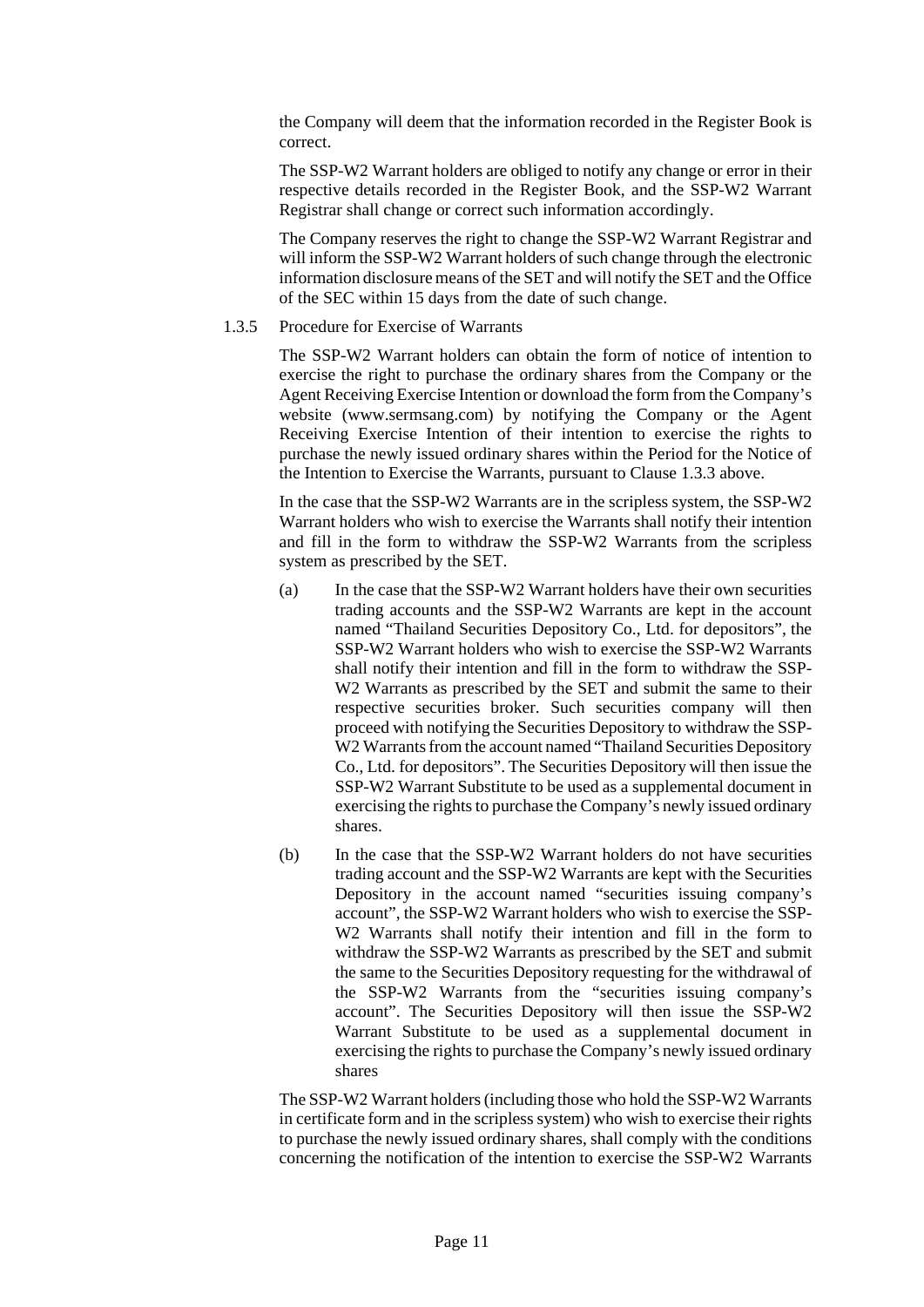by performing and submitting the followings for the exercise of warrants within the period for the notice of the intention to exercise the Warrants:

- (a) To submit the form of notice of the intention to exercise the right to purchase the newly issued ordinary shares which is correctly and completely filled in and duly signed by the SSP-W2 Warrant holders to the Company or the Agent Receiving Exercise Intention within the Period for the Notice of the Intention to Exercise the Warrants;
- (b) To deliver the certificate of the SSP-W2 Warrant or the SSP-W2 Warrant Substitute in a form set by the SET which is endorsed on the back by the SSP-W2 Warrant holders, in the number specified in the notice of the intention to exercise the right, together with the power of attorney authorizing another person to obtain new SSP-W2 Warrants to replace the unexercised SSP-W2 Warrant (if any), to the Company or the Agent Receiving Exercise Intention;
- (c) To make payment in the amount specified in the form of notice of the intention to exercise the right and send proof of payment to the Company or the Agent Receiving Exercise Intention. The SSP-W2 Warrants holders who wish to exercise the rights to purchase the newly issued ordinary shares shall (1) transfer money into current account no. 030-8-58816-5, KASIKORNBANK, Phahon Yothin branch and attach transfer evidence issued by the bank specifying name, last name and contact number; or (2) pay by personal check, cashier's check or draft which can be called for collection in Bangkok within 1 Business Day from the date of notice of the intention to exercise the right dated 3 Business Days prior to the Exercise Date and is crossed and made payable to "Sermsang Power Corporation Public Company Limited"; or (3) make payment by other means which may be determined and notified by the Company and/or the Agent Receiving Exercise Intention.

The exercise of right to purchase the newly issued ordinary shares shall be completed only when the Company or the Agent Receiving Exercise Intention has successfully collected the payment of the exercise price. If the Company or the Agent Receiving Exercise Intention could not collect such payment in whatsoever case that is not due to the fault of the Company or the Agent Receiving Exercise Intention, the Company will consider that such SSP-W2 Warrant holders intends to cancel his/her respective intention to exercise the right to purchase the newly issued ordinary shares. In such case, the Company and/or the Agent Receiving Exercise Intention will return the SSP-W2 Warrants together with the check, cashier's check or draft which could not be collected, to such SSP-W2 Warrant holders within 14 days from the respective Exercise Date. Such SSP-W2 Warrant(s) shall be nullified without being exercised. The Company or the Agent Receiving Exercise Intention shall not in any case be responsible for any interest and/or any damages.

- (d) The SSP-W2 Warrant holders shall be responsible for the stamp duty or any tax (if any) in accordance with the Revenue Code, any applicable regulations or laws governing the exercise of right to purchase newly issued ordinary shares under the SSP-W2 Warrants.
- (e) Supporting documents required for the exercise of the warrants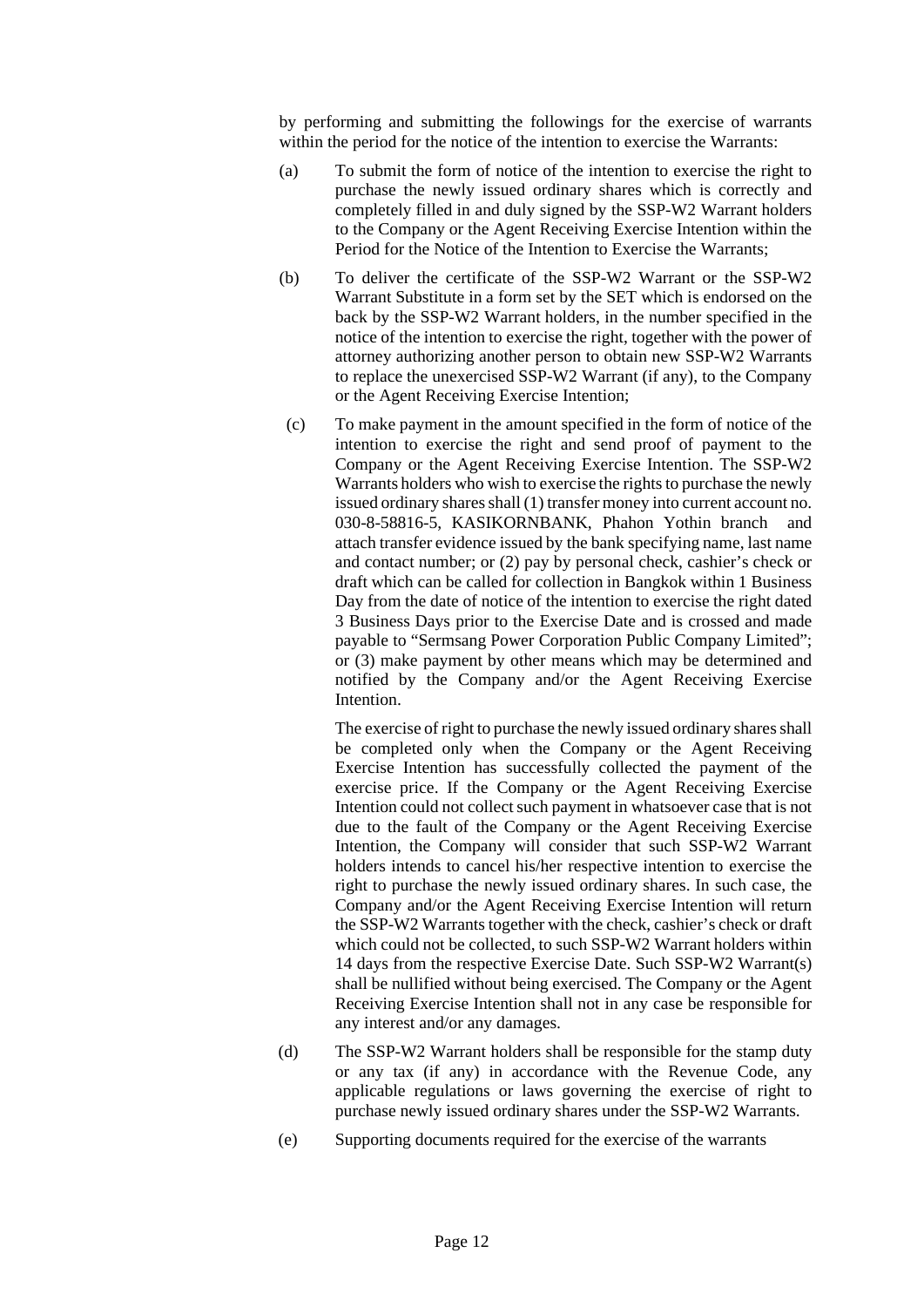| 1) Thai individual           | : A certified true copy of a valid<br>identification card or governmental<br>identification<br>officer<br>card/state<br>enterprise officer identification card (in<br>case of any name/surname change<br>which causes the name/surname to be<br>different from the name/surname<br>appearing on the SSP-W2 Warrants, a<br>certified true copy of any document<br>issued by the governmental authority,<br>e.g., certificate of name/surname<br>change must be attached.) |
|------------------------------|--------------------------------------------------------------------------------------------------------------------------------------------------------------------------------------------------------------------------------------------------------------------------------------------------------------------------------------------------------------------------------------------------------------------------------------------------------------------------|
| 2) Non-Thai individual       | : A certified true copy of a valid<br>foreigner certificate or passport                                                                                                                                                                                                                                                                                                                                                                                                  |
| 3) Thai juristic person      | $\therefore$ (a) A certified true copy of the affidavit<br>issued by the Ministry of Commerce<br>within a period of no longer than 6<br>months prior to each Exercise Date,<br>signed by the authorized<br>duly<br>signatory(ies) and affixed with the seal<br>of such juristic person (if any); and                                                                                                                                                                     |
|                              | (b) A certified true copy of the<br>document as specified in paragraph 1)<br>or 2) (as the case may be) of the<br>authorized signatory(ies) who certifies<br>the documents under sub- paragraph 3)<br>(a)                                                                                                                                                                                                                                                                |
| 4) Non-Thai juristic person: | (a) A certified true copy of the<br>certificate of incorporation and/or the<br>affidavit of the juristic person, duly<br>signed by the authorized signatory(ies)<br>of such juristic person and affixed with<br>the seal of such juristic person (if any);<br>and                                                                                                                                                                                                        |
|                              | (b) A certified true copy of the<br>document as specified in paragraph 1)<br>or 2) (as the case may be) of the<br>authorized signatory(ies) who certifies<br>the documents under sub- paragraph 4)<br>(a))                                                                                                                                                                                                                                                               |

 Documents under sub-paragraphs 4) (a) and 4) (b), which are certified as the true copies by the authorized signatory(ies), shall be notarized by the Notary Public within a period of no longer than 6 months prior to each Exercise Date.

1.3.6 The number of units of the SSP-W2 Warrants to be exercised shall be a whole number only. The exercise ratio shall be every 1 unit of SSP-W2 Warrants for 1 newly issued ordinary share, except in the case that the exercise ratio is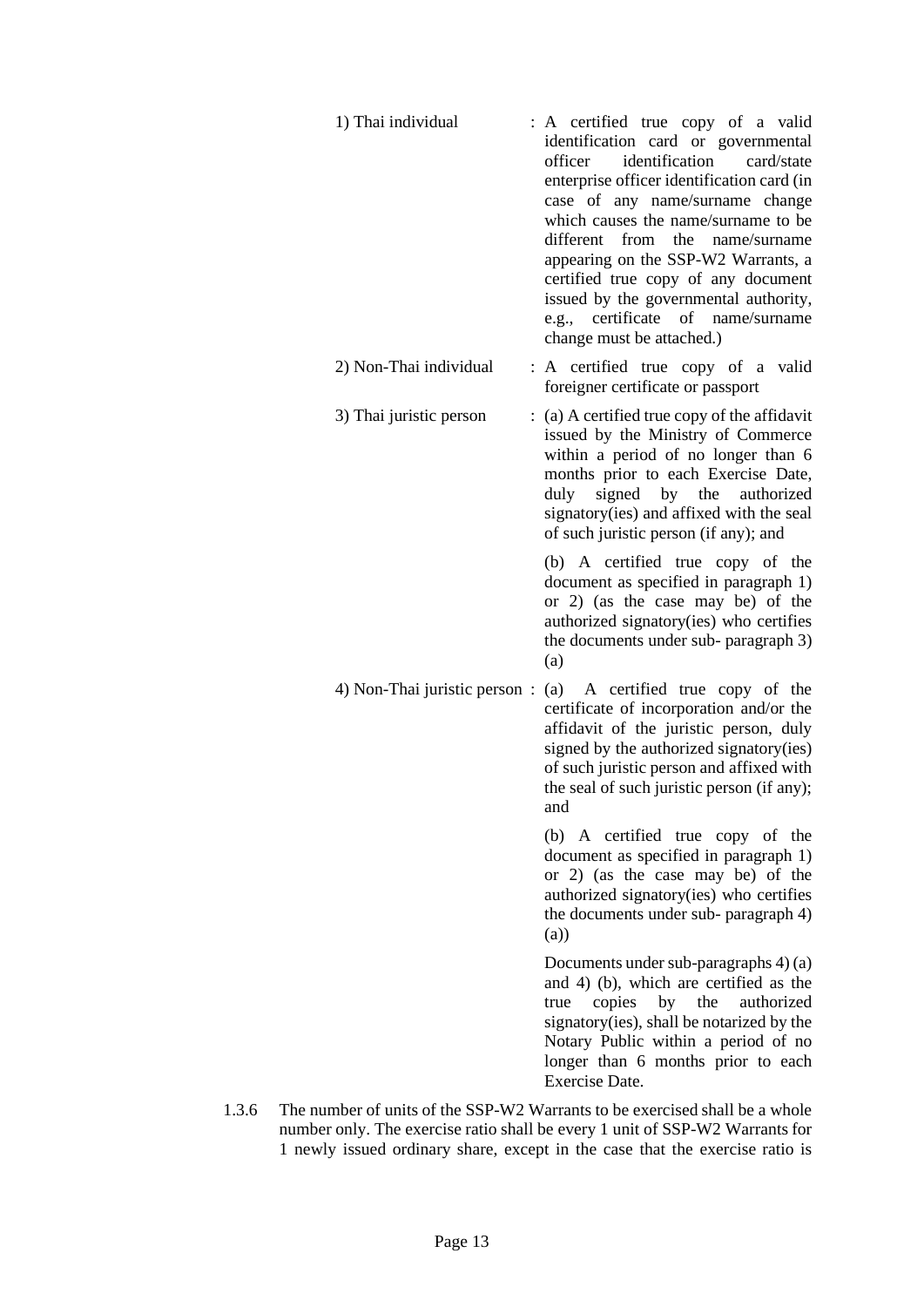adjusted pursuant to the conditions concerning the rights adjustment in Clause 2.

1.3.7 The number of new ordinary shares issued upon the exercise of warrants shall be calculated by dividing the amount of money paid by the SSP-W2 Warrant holders by the Exercise Price. The Company shall issue the new ordinary shares in a whole number not exceeding the number of units of the SSP-W2 Warrants times by the exercise ratio. If there is an adjustment of the exercise price and/or exercise ratio causing ordinary shares to be in fractions after the calculation, such fractions shall be rounded down and the Company shall refund the money remaining from such exercise, without any interest, to the respective SSP-W2 Warrant holders within 14 days from the respective Exercise Date pursuant to the procedures and conditions to be specified by the Company and/or the Agent Receiving Exercise Intention.

 Nevertheless, in any case, if the delivery of check, in connection with the money remaining from the exercise of warrants; or the money received but the Warrants are not exercised; or are not able to be exercised, has been duly dispatched via registered mail to the address specified in the form of notice of the intention to exercise the warrants, it shall be deemed that the SSP-W2 Warrant holder duly receives such refund of money and the SSP-W2 Warrant Holder shall no longer have rights to claim any interest and/or damages in respect thereof.

1.3.8 If the Company and/or the Agent Receiving Exercise Intention receives the documents specified in Clause 1.3.6 (e) for notification of the intention to exercise the warrants that are incomplete or incorrect; or the amount that the Company received is not full payment as specified in the form of notice of intention to exercise the warrants; or it can be proved that the information contained therein is incomplete or incorrect; or the stamp duties attached thereto (if any) are not in compliance with the Revenue Code, applicable regulations or laws, the SSP-W2 Warrant holders shall correct such error within the Period for the Notice of the Intention to Exercise the Warrants. If the SSP-W2 Warrant holder fails to correct the error within such period, the Company shall deem that such SSP-W2 Warrant holders intends to cancel the exercise of warrants. In such case, the Company and/or the Agent Receiving Exercise Intention shall return the SSP-W2 Warrants together with the money received, without any interest, to such SSP-W2 Warrant holders within 14 days from the relevant Exercise Date pursuant to the procedures and conditions to be specified by the Company and/or the Agent Receiving Exercise Intention. Such SSP-W2 Warrant(s) shall be nullified without being exercised. The Company and the Agent Receiving Exercise Intention shall not in any case be responsible for the interest and/or any damages.

 However, in the case that the SSP-W2 Warrant holders fails to make a full payment, the Company and/or the Agent Receiving Exercise Intention shall be entitled to take any of the following actions as they deem appropriate:

- a) To deem that the notification of intention to exercise the SSP-W2 warrants is nullified without being exercised; or
- b) To deem that the number of the ordinary shares subscribed is equal to the payment amount received from the exercise in accordance with the Exercise Price; or
- c) To require the SSP-W2 Warrant holders to make additional payment in full according to the rights he/she wishes to exercise within the respective Period for the Notice of the Intention to Exercise the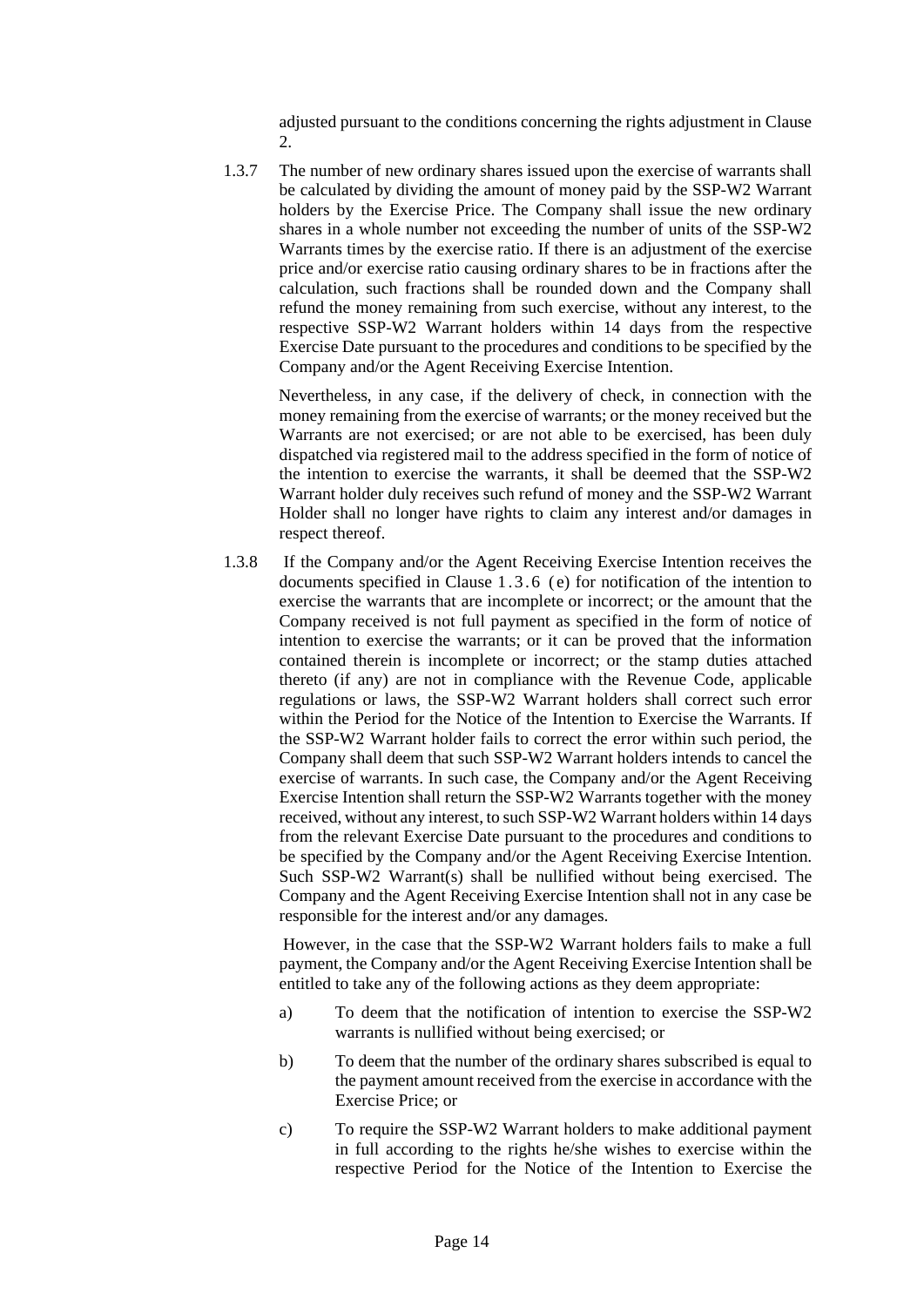Warrants. If the Company and/or the Agent Receiving Exercise Intention do not receive the payment in full within such period, it shall be deemed that such SSP-W2 Warrant(s) is nullified without being exercised. The Company and/or the Agent Receiving Exercise Intention shall not in any case be responsible for the interest and/or any damages.

In the case of (a) and (c), the Company and/or the Agent Receiving Exercise Intention shall return the sum of money received, without any interest, to the SSP-W2 Warrant holders within 14 days from the respective Exercise Date pursuant to the procedures and conditions specified by the Company and/or the Agent Receiving Exercise Intention.

Nevertheless, in any case, if the delivery of check, in connection with the money remaining from the exercise of warrants; or the money received but the Warrants are not exercised; or are not able to be exercised, has been duly dispatched via registered mail to the address specified in the form of notice of the intention to exercise the warrants, it shall be deemed that the SSP-W2 Warrant holders duly receives such refund of money and the SSP-W2 Warrant Holder shall no longer have rights to claim any interest and/or damages in respect thereof.

In the case of (b), it shall be deemed that the warrant is partially exercised and the SSP-W2 Warrant holders waives his/her right to purchase the remaining newly issued ordinary shares. The Company and/or the Agent Receiving Exercise Intention shall not in any case be responsible for the interest and/or any damages.

- 1.3.9 When the SSP-W2 Warrant holders, who wishes to exercise the rights to purchase newly issued ordinary shares, has complied with all conditions concerning the notification of the intention to exercise the SSP-W2 Warrants, i.e. the SSP-W2 Warrants certificate together with the form of notice to exercise the SSP-W2 Warrants including the required supplemental documents pursuant to Clause 1.3.6 (e) have been submitted and the full payment of the exercise price has been duly made, the SSP-W2 Warrant holders shall be unable to revoke the exercise of Warrants, unless a prior written consent from the Company is obtained.
- 1.3.10 When the SSP-W2 Warrant holders has not fulfilled and complied with all conditions concerning the notification of the intention to exercise the SSP-W2 Warrants after the Exercise Date, it shall be deemed that such SSP-W2 Warrant(s) is nullified without being exercised and the SSP-W2 Warrant holders shall no longer be able to exercise the rights under the SSP-W2 Warrants.
- 1.3.11 The Company shall register the increase in its paid-up capital with the Ministry of Commerce in the amount in accordance with the number of the new ordinary shares issued upon the exercise of the SSP-W2 Warrants within 14 days following the date the Company received the payment of the exercise price. The Company shall arrange the share registrar of the Company to register the SSP-W2 Warrant holders as shareholders of the Company in the shareholders' register book according to the number of new ordinary shares issued upon the exercise of the SSP-W2 Warrants.

In this regard, the Company shall also submit an application for listing the new ordinary shares issued in accordance with the exercise of the SSP-W2 Warrants on the SET within 30 days following the respective Exercise Date.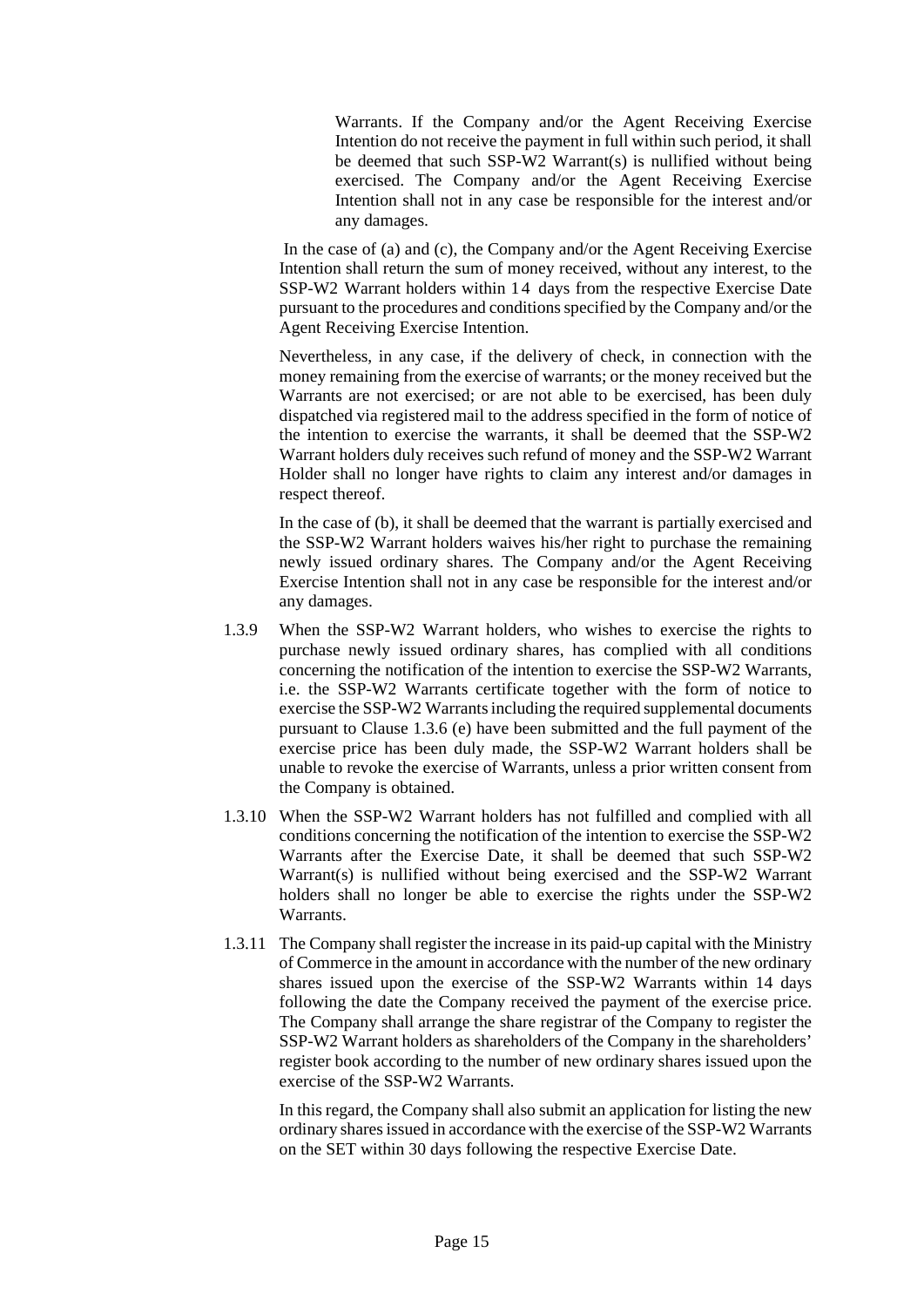The new ordinary shares issued upon the exercise of the SSP-W2 Warrants shall carry the same rights in all respects as the existing ordinary shares of the Company, commencing from the date on which the registration of the names of the SSP-W2 Warrant holders or the rights receiver as shareholders of the Company and register the increase of the paid-up capital from new ordinary shares issued upon the exercise of the SSP-W2 Warrants with the Ministry of Commerce.

1.3.12 In the event that the number of new ordinary shares allocated for the exercise of rights is not sufficient to accommodate the exercise of the SSP-W2 Warrants, the Company shall pay damages to the SSP-W2 Warrant holders who are unable to exercise their rights under the Warrants pursuant to Clause 6.

The Company shall not be responsible for any damages to non-Thai SSP-W2 Warrant holders (both individuals and legal entities) who are unable to exercise their rights under the SSP-W2 Warrants even with sufficient number of new ordinary shares, as a result of the restriction on non-Thai shareholding ratio as specified in the Company's Articles of Association.

#### **2. Conditions of the Adjustment of Rights under the SSP-W2 Warrants**

The Company shall consider to adjust the exercise price and/or the exercise ratio to purchase the Company's newly issued ordinary shares (or adjustment of the number of Warrants in lieu of the exercise ratio) at any time throughout the term of the SSP-W2 Warrants, if any of the events set out below occurs. In this respect, the adjustment shall be made for the purpose of preserving interest of the SSP-W2 Warrant holders not to be less favorable than those currently available to them.

- 2.1 In case of a change in par value of the Company's ordinary share as a result of a combination or split of shares, the adjustment of exercise price and exercise ratio shall become effective once the change of the share par value has been disclosed on the SET's electronic system. From the Adjustment of Rights, the SSP-W2 Warrant holders will receive the same amount of shares as if the change of the share par value was not occurred.
	- (1) The exercise price shall be adjusted in accordance with the following formula:

$$
Price 1 = \underline{Price 0 x (Par 1)}
$$
  
Par 0

(2) The exercise ratio shall be adjusted in accordance with the following formula:

| Ratio 1 | $=$ | Ratio $0 \times (Par 0)$ |
|---------|-----|--------------------------|
|         |     | Par 1                    |

| Price 1 | represents | the new exercise price after the change;                            |
|---------|------------|---------------------------------------------------------------------|
| Price 0 | represents | the former exercise price prior to the change;                      |
| Ratio 1 | represents | the new exercise ratio after the change;                            |
| Ratio 0 | represents | the former exercise ratio prior to the change;                      |
| Par 1   | represents | the par value of the Company's ordinary shares<br>after the change; |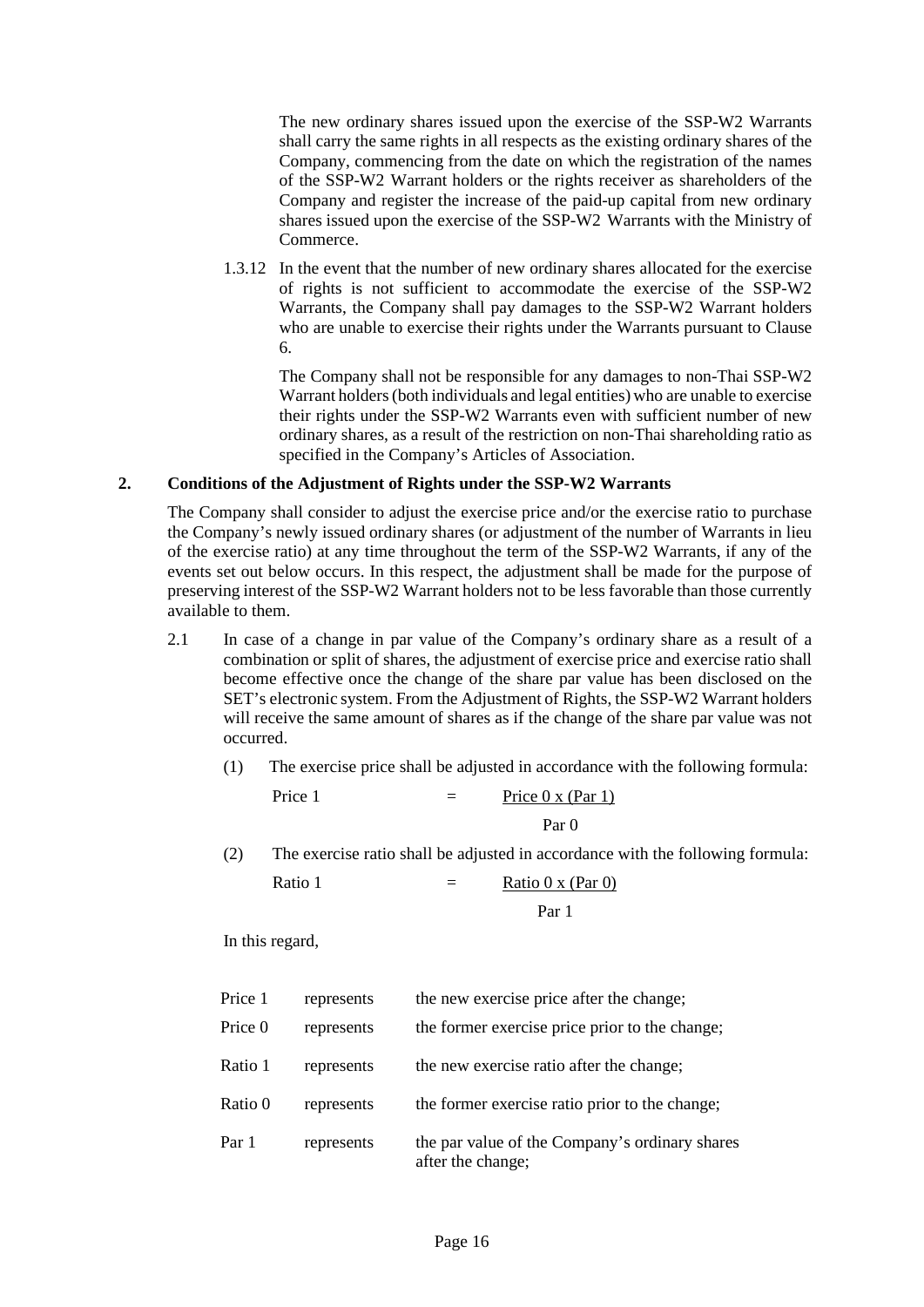Par 0 represents the par value of the Company's ordinary shares prior to the change.

2.2 In case the Company issues and offers new ordinary shares to its existing shareholders and/or to the public and/or to specific investors through a private placement at "**the net price per share of the newly issued ordinary shares**" below 90 percent of "**the market price per share of the Company's ordinary shares**". The adjustment of the exercise price and exercise ratio shall be effective immediately from the first day on which the purchasers of the ordinary shares are not granted the rights to subscribe for the new ordinary shares (the first day that the SET posts XR sign) in the case of offering to its existing shareholders (Right Offering) and/or on the first day of the offering of the new ordinary shares in case of a public offering and/or a private placement, as the case may be.

"**The net price per share of the newly issued ordinary shares**" shall be calculated from the total amount of proceeds the Company receives from the offering of the ordinary shares less the amount of expenses incurred from the issuance of such securities (if any), then divided by the total number of the newly issued ordinary shares.

"**The market price per share of the Company's ordinary shares**" means the trading value of the Company's ordinary shares, divided by the total number of the Company's issued ordinary shares which have been traded on the SET during the period of 15 consecutive Business Days prior to the date of the calculation.

"**The date of the calculation**" means the first day on which the purchasers of the Company's ordinary shares shall not be entitled to subscribe for the newly issued ordinary shares in the case of the offering to its existing shareholders (Right Issue) and/or the first day on which the newly issued ordinary shares are offered in the case of a public offering and/or a private placement, as the case may be.

In case "**the market price per share of the Company's ordinary shares**" cannot be determined because there is no trading of the ordinary shares during such period of time, the Company shall determine the fair value of the Company's ordinary shares to be used, as a substitute, for the calculation.

"**Fair value**" means the appraisal price by the financial adviser in which the Office of the SEC approved.

(1) The exercise price shall be adjusted in accordance with the following formula:

> Price  $1 =$  Price  $0 \times [(A \times MP) + BX]$  $[MP x (A + B)]$

(2) The exercise ratio shall be adjusted in accordance with the following formula:

Ratio 1 = 
$$
\frac{\text{Ratio 0 x [MP x (A + B)]}}{[(A x MP) + BX]}
$$

| Price 1 | represents         | the new exercise price after the change;       |
|---------|--------------------|------------------------------------------------|
|         | Price 0 represents | the former exercise price prior to the change; |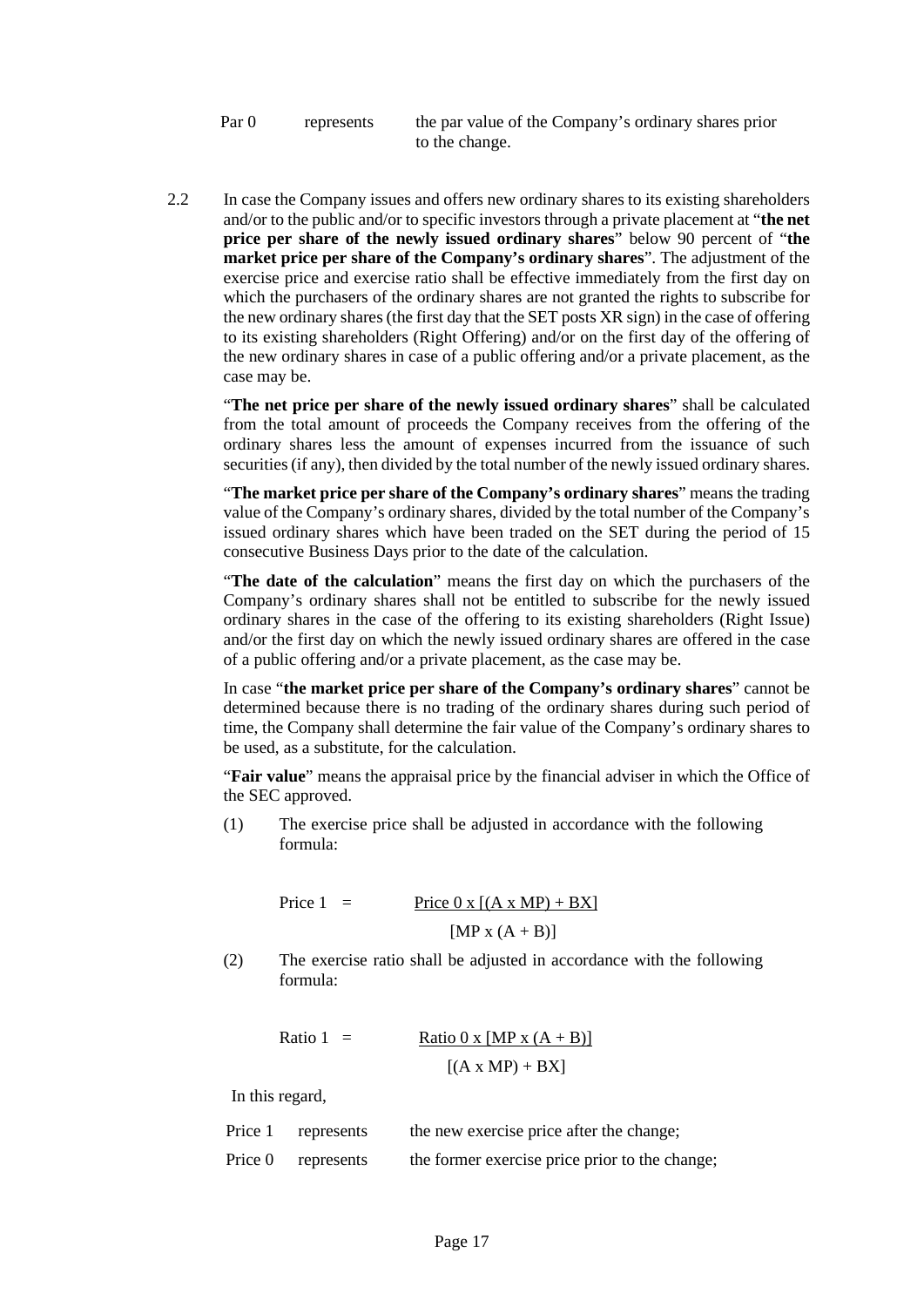| Ratio 1 | represents | the new exercise ratio after the change;                                                                                                                                                                                                                                                                                                                                                                                |
|---------|------------|-------------------------------------------------------------------------------------------------------------------------------------------------------------------------------------------------------------------------------------------------------------------------------------------------------------------------------------------------------------------------------------------------------------------------|
| Ratio 0 | represents | the former exercise ratio prior to the change;                                                                                                                                                                                                                                                                                                                                                                          |
| MP      | represents | the market price per share of the Company's                                                                                                                                                                                                                                                                                                                                                                             |
|         |            | ordinary shares;                                                                                                                                                                                                                                                                                                                                                                                                        |
| A       | represents | the number of the ordinary shares which are fully paid as at<br>the date prior to the date to determine persons entitled to<br>subscribe for the newly issued ordinary shares (Record<br>Date) in the case of a rights offering and/or the date prior<br>to the first day on which the newly issued ordinary shares<br>are offered in the case of a public offering and/or a private<br>placement (as the case may be); |
| B       | represents | the number of the newly issued ordinary shares offered in<br>a rights offering and/or a public offering and/or a private<br>placement;                                                                                                                                                                                                                                                                                  |
| BX      | represents | the amount of proceeds received less the amount of<br>expenses incurred from the issuance of such securities (if<br>any) from the issuance of the newly issued ordinary shares<br>offered in a rights offering and/or a public offering and/or<br>a private placement.                                                                                                                                                  |

2.3 In case the Company issues any new securities to its existing shareholders and/or to the public and/or to specific investors through a private placement and such securities confer the rights to convert/exchange into ordinary shares or the rights to purchase the ordinary shares such as convertible debentures, or warrants to purchase the ordinary shares ("**new securities with convertible rights**") at "**the net price per share of the newly issued ordinary shares reserved for the exercise of rights**" as mentioned above below 90 percent of "**the market price per share of the Company's ordinary shares**".

The adjustment of the exercise price and the exercise ratio shall become effective immediately from the first day on which the purchasers of the Company's ordinary shares shall not be entitled to subscribe for the newly issued securities with the rights to convert/exchange into the ordinary shares or the rights to purchase the ordinary shares (the first day that SET posts XR sign) in the case of offering to its existing shareholders (Right Offering), and/or the first day on which any newly issued securities with the rights to convert/exchange into the ordinary shares or the rights to purchase the ordinary shares are offered in case of a public offering or a private placement, as the case may be.

"**The net price per share of the newly issued ordinary shares reserved for the exercise of rights**" shall be calculated from the total sum of proceeds the Company receives from the offering of securities which confer the rights to convert/exchange into the ordinary shares or the rights to purchase the ordinary shares less the amount of expenses incurred from the issuance of such securities (if any) and the sum of the proceeds received from the exercise of the rights to convert/exchange into the ordinary shares or the exercise of the rights to purchase the ordinary shares, then divided by the total number of the newly issued ordinary shares reserved for the exercise of the rights of such securities.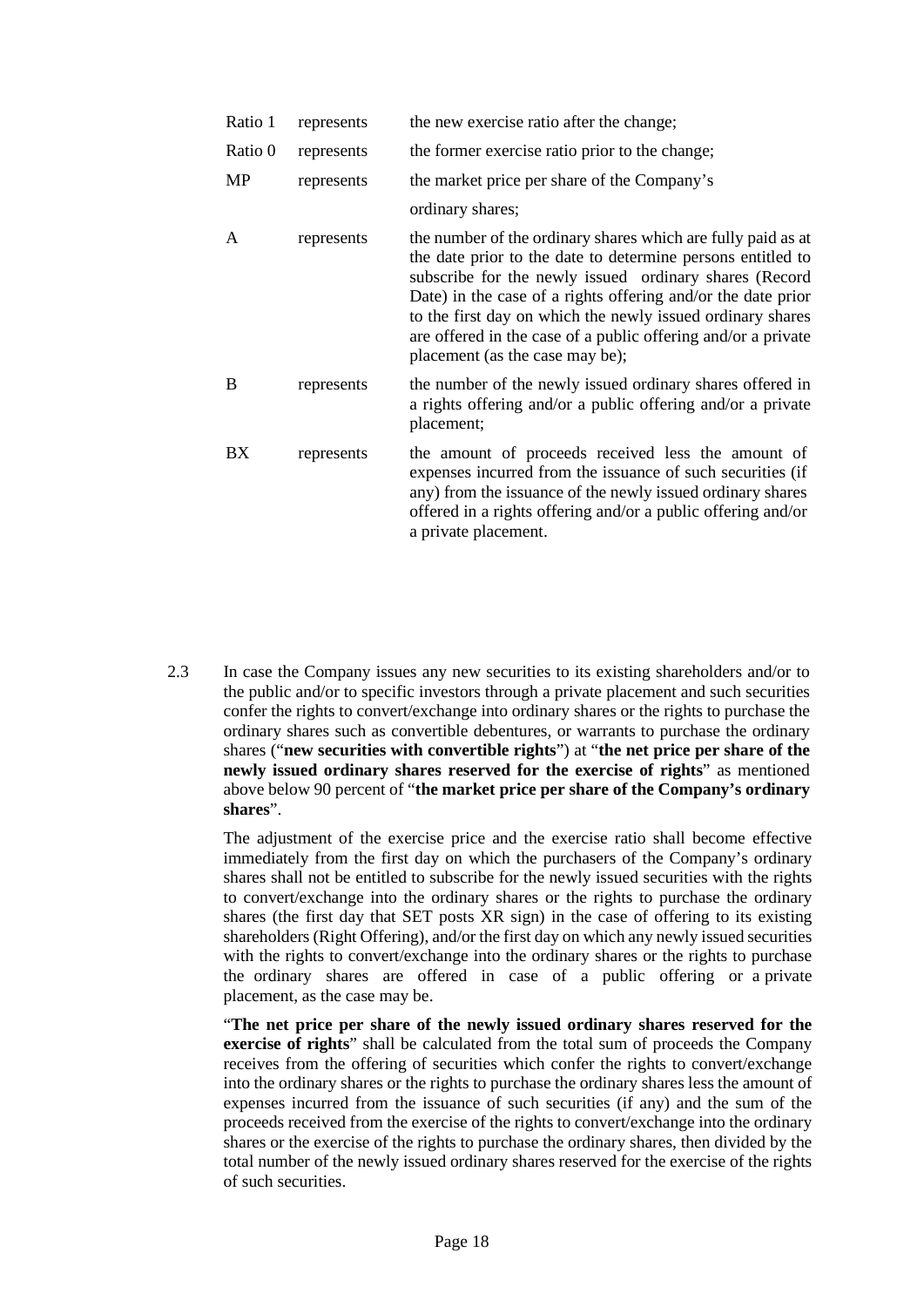"**The market price per share of the Company's ordinary shares"** means the trading value of the Company's ordinary shares, divided by the total number of the Company's issued ordinary shares, which have been traded on the SET during the period of 15 consecutive Business Days prior to the date of the calculation.

"**The date of the calculation**" means the first day on which the purchasers of the Company's ordinary shares shall not be entitled to subscribe for the newly issued securities which confer the rights to convert/exchange into the ordinary shares or the rights to purchase the ordinary shares in the case of offering to its existing shareholders (Right Offering), and/or the first day on which the securities which confer the rights to convert/exchange into the ordinary shares or the rights to purchase of the ordinary shares are offered in the case of a public offering or a private placement, as the case may be.

(1) The exercise price shall be adjusted in accordance with the following formula:

> Price 1 = Price  $0 \times [(A \times MP) + BX]$  $[MP x (A + B)]$

(2) The exercise ratio shall be adjusted in accordance with the following formula:

> Ratio 1 =  $Ratio 0 x [MP x (A + B)]$  $[(A x MP) + BX]$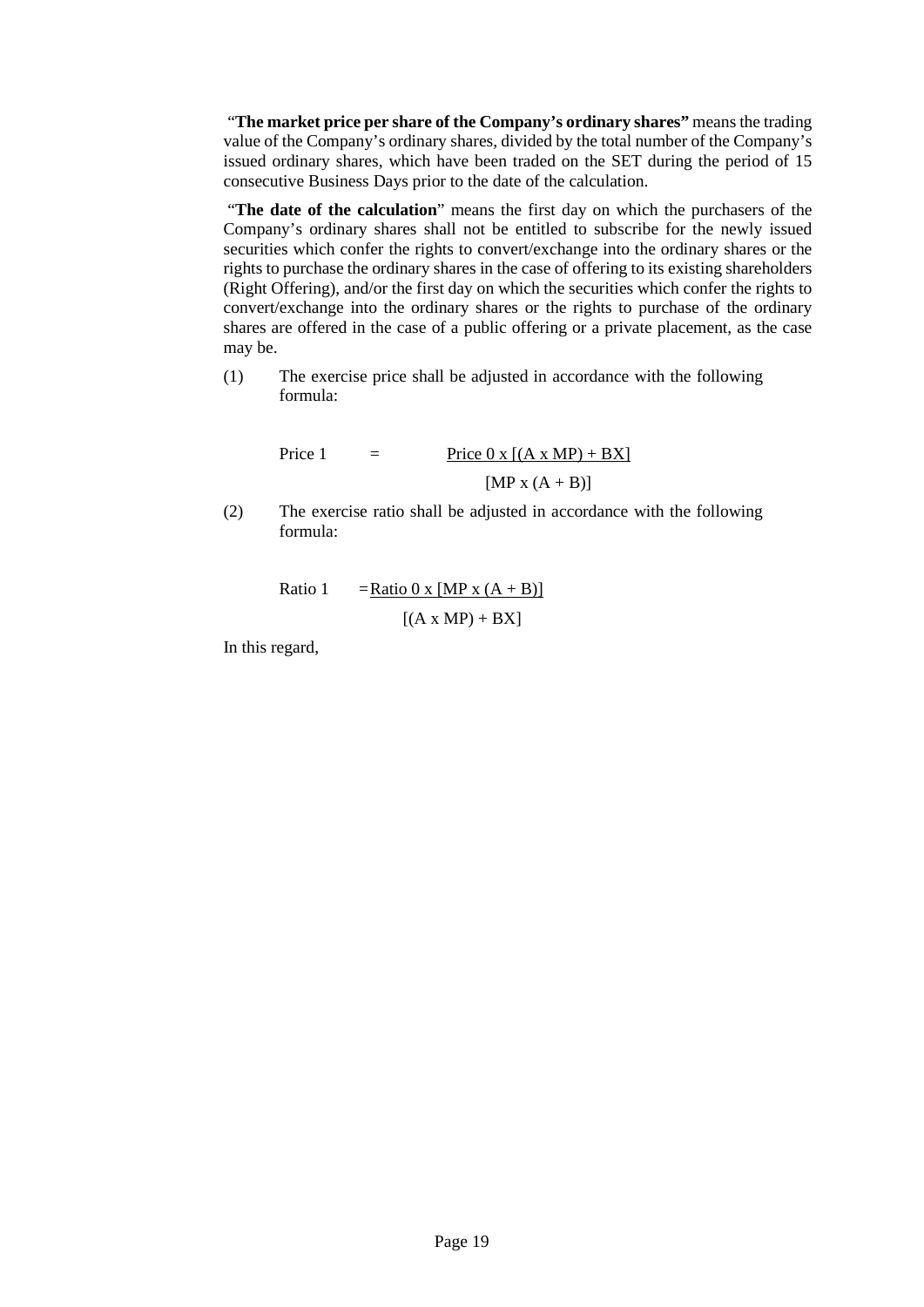| Price 1   | represents | the new exercise price after the change;                                                                                                                                                                                                                                                                                                                                                                                                                                                                                 |
|-----------|------------|--------------------------------------------------------------------------------------------------------------------------------------------------------------------------------------------------------------------------------------------------------------------------------------------------------------------------------------------------------------------------------------------------------------------------------------------------------------------------------------------------------------------------|
| Price 0   | represents | the former exercise price prior to the change;                                                                                                                                                                                                                                                                                                                                                                                                                                                                           |
| Ratio 1   | represents | the new exercise ratio after the change;                                                                                                                                                                                                                                                                                                                                                                                                                                                                                 |
| Ratio 0   | represents | the former exercise ratio prior to the change;                                                                                                                                                                                                                                                                                                                                                                                                                                                                           |
| <b>MP</b> | represents | the market price per share of the Company's                                                                                                                                                                                                                                                                                                                                                                                                                                                                              |
|           |            | ordinary shares;                                                                                                                                                                                                                                                                                                                                                                                                                                                                                                         |
| A         | represents | the number of the ordinary shares which are fully paid as at<br>the date prior to the date to determine persons entitled to<br>subscribe for the newly issued ordinary shares (Record<br>Date) in the case of a rights offering and/or the date prior<br>to the first day on which the newly issued ordinary shares<br>are offered in the case of a public offering and/or a private<br>placement (as the case may be);                                                                                                  |
| B         | represents | the number of the newly issued ordinary shares reserved for<br>the exercise right of any convertible securities to be<br>ordinary shares or offered in a rights offering and/or a<br>public offering and/or a private placement;                                                                                                                                                                                                                                                                                         |
| <b>BX</b> | represents | the amount of proceeds received less the amount of<br>expenses incurred from the issuance of the securities which<br>confer the rights to convert/exchange into the ordinary<br>shares or the rights to subscribe the ordinary shares offered<br>in a rights offering and/or a public offering and/or a private<br>placement, together with the amount of proceeds received<br>from the exercise of rights under such securities to<br>convert/exchange into ordinary shares or to subscribe for<br>the ordinary shares. |

- 2.4 In case the Company makes dividend payment, whether in whole or in part, in the form of the Company's ordinary shares, the adjustment of the exercise price and the exercise ratio shall become effective immediately from the first day on which the purchasers of the Company's ordinary shares shall not be entitled to receive such stock dividends (the first day on which the SET posts XD sign).
	- (1) The exercise price shall be adjusted in accordance with the following formula

$$
Price 1 = \frac{Price 0 \times A}{(A + B)}
$$

(2) The exercise ratio shall be adjusted in accordance with the following formula:

Ratio 1 =  $\frac{\text{Ratio } 0 \times (A + B)}{\text{Ratio } 0 \times (B + B)}$ 

A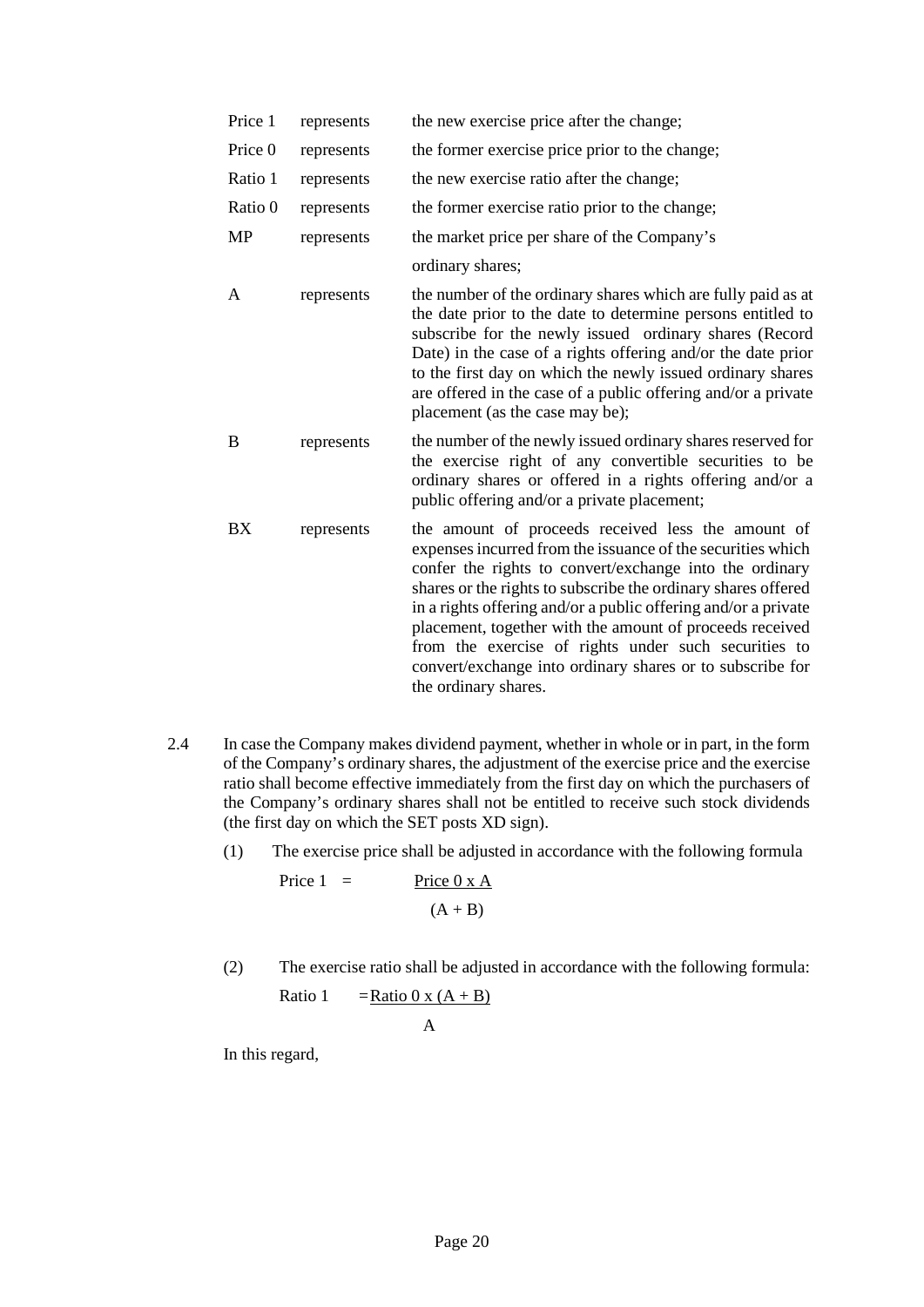| Price 1   | represents | the new exercise price after the change;                                                                                                                              |
|-----------|------------|-----------------------------------------------------------------------------------------------------------------------------------------------------------------------|
| Price 0   | represents | the former exercise price prior to the change;                                                                                                                        |
| Ratio 1   | represents | the new exercise ratio after the change;                                                                                                                              |
| Ratio 0   | represents | the former exercise ratio prior to the change;                                                                                                                        |
| <b>MP</b> | represents | the market price per share of the Company's                                                                                                                           |
|           |            | ordinary shares;                                                                                                                                                      |
| A         | represents | the number of the ordinary shares which are fully paid as<br>at the date prior to the date to determine shareholders<br>entitled to the stock dividend (Record Date); |
| B         | represents | the number of the newly issued ordinary shares in the form<br>of stock dividend.                                                                                      |

2.5 In the event that the Company distributes dividends in cash in excess of 90 percent of the Company's net profit as stated in the Company's separate financial statements (audited financial statements) after deducting deficit, legal reserve, minority shareholders' equity, income tax from operating results for any relevant fiscal year throughout the term of the SSP-W2 Warrants.

The adjustment of the exercise price and the exercise ratio shall become effective immediately from the first day on which the purchasers of the Company's ordinary shares shall not be entitled to receive such dividend distribution (the first day on which the SET posts XD sign).

"**The date of the calculation**" means the first day on which the purchasers of the Company's ordinary shares shall not be entitled to receive dividends (the first day on which the SET posts XD sign).

(1) The exercise price shall be adjusted in accordance with the following formula:

Price 1 = Price  $0 \times [MP - (D - R)]$ 

MP

(2) The exercise ratio shall be adjusted in accordance with the following formula:

Ratio  $1 =$  Ratio 0 x MP

 $[MP - (D - R)]$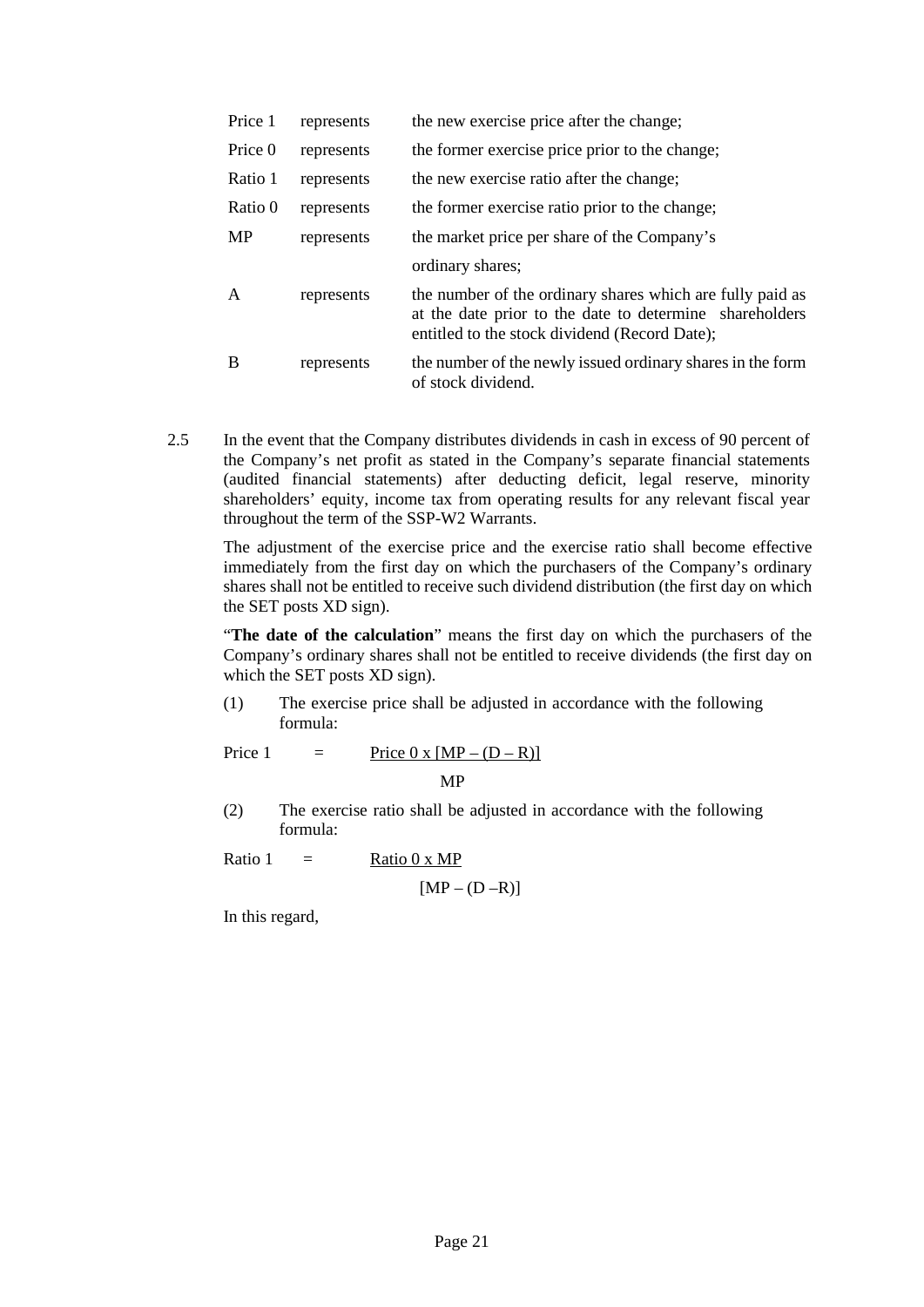| Price 1     | represents | the new exercise price after the change;                                                                                                                                          |
|-------------|------------|-----------------------------------------------------------------------------------------------------------------------------------------------------------------------------------|
| Price 0     | represents | the former exercise price prior to the change;                                                                                                                                    |
| Ratio 1     | represents | the new exercise ratio after the change;                                                                                                                                          |
| Ratio 0     | represents | the former exercise ratio prior to the change;                                                                                                                                    |
| <b>MP</b>   | represents | the market price per share of the Company's                                                                                                                                       |
|             |            | ordinary shares;                                                                                                                                                                  |
| D           | represents | dividend per share paid to the shareholders;                                                                                                                                      |
| $\mathbf R$ | represents | dividend per share calculated at the rate of 90 percent of the<br>Company's net profit as stated in the Company's separate financial<br>statements (audited financial statements) |

2.6 In any event where the SSP-W2 Warrant holders are caused to prejudice their rights and interest other than those stated in Clauses  $2.1 - 2.5$ , the Company may consider the adjustment of the exercise price and/or the exercise ratio (or adjustment of the number of the SSP-W2 Warrants in lieu of the exercise ratio) in a fair manner without depriving the rights of the SSP-W2 Warrant holders. In such case, the Company's decision on such matter shall be deemed as final.

In the case of the aforementioned right adjustment, the Company shall notify the SEC, SET and the registrar of the SSP-W2 Warrants to be aware of such details as well within 15 days from the date on which there is a reason to change the exercise of the warrants.

- 2.7 The calculation of the adjustment of the exercise price and/or the exercise ratio pursuant to Clauses 2.1 – 2.6 shall be independent from one another. In the event that any two events or more occur at the same time, the calculation must be made in the following order: 2.1, 2.5, 2.4, 2.2, 2.3 and 2.6. In calculating the adjustment in sequential order set forth, the exercise price and the exercise ratio shall be in the maximum three digits of decimal.
- 2.8 The calculation of the adjustment of the exercise price and/or the exercise ratio pursuant to Clauses  $2.1 - 2.6$  shall not be changed in a way that will cause the exercise price to increase and/or the exercise ratio to decrease, except for the case of the shares combination.

In calculating the amount of money payable upon the exercise of the SSP-W2 Warrants, such amount shall be calculated from the new exercise price after the adjustment (with the maximum three digits of decimal) multiplied by the number of the ordinary shares which the number of the ordinary shares shall be calculated from the adjusted exercise ratio (with the maximum three digits of decimal) multiplied by the number of the units of the SSP-W2 Warrants being exercised; any decimal fraction of shares resulting from such calculation shall be rounded down. With regard to the adjusted exercise price, if there is a remainder less than THB 1.00, it shall be rounded down.

With regard to the adjustment of the exercise price, if the calculation causes the new exercise price to be lower than the Company's share par value, the Company reserves the rights to adjust the new exercise price to the Company's share par value. As for the new exercise ratio shall be the same exercise ratio calculated pursuant to Clauses 2.1 – 2.6.

2.9 The Company may adjust the exercise price simultaneously with issuance of new warrants to compensate the adjustment of the exercise ratio.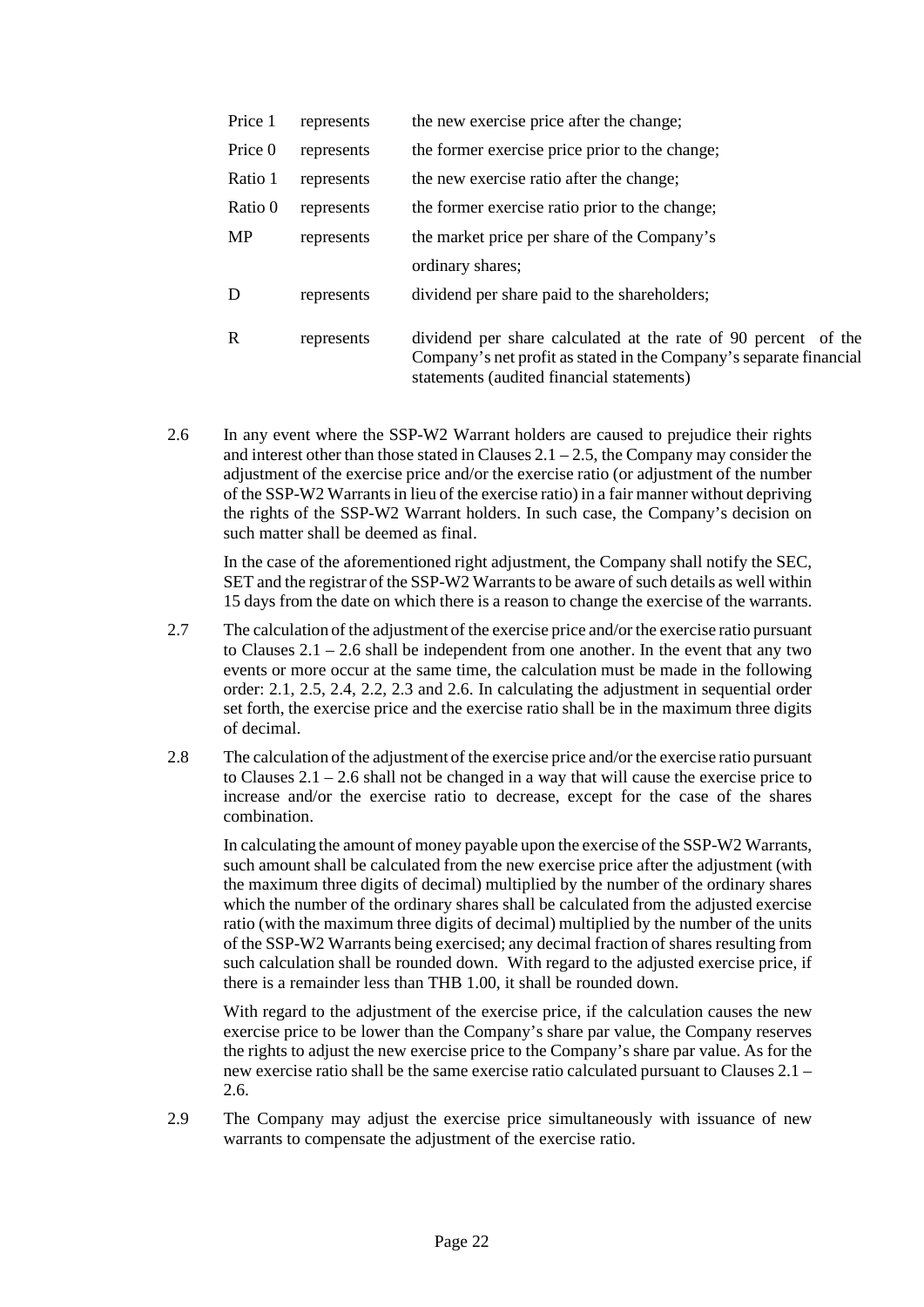2.10 In adjusting the exercise price and/or the exercise ratio pursuant to Clauses 2.1 – 2.6 and/or the issuance of new warrants to compensate the adjustment of the exercise ratio pursuant to Clause 2.9, the Company shall inform the details of the adjustment, the reasons for the adjustment, the new calculation of the exercise price, the new exercise ratio, the date which the adjustment of rights become effective, and the number of the units of new warrants issued to compensate the adjustment of the exercise to SET without delay on effective date or a day prior to effective date or within 9.00 a.m. of the date that exercise price and/or exercise ratio become effective through the electronic information disclosure means of the SET and shall inform to the Office of the SEC, and the SSP-W2 Warrant Registrar within 15 days after the date on which the adjustment of right become effective and shall send the amended Terms and Conditions to the SSP-W2 Warrant holders upon request within 15 days after the receipt of such request in writing from the SSP-W2 Warrant holders. The Company shall keep a copy of the amended Terms and Conditions at the head office of the Company and the head office of the Agent receiving Exercise Intention (if any) so that the SSP-W2 Warrant holders can inspect such copy of the amended Terms and Conditions during the business hours and days of the respective places.

#### **3. Amendment of the Terms and Conditions**

3.1 Amendment in the part that is clearly favorable to the SSP-W2 Warrant holders or to comply with the applicable laws or to reflect the adjustment of the rights pursuant to these Terms and Conditions.

The Company may consider to proceed with such amendment without the consent of a meeting of the SSP-W2 Warrant holders for any amendment of these Terms and Conditions in the part that is clearly favorable to the SSP-W2 Warrant holders, or in the part that will not deprive the SSP-W2 Warrant holders of their rights under the SSP-W2 Warrants, or to comply with the provisions or criteria under the laws governing securities and exchange or any other applicable laws, rules, regulations or general orders as well as the relevant notifications and regulations of the Office of the SEC or in the case of the adjustment of the rights pursuant to Clause 2.

3.2 Other Amendments

Any amendment of the Terms and Conditions other than those specified in Clause 3.1 requires the consent from the Company and a meeting of the SSP-W2 Warrant holders, which shall be passed by the affirmative votes of not less than half of the total votes of the SSP-W2 Warrant holders attending the meeting and casting their votes.

3.3 Conditions for the Amendments of these Terms and Conditions

Any amendment of the Terms and Conditions shall not be in conflict with the Notification No. TorJor. 34/2551 or any regulation of the Office of the SEC including further amendment thereof in the future, except in the case where a waiver is granted.

The Company shall inform and dispatch the amended Terms and Conditions to the Office of the SEC and the SSP-W2 Warrant Registrar of the amendment of the Terms and Conditions pursuant to Clauses 3.1 or 3.2 within 15 days following the date on which the Terms and Conditions have been amended. The Company shall also inform the SSP-W2 Warrant holders of the amendment of the Terms and Conditions pursuant to Clauses 3.1 or 3.2 through the electronic information disclosure means of the SET on the same date the Company inform the Office of SEC, SET and the SSP-W2 Warrant Registrar, and shall dispatch the amended Terms and Conditions to the SSP-W<sub>2</sub> Warrant holders upon request within 15 days following the date on which the Company receives such request in writing from the SSP-W2 Warrant holders. The Company shall make available copies of the amended Terms and Conditions at the head office of the Company so that the SSP-W2 Warrant holders can inspect such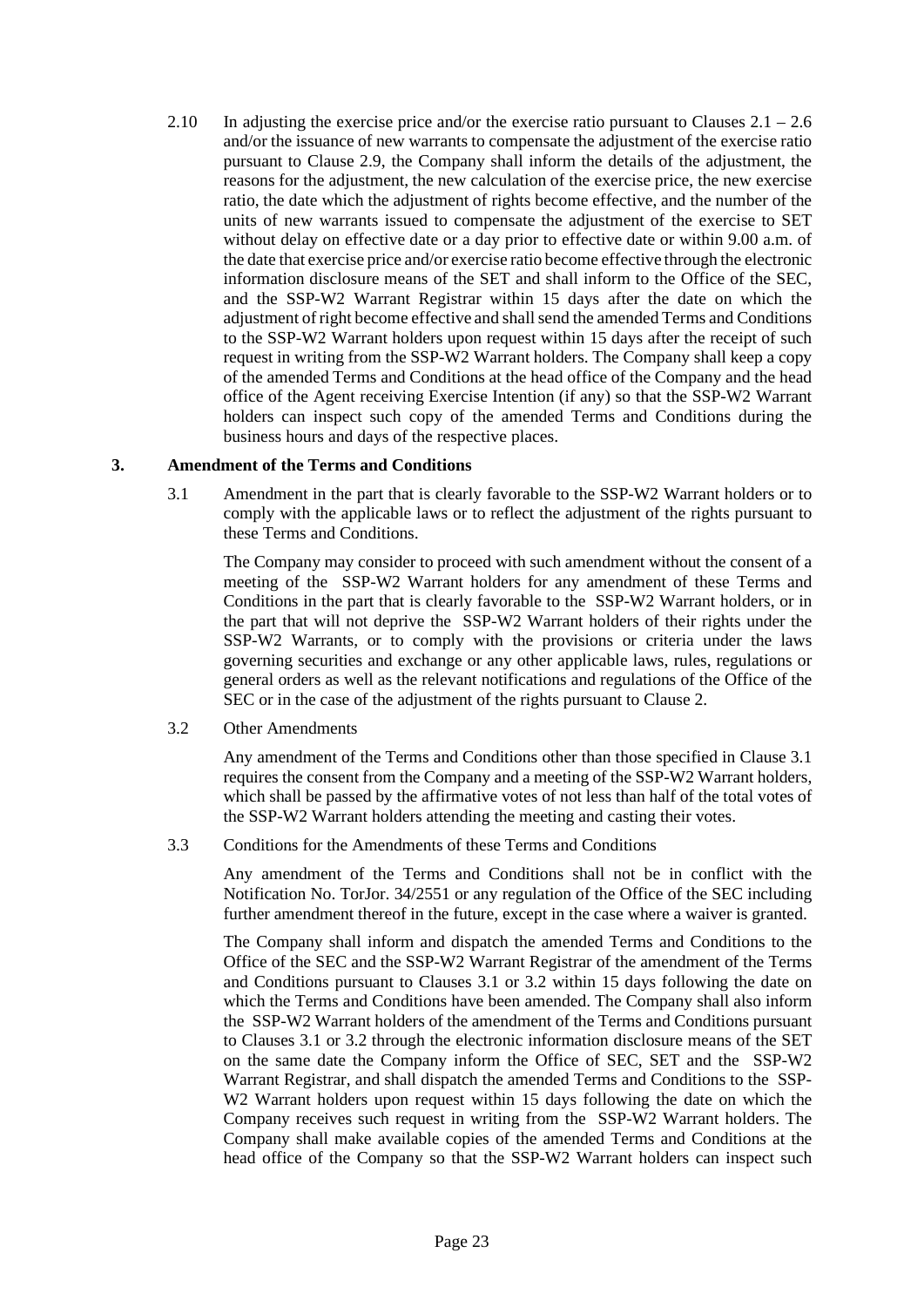copies of the amended Terms and Conditions on the Business Days and during the business hours of the respective places.

#### **4. Meeting of the SSP-W2 Warrant Holders**

The convening of and/or holding the meeting of the SSP-W2 Warrant holders shall be carried out in accordance with the following provisions:

- 4.1 The Company shall be entitled to convene a meeting of the SSP-W2 Warrant holders at any time. However, the Company shall convene a meeting of the SSP-W2 Warrant Holders, without delay, in order to obtain resolutions from the meeting for any further proceeding within 30 days following the date on which the Company becomes aware of an occurrence of any of the following events:
	- (a) In the event that there is any proposal for amending any material part of the Terms and Conditions either by the Company or the SSP-W2 Warrant holders pursuant to Clause 3; or
	- (b) In the event that a significant event is taking place which could materially affect the SSP-W2 Warrant holders or the ability of the Company in complying with their obligations under the Terms and Conditions.

In the event that the Company fails to convene the meeting within 30 days following the date on which the Company becomes aware of an occurrence of the event in (a) or (b) above, the SSP-W2 Warrant holders, holding in aggregate number of not less than 25 percent of the total units of the SSP-W2 Warrants that have not yet been exercised at that time, may jointly sign their names in making a letter requesting the Company to convene a meeting of the SSP-W2 Warrant holders in which the letter must clearly specify the reason for requesting to convene such meeting. The Company shall then convene the meeting of the SSP-W2 Warrant holders within 30 days from the date on which the Company receives such request from the SSP-W2 Warrant holders. If the Company fails to convene the meeting within such period of time, the SSP-W2 Warrant holders shall be entitled to convene the meeting of the SSP-W2 Warrant holders themselves.

In convening a meeting of the SSP-W2 Warrant holders, the Company shall close the Warrant holders Register Book to determine the SSP-W Warrant holders entitled to attend and casting the vote in the meeting of the SSP-W Warrant holders for a period of no longer than 21 days prior to the date of the SSP-W2 Warrant holders' meeting.

- 4.2 In convening the meeting of the SSP-W2 Warrant holders, whether the meeting is convened by the initiative of the Company or the request of the SSP-W2 Warrant holders, the Company shall prepare a notice of the meeting specifying the meeting venue, date, time and the name of the person requesting to convene such meeting as well as the agenda being proposed to consider at the meeting, and dispatch such notice to each of the SSP-W2 Warrant holder via registered mail according to the names and addresses appearing on the Warrant holders Register Book and disclose such information through the electronic information disclosure means of the SET, at least 7 days prior to the date of the meeting.
- 4.3 At a meeting of the SSP-W2 Warrant holders, the SSP-W2 Warrant holders entitled to attend and vote at the meeting may appoint a proxy to attend and vote at the meeting on their behalf, by preparing a letter of proxy in accordance with the form specified by the Company and submitting such letter of proxy to the chairman of the meeting or a person appointed by the chairman of the meeting prior to the commencement of the meeting.

The SSP-W2 Warrant holder who is entitled to vote at a meeting of the SSP-W2 Warrant holders means the SSP-W2 Warrant holders whose name appears in the Warrant holders Register Book on the book closure date to identify the Warrant holders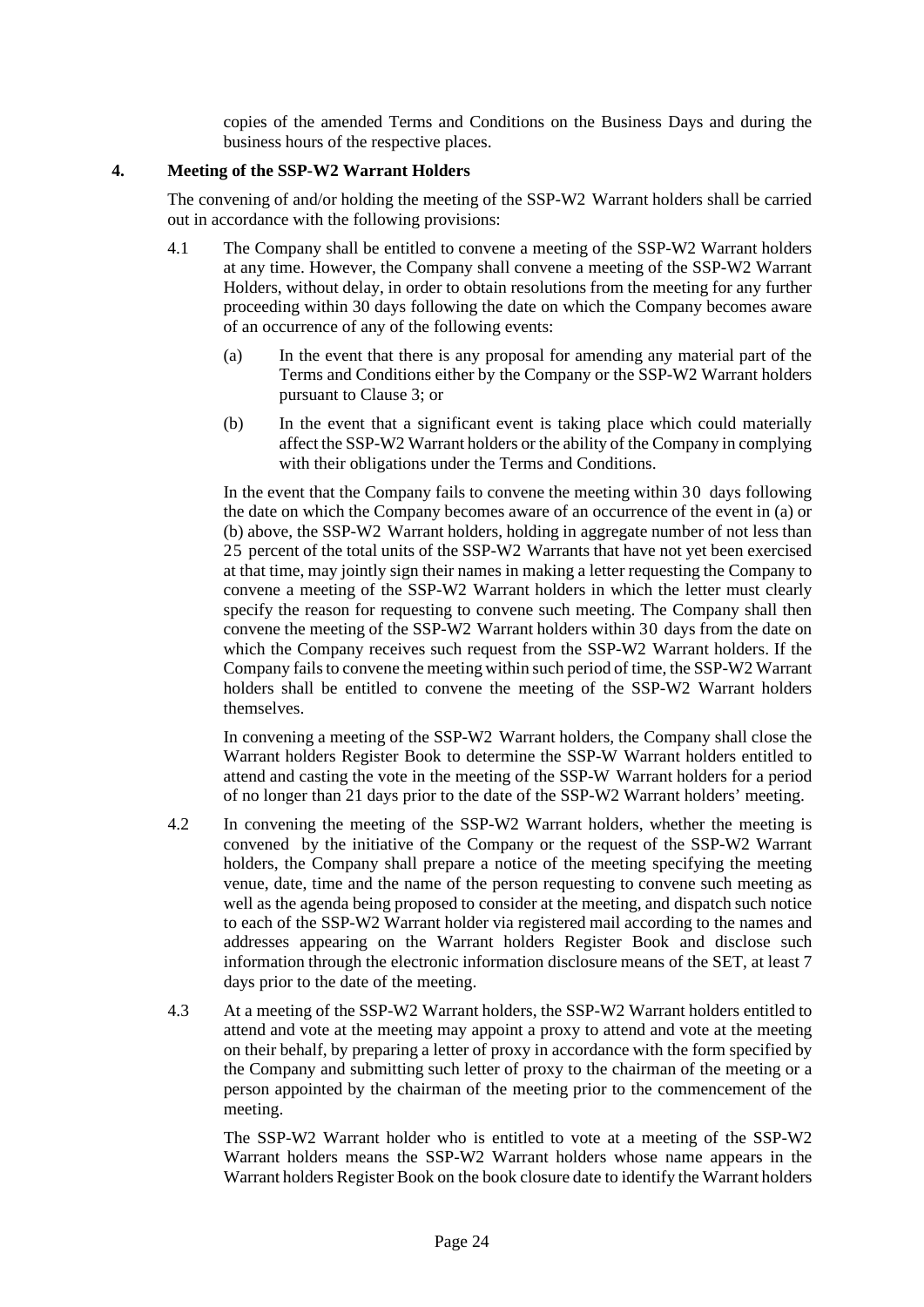entitled to attend the meeting, excluding the SSP-W2 Warrant holders who has a conflict of interest in any agenda to be considered and resolved at the meeting.

The SSP-W2 Warrant holders who has a conflict of interest under this Clause means a SSP-W2 Warrant holders who has a conflict of interest in the agenda to be considered and resolved at the meeting.

- 4.4 In voting, a SSP-W2 Warrant holders shall have votes in the number equivalent to the number of units of the SSP-W2 Warrants held by him/her and one unit of the SSP-W2 Warrant shall carry one vote.
- 4.5 In carrying out a meeting of the SSP-W2 Warrant holders held by the Company, the Chairman of the Board of Directors of the Company or a person appointed by the Chairman of the Board of Directors of the Company shall preside over a meeting of the SSP-W2 Warrant holders. In carrying out a meeting of the SSP-W2 Warrant holders held by the SSP-W2 Warrant holders, the chairman of the meeting may be any person elected by the Warrant holders. In both cases, the chairman of the meeting shall not have a casting vote.
- 4.6 The quorum of a meeting of the SSP-W2 Warrant holders shall be constituted when the SSP-W2 Warrant holders and/or proxy to attend and vote at the meeting on their behalf holding in aggregate number of not less than 25 percent of the total units of the SSP-W2 Warrants which have not yet been exercised at that time, attending the meeting either in person or by proxy.

At any meeting, if the number of the SSP-W2 Warrant holders attending the meeting is not sufficient to constitute a quorum after 45 minutes have passed since the time scheduled for the meeting; it shall be deemed that the quorum of such meeting cannot be constituted. In such case, if the meeting of the SSP-W2 Warrant holders is convened by the Company, such meeting shall be re-convened within the period of no less than 7 days but no more than 14 days after the first convened meeting of the SSP-W2 Warrant holders. The Company shall dispatch the notice of the meeting to all the SSP-W<sub>2</sub> Warrant holders and disclose it to the SET in accordance with the details and methods specified above. In the latter meeting, the quorum is not required to be constituted.

However, if the meeting of the SSP-W2 Warrant holders is convened upon the request of the SSP-W2 Warrant holders and the quorum of such meeting cannot be constituted, such meeting shall be cancelled and no further meeting shall be re-convened.

- 4.7 A resolution of a meeting of the SSP-W2 Warrant holders shall be passed by the affirmative votes of not less than half of the total votes of the SSP-W2 Warrant Holders attending the meeting and casting their votes.
- 4.8 Any resolution passed by a meeting of the SSP-W2 Warrant holders shall bind all SSP-W2 Warrant holders whether or not such SSP-W2 Warrant holders attended the meeting.
- 4.9 After the Company holds a meeting of the SSP-W2 Warrant holders, the Company shall disclose resolutions of the meeting to the SSP-W2 Warrant holders through the electronic information disclosure means of the SET promptly.
- 4.10 The Company shall prepare and record minutes of a meeting of the SSP-W2 Warrants Holders and keep such records at the head office of the Company. The minutes of the meeting that are duly signed by the chairman of the meeting shall be deemed the valid evidence of all agenda discussed at the meeting, and it shall also be deemed that the meeting and all resolutions have been duly made. The Company shall submit the minutes of such meeting to the SET and the Office of the SEC within 14 days from the date of the meeting of the SSP-W2 Warrant holders.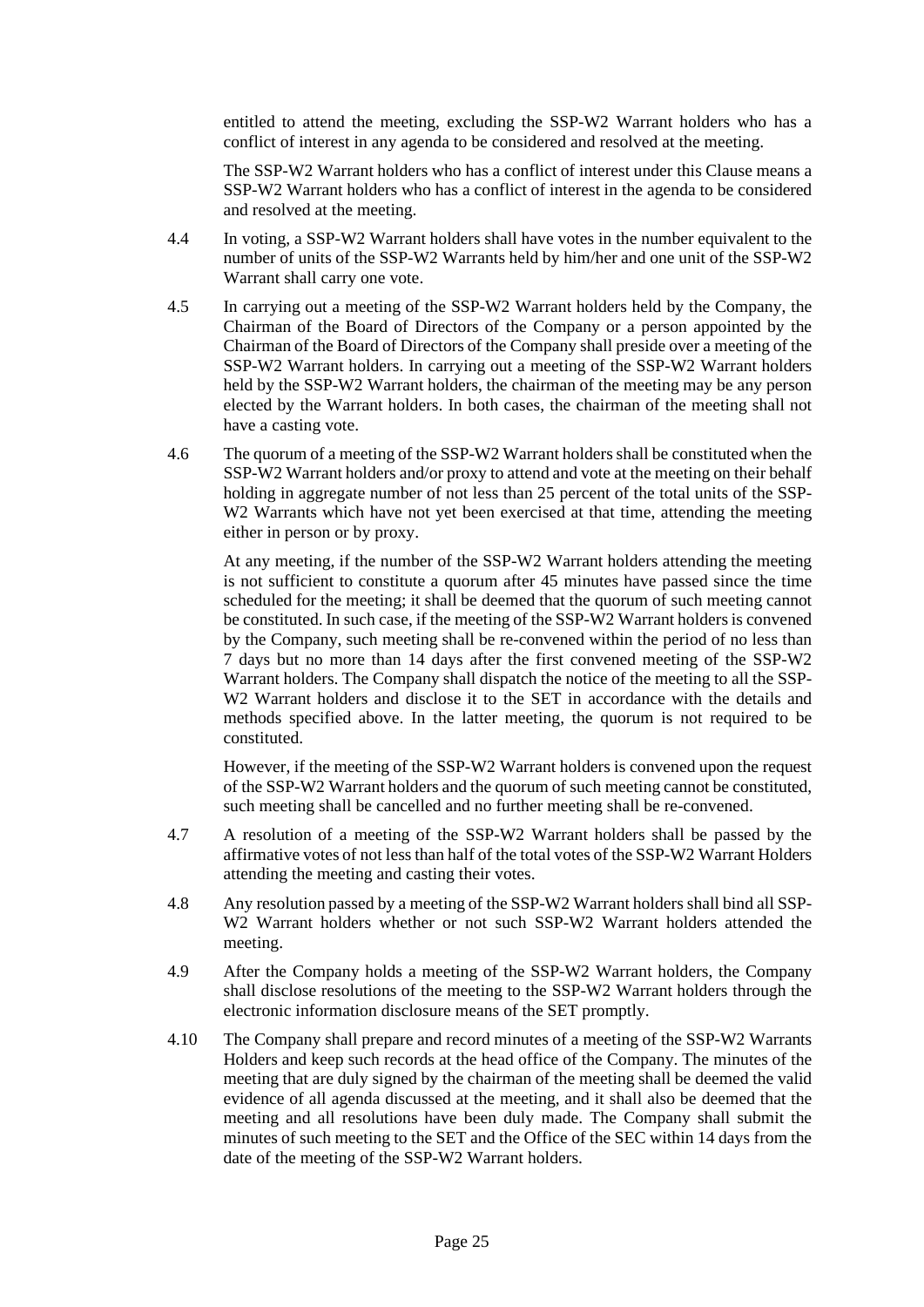- 4.11 At a meeting of the SSP-W2 Warrant holders, the Company or any person authorized by the Company and the legal advisor of the Company shall be entitled to attend the meeting to provide an opinion or give an explanation to the meeting of the SSP-W2 Warrant holders.
- 4.12 The Company shall be responsible for all expenses incurred from convening and holding a meeting of the SSP-W2 Warrant holders.
- 4.13 The Company shall amend the Terms and Conditions in accordance with resolutions of the meeting of the SSP-W2 Warrant holders from the date of the meeting, and shall inform to the Office of the SEC and the SSP-W2 Warrant Registrar of the amendment of the Terms and Conditions in writing within 15 days following the date on which the Terms and Conditions have been amended. The Company shall also inform the SSP-W2 Warrant holders of the amendment of the Terms and Conditions through the electronic information disclosure means of the SET on the same date the Company inform the Office of SEC, the SET, and the SSP-W2 Warrant Registrar and the SSP-W2 Warrant Registrar, and shall follow conditions specified within the Terms and Conditions.
- 4.14 In the case that the meeting cannot be convened within the term of the SSP-W2 Warrants, it shall be deemed that the convening of such meeting is terminated and such meeting has never been convened.

#### **5. Transfer of the SSP-W2 Warrants**

- 5.1 Transfer of the SSP-W2 Warrants that is not kept at the Securities Depository shall be made in accordance with the following criteria:
	- (a) The form of transfer of the SSP-W2 Warrants between the transferor and the transferee: Transfer of the SSP-W2 Warrants shall be completed when the transferor of the SSP-W2 Warrants, whose name appears in the Warrant Holders Register Book as the owner of the transferring SSP-W2 Warrants, or the latest transferee, being endorsed continuously by all transferors whose names appear thereon, (as the case may be) delivers the SSP-W2 Warrant certificate to the transferee by causing his/her signature endorsed at the back as a proof of the transfer.
		- (1) Effect of the transfer of the SSP-W2 Warrants between the transferee and the Company: The transfer of the SSP-W2 Warrants shall be valid against the Company when the SSP-W2 Warrant Registrar receives the request for registering the transfer of the SSP-W2 Warrants and the SSP-W2 Warrant certificate duly signed by the transferee.
		- (2) Effect of the transfer of the SSP-W2 Warrants between the transferee and third parties: The transfer of the SSP-W2 Warrants shall be valid against third parties when the Warrant Registrar duly registers the transfer of the SSP-W2 Warrants in the Warrant Holders Register Book.
	- (b) Request for registering the transfer of the SSP-W2 Warrants: It shall be made at the head office of the SSP-W2 Warrant Registrar on the Business Days and during the business hours of the Warrant Registrar. The request shall be made in accordance with the forms and procedures prescribed by the SSP-W2 Warrant Registrar. A person requesting for the registration shall submit to the Warrant Registrar the SSP-W2 Warrant certificate bearing all signatures as specified above along with other evidence to prove the correctness and completeness of the transfer and acceptance of the transfer of the SSP-W2 Warrants as per the instructions of the Warrant Registrar. The SSP-W2 Warrant Registrar shall be entitled to refuse the request for registering the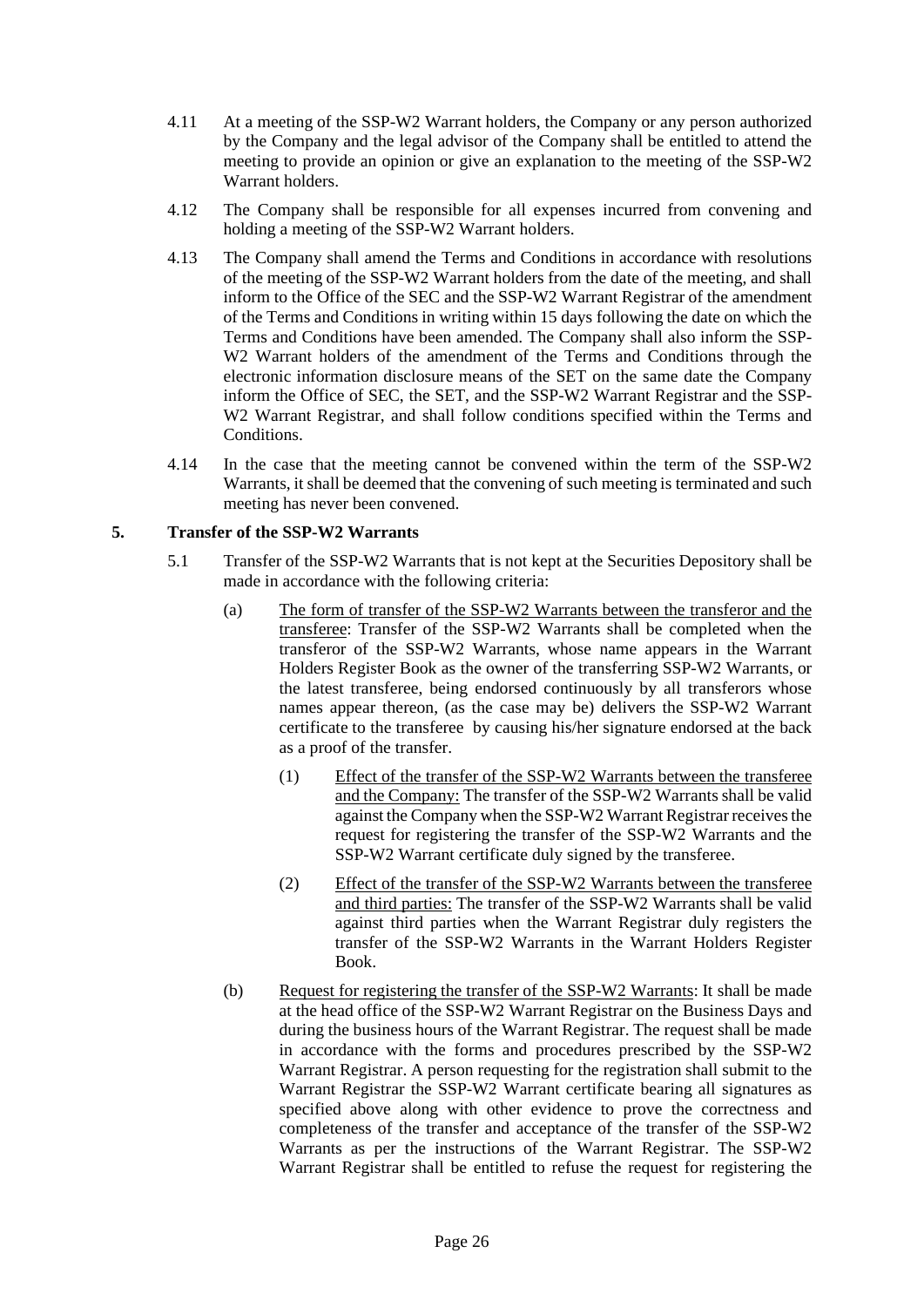transfer of the SSP-W2 Warrants, if the SSP-W2 Warrant Registrar views that such transfer is illegal.

5.2 Transfer of the SSP-W2 Warrants kept at the Securities Depository shall be made in accordance with the regulations of the SET the Securities Depository, and relevant authorities.

#### **6. Compensation in the case that the Company is unable to provide the newly issued ordinary shares upon the exercise of Warrants**

- 6.1 The Company will make compensation to the SSP-W2 Warrant holders who notify their intention to exercise the SSP-W2 Warrants pursuant to Clause 1.3 but the Company is unable to provide them with sufficient number of the underlying newly issued ordinary shares to accommodate the exercise of rights under the SSP-W2 Warrants. The compensation payable by the Company to such Warrant holders shall be calculated in accordance with the formula set forth in Clause 6.3, except in the case specified in Restrictions on the transfer of the SSP-W2 Warrants and the exercise of the SSP-W2 Warrants pursuant to Clause 14.
- 6.2 The Company will make compensation pursuant to Clause 6.1 to the SSP-W2 Warrant holders within 30 days from the respective Exercise Date in accordance with the procedures and conditions prescribed by the Company (if any).

However, in any case, if the check in respect of such compensation has been duly dispatched to the SSP-W2 Warrant holders via the registered mail to the address specified in the form of notice to exercise the SSP-W2 Warrants, it shall be deemed that the SSP-W2 Warrant holders has duly received such compensation and shall not have any rights to claim any interest and/or any damages in respect thereof.

6.3 The compensation that the Company will pay to the SSP-W2 Warrant holders pursuant to Clause 6.1 shall be calculated in accordance with the following formula:

Compensation per 1 unit of the SSP-W2 Warrant =  $B \times [MP - EP]$ 

In this regard,

- B represents the number of the ordinary shares which the Company cannot provide and/or increase in accordance with the adjustment of the exercise ratio calculated per 1 unit of Warrant; MP represents the closing price of ordinary shares of the Company at the Exercise Date in which the SSP-W2 Warrant holders exercise the rights;
- EP represents the exercise price of the SSP-W2 Warrant or the exercise price which has been adjusted in accordance with the conditions concerning the rights adjustment (if any).

The compensation made pursuant to this Clause is final, and the SSP-W2 Warrant holders agrees to not claim any other compensation from the Company.

- 6.4 If the SSP-W2 Warrant holders is a foreign individual/juristic person and cannot exercise the SSP-W2 Warrant as a result of the Company's restrictions on transferring of stocks caused by foreign holding limitation as indicated in the Company's Articles of Association, in that case the foreign SSP-W2 Warrant holders shall not be compensated in any forms by the Company if they could not exercise their warrants because of the foreign limit, and the foreign SSP-W2 Warrant holders have no rights to claim for any compensation or make any claims of compensation from the Company.
- **7. Resolution of the shareholders' meeting approving the issuance of the newly issued ordinary shares reserved to accommodate the exercise of the SSP-W2 Warrants**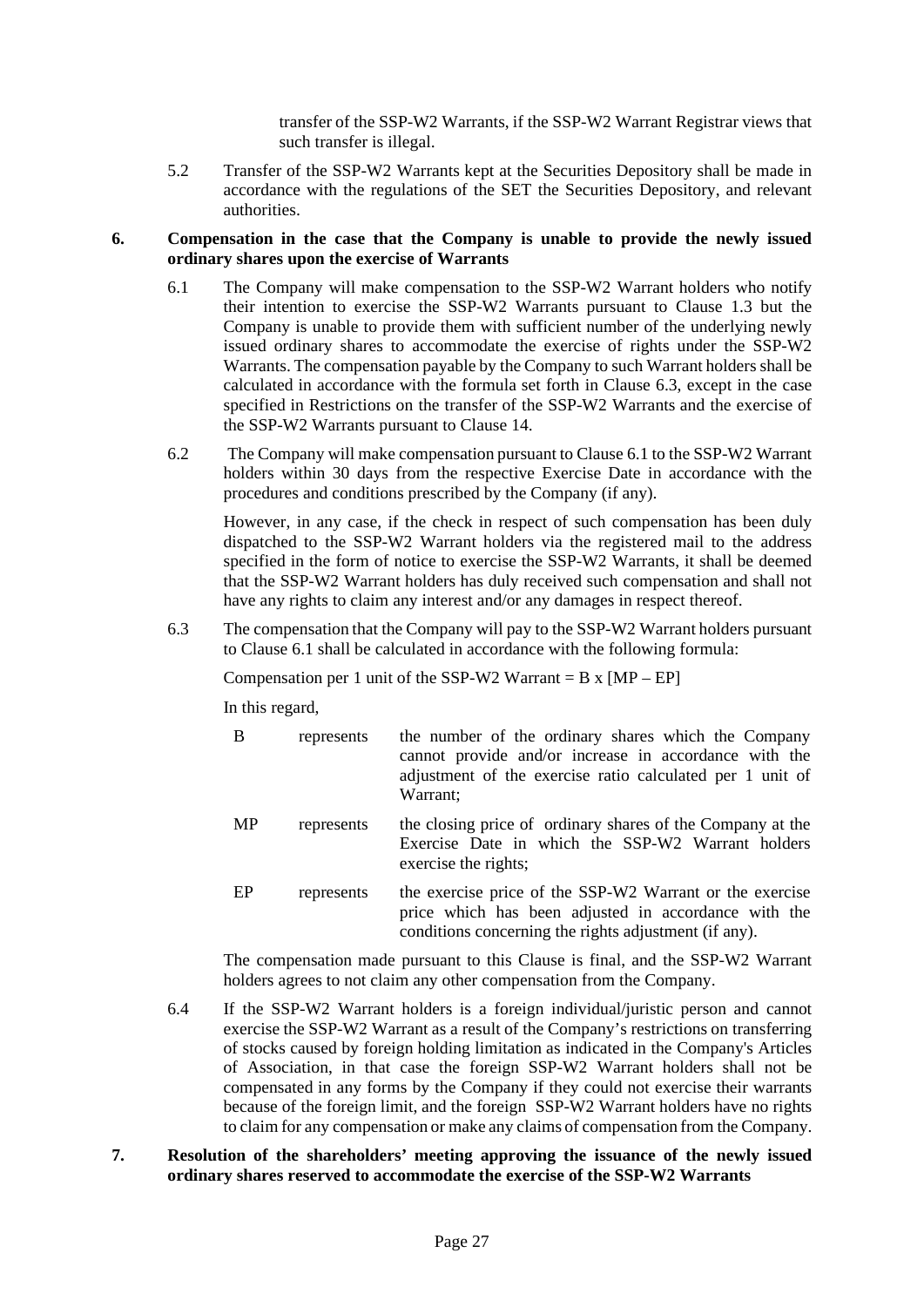The 2021 Annual General Meeting of Shareholders which was held on May 6, 2021 resolved to approve the increase of the Company's registered capital by THB 447,170,000 from the existing registered capital of THB 922,000,000 to THB 1,369,170,000 , by issuing 447,170,000 newly issued ordinary shares with a par value of THB 1 per share for (1) dividend payment to shareholders of the Company in an amount not exceeding 92,200,000 shares with a par value of THB 1.00 per share (2) accommodate the exercise of SSP-W2 Warrants, not exceeding 101,420,000 shares at par value THB 1 per share and (3) accommodate the exercise of the warrants to purchase ordinary shares of Sermsang Power Corporation Public Company Limited No. 2 (SSP-W2) in the amount not exceeding 253,550,000 shares with par value at THB 1 per share

#### **8. Details of the newly issued ordinary shares reserved to accommodate the exercise of the SSP-W2 Warrants**

| Number of the newly issued<br>ordinary shares reserved to<br>accommodate the exercise of<br>the SSP-W2 Warrants        | not exceeding 253,550,000 | shares     |
|------------------------------------------------------------------------------------------------------------------------|---------------------------|------------|
| Par value per share                                                                                                    | 1.00                      | THB        |
| Exercise price per share                                                                                               | $20*00$                   | <b>THR</b> |
| (unless the exercise price is<br>adjusted otherwise pursuant to<br>the conditions concerning the<br>rights adjustment) |                           |            |

\*Remark: authorized by the Board of Directors and/or Executive Committee to have the power to exercise price in the price range determined by the Board of Directors 's resolutions except the price has been adjusted according to the conditions for the adjustment of rights, the exercise price will not be lower than the par value of the Company's ordinary shares because the Company's ordinary shares are listed on the SET. However, the new ordinary shares issued in accordance with the exercise of the SSP-W2 Warrants shall be tradable on the SET after the new ordinary shares have been listed on the SET. The Company shall file the application for listing such newly issued ordinary shares with the SET within 30 days following the respective Exercise Date in order to allow the newly issued ordinary shares to be tradable on the SET in the same manner as the Company's existing ordinary shares.

#### **9. Proceeding of remaining ordinary shares reserved after the exercise of the SSP-W2 Warrants**

In the case where there are remaining ordinary shares after the exercise of the SSP-W2 Warrants, the Board of Directors of the Company shall propose to the Shareholders Meeting to consider pursuant to criteria, conditions, and procedures as specified under the Public Limited Companies Act B.E.2535, or any relevant regulation of the SET and the Office of the SEC.

#### **10. Rights of the new ordinary shares issued upon the exercise of the SSP-W2 Warrants**

The rights attached to the new ordinary shares issued upon the exercise of the SSP-W2 Warrants shall carry the same rights in all respects as the existing ordinary shares of the Company, including the rights to receive dividends or other benefits that the Company grants to the shareholders, commencing from the date on which the Ministry of Commerce accepts the registration of the increase of the paid-up capital and the share registrar of the Company records the names of the SSP-W2 Warrant holders as shareholders of the Company. In the event that the Company announces the date for determining the shareholders entitled to receive dividend payment or other benefits prior to the date on which the Ministry of Commerce accepts the registration of such paid-up capital increase and the date on which the share registrar of the Company registers the names of the SSP-W2 Warrant holders as the shareholders of the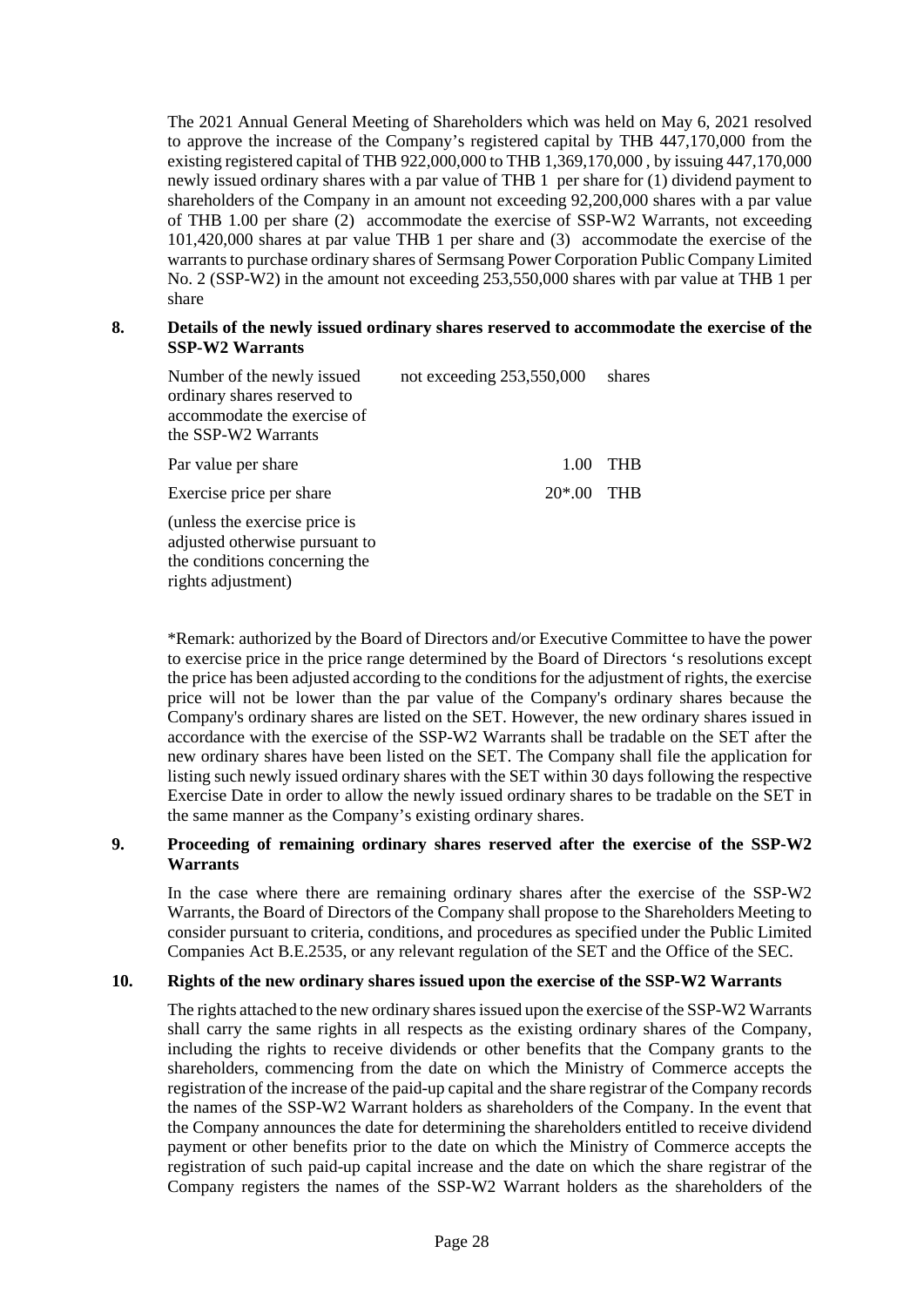Company, the SSP-W2 Warrant holders shall have no rights to receive such dividend payment or other benefits.

#### **11. Status of the SSP-W2 Warrant Holders during the notification of the intention to exercise the Warrants**

During the date on which the SSP-W2 Warrant holders having notified the intention to exercise the SSP-W2 Warrants and the date before the Ministry of Commerce accepting the registration of the paid- up capital increase in accordance with the exercise of the SSP-W2 Warrants, the status of the SSP-W2 Warrants shall remain the same as that of the non-exercised SSP-W2 Warrants and such status will be terminated on the date that the Ministry of Commerce accepts the registration of the paid-up capital increase in accordance with the exercise of the SSP-W2 Warrants.

In the event that the Company adjusts the exercise price and/or the exercise ratio during the period that the Company has not yet registered the newly issued ordinary shares issued upon the exercise of the SSP-W2 Warrants with the Ministry of Commerce, the SSP-W2 Warrant holders who have already exercised their rights shall receive retroactive rights adjustment. The Company will, as soon as possible, issue additional ordinary shares to the SSP-W2 Warrant holders in the number that such SSP-W2 Warrant holders shall be entitled to receive due to the adjustment of the exercise price and /or the exercise ratio (as the case may be). However, the SSP-W2 Warrant holders may receive the additional ordinary shares later than those ordinary shares which were previously allotted but, in any cases, no later than 45 days from the date of the rights adjustment.

#### **12. Delivery of newly issued ordinary shares from the exercise of the SSP-W2 Warrants**

In exercising the rights of SSP-W2 Warrants to purchase the newly issued s ordinary shares of the Company, the SSP-W2 Warrant holders can select one of the following cases to proceed;

- 12.1 In case the SSP-W2 Warrant holders who have exercised the warrants wish to receive the ordinary share certificates in the name of the SSP-W2 Warrant holders, the Securities Depository will proceed to deliver the share certificates, according to the amount of warrants that have been exercised to the SSP-W2 Warrant holders via registered postal mail at the address as appeared in the Company's shareholders register book within 15 Business Days as from the last day of the Exercise Date. In this regard, the SSP-W2 Warrant holders will not be able to sell their ordinary shares deriving from the exercise of warrants on the SET, until they have received the share certificates which may be after the date that the ordinary shares are allowed to be traded on the SET.
- 12.2 In case the SSP-W2 Warrant holders who have exercised the warrant for the ordinary shares do not wish to receive the share certificates, but intend to use the services of the Securities Depository instead. The SSP-W2 Warrant holders shall deposit their ordinary shares into the securities account at the securities companies, where the SSP-W<sub>2</sub> Warrant holders have their trading account with. In this case, the Securities Depository will proceed to deposit the ordinary shares deriving from the exercises of warrant with "**Thailand Securities Depository Company Limited for Depositor**", and the Securities Depository will record the amount of ordinary shares that the securities companies have deposited within 7 Business Days as from the last day of the Exercise Date. In this regard, the SSP-W2 Warrant holders shall be able to sell their ordinary shares resulting from the exercise of rights immediately on the SET, after the SET has approved the trading of those ordinary shares in the SET.

 The name of the SSP-W2 Warrant holders who have exercised the warrants shall be the same as appeared in the securities trading accounts intended to deposit their ordinary shares. Otherwise the Company reserves the rights to issue the share certificates to the SSP-W2 Warrant holders pursuant to Clause 12.1 instead.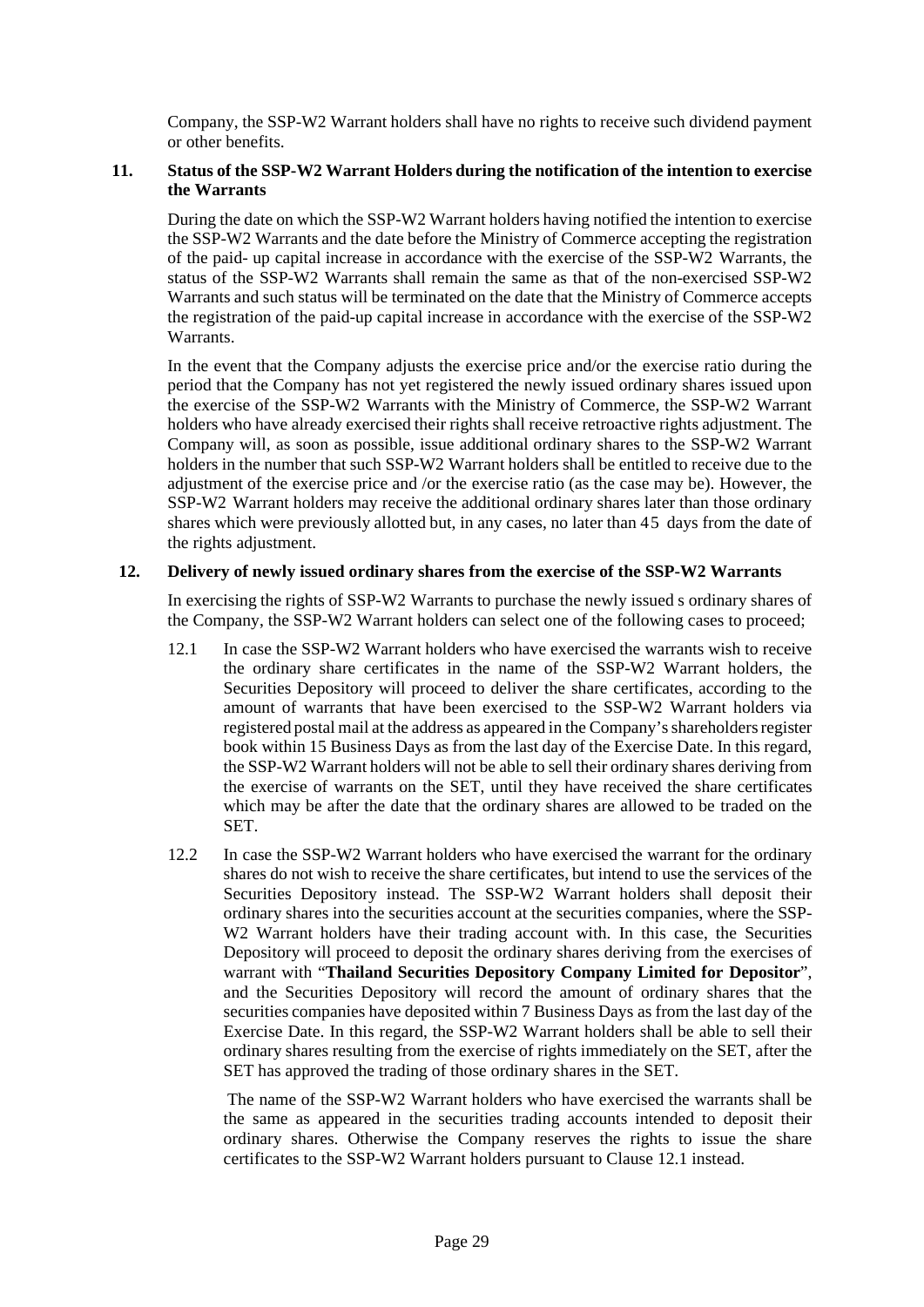12.3 In case the SSP-W2 Warrant holders who have exercised the warrant for the ordinary shares do not wish to receive the share certificates, but intend to use the service of the Securities Depository, by depositing the ordinary shares into the Securities Depository, member number 600. In this case, the Company will proceed to deposit the ordinary shares, deriving from the exercise of the warrants, at the Securities Depository and the Securities Depository will record the same amount of ordinary shares as have been allocated in the Securities Depository account (member number 600), and will issue evidences of the deposits to the SSP-W2 Warrant holders who have been allocated the shares within 7 Business Days from the Exercise Date. When the SSP-W2 Warrant holders who have exercised the warrants wish to sell their shares, they must withdraw their shares from the account number 600 as mentioned, through making contact with their securities companies. However, there may be some operating fees which may be required by the Securities Depository and/or the securities companies. In this case, the SSP-W2 Warrant holders who have exercised the warrants will be able to sell their shares once the SET has approved the trading of the ordinary shares in the SET, and the SSP-W2 Warrant holders who have exercised the warrants have completely withdrawn shares from the account number 600.

#### **13. Secondary market of the offered SSP-W2 Warrants**

The Company shall file for approval from the SET to list the SSP-W2 Warrants on the SET within 30 days following the date of allocation of the SSP-W2 Warrants is finished.

#### **14. Restrictions on the transfer of the SSP-W2 Warrants and the exercise of the SSP-W2 Warrants**

The Company has no restriction on the transfer the SSP-W2 Warrants. However, the Company has restriction on the exercise of the SSP-W2 Warrants due to foreign holding limitation as indicated in the Company's Articles of Association with details as follows;

- (a) The Company shall not issue new ordinary shares to foreign individual/juristic persons who exercise their SSP-W2 Warrants pursuant to Clause 1.3 that cause the foreign limit to exceed 49 percent of the total number of shares sold.
- (b) Due to the limitation in clause (a) mentioned above, it affects the foreign individual/juristic person SSP-W2 Warrant holder is unable to exercise their rights in the amount specified in the SSP-W2 Warrants, either in whole or in part, the Company and/or agents receiving notification of the intention to exercise the rights to remit the remaining money in the non-exercising portion to the foreigner SSP-W2 Warrant holders without interest within 14 days from the exercise date, in accordance with the method and the conditions set by the company and/or agents who receive the intention to exercise their rights.
- (c) The SSP-W2 Warrants Holder shall not be compensated in any forms by the Company and/or an agent who receives the intention to exercise the rights (if any) in the event that the SSP-W2 warrants cannot be exercised due to the restriction on the foreign shareholding ratio.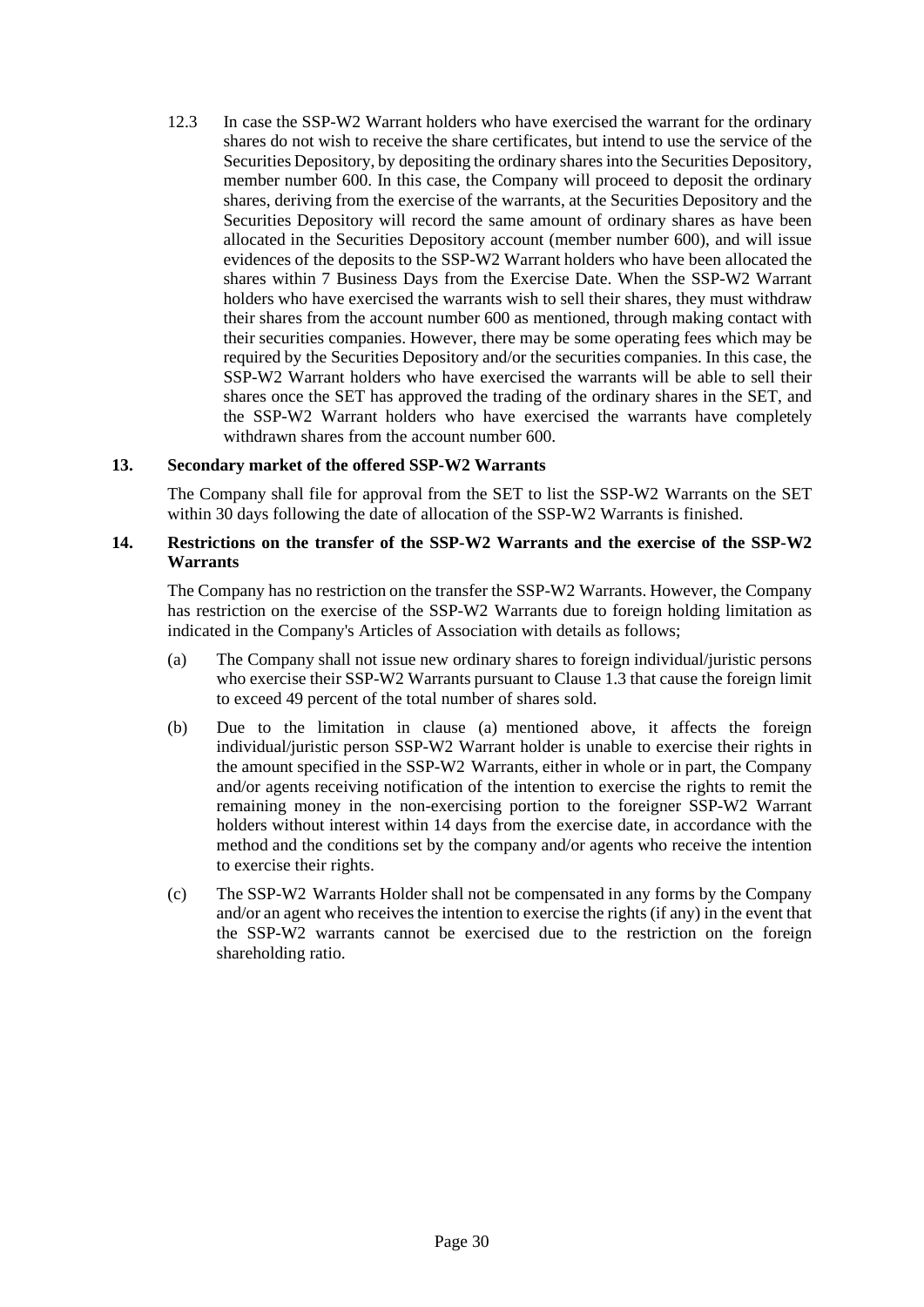#### **15. Effectiveness of the Terms and Conditions and applicable law**

The Terms and Conditions shall be in full force and effective from the issuance date of the SSP-W2 Warrants until the last Exercise Date. The Terms and Conditions shall be governed and interpreted in accordance with the laws of Thailand. If any content in the Terms and Conditions is in conflict with any applicable law or any notification governing the Warrants, the content in such law or notification shall prevail only in place of the conflicting content.

Sincerely yours,

#### **Sermsang Power Corporation Public Limited Company**

Sign Sign

(Miss Thantaporn Kraipisitkul) (Mr. Varut Tummavaranukub)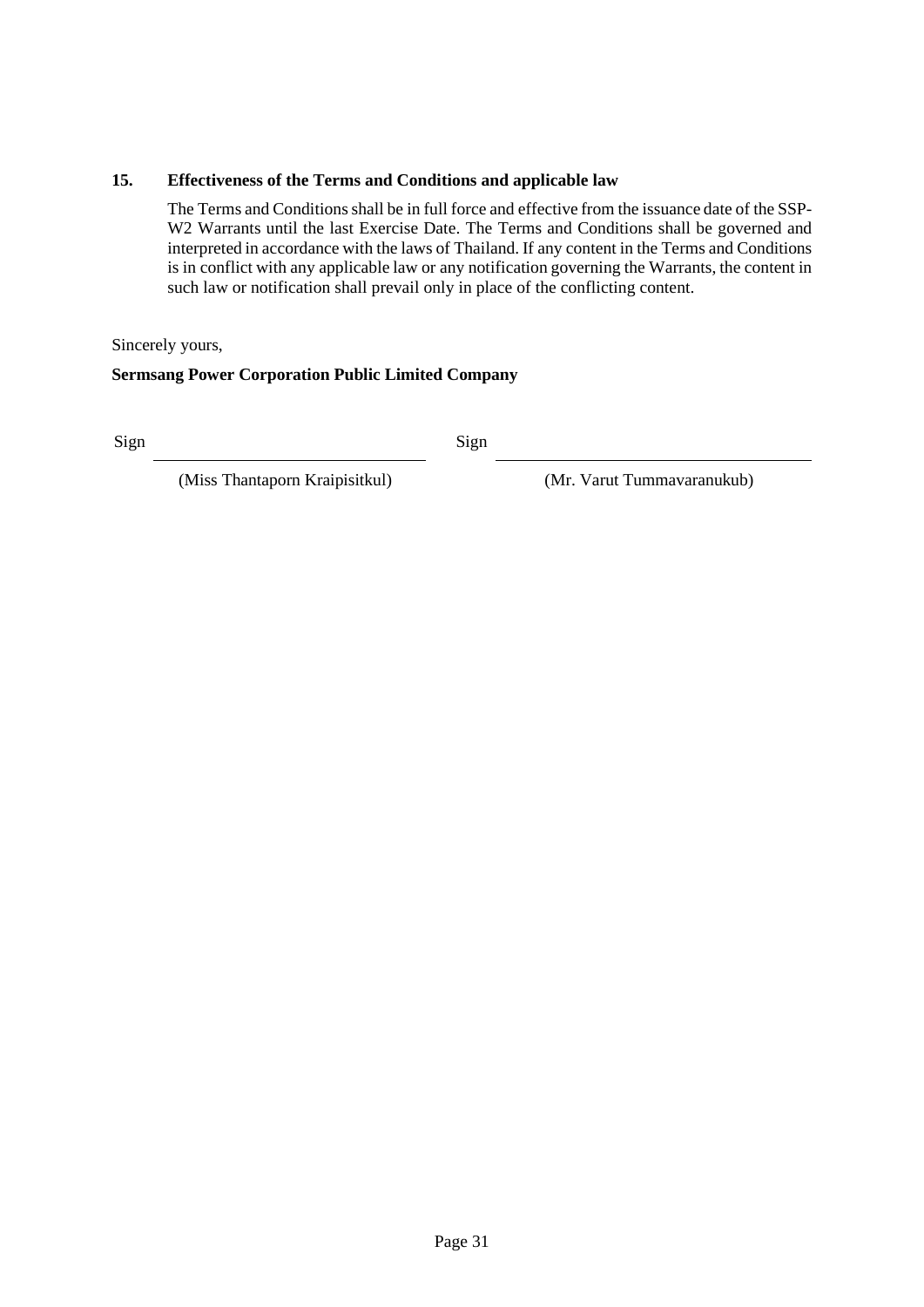### **Checklist warrant-RO**

สำหรับการเสนอขายใบสำคัญแสดงสิทธิที่จะซื้อหุ้น ("warrant") และหุ้นที่ออกใหม่เพื่อรองรับ warrant ("หุ้นรองรับ") ต่อผู้ถือหุ้นของบริษัทตามสัดส่วนการถือหุ้น

ิบริษัทที่ออกหลักทรัพย์ ("บริษัท") บริษัท เสริมสร้าง พาวเวอร์ คอร์ปอเรชั่น จำกัด (มหาชน)

- $\Delta$ เป็นบริษัทจดทะเบียนในตลาดหลักทรัพย์แห่งประเทศไทย ("บจ.")
- $\square$  เป็นบริษัทมหาชนจำกัดที่มีหน้าที่ตามมาตรา 56 (ที่ไม่ใช่ บจ.)

# รายละเอียดของ warrant

- ู้ ชื่อ warrant : <u>ใบสำคัญแสดงสิทธิที่จะซื้อหุ้นสามัญของบริษัท เสริมสร้าง พาวเวอร์ คอร์ปอเรชั่น จำกัด</u> (มหาชน) ครั้งที่ 2 ("SSP-W2")
- เสนอขายให้แก่ผู้ถือหุ้นของบริษัทที่มีรายชื่อ ณ วันที่ : <u>15 มิถุนายน พ.ศ. 2564</u>
- วันที่เสนอขาย warrant : <u>22 มิถุนายน พ.ศ. 2564</u>
- วันสิ้นสุดอายุ warrant : <u>22 พฤษภาคม พ.ศ. 2568</u>
- ึ จำนวน warrant ที่เสนอขาย : ไม่เกิน 253,550,000 หน่วย .<br>При
- ้วันใช้สิทธิกรั้งสุดท้าย : <u>21 พฤษภาคม พ.ศ. 2567 (วันครบกำหนดอายุใบสำคัญแสดงสิทธิ)</u>  $\overline{a}$
- ้ ราคาที่เสนอขาย : หน่วยละ 0 บาท (ไม่คิดมลค่า)
- จำนวนหุ้นรองรับ : ไม่เกิน 253,550,000 หุ้น  $\frac{1}{2}$
- ่ อัตราการใช้สิทธิ : <u>ใบสำคัญแสคงสิทธิ 1 หน่วยมีสิทธิซื้อหุ้นสามัญได้ 1 หุ้น</u>
- ราคาใช้สิทธิ : 20 บาทต่อห้น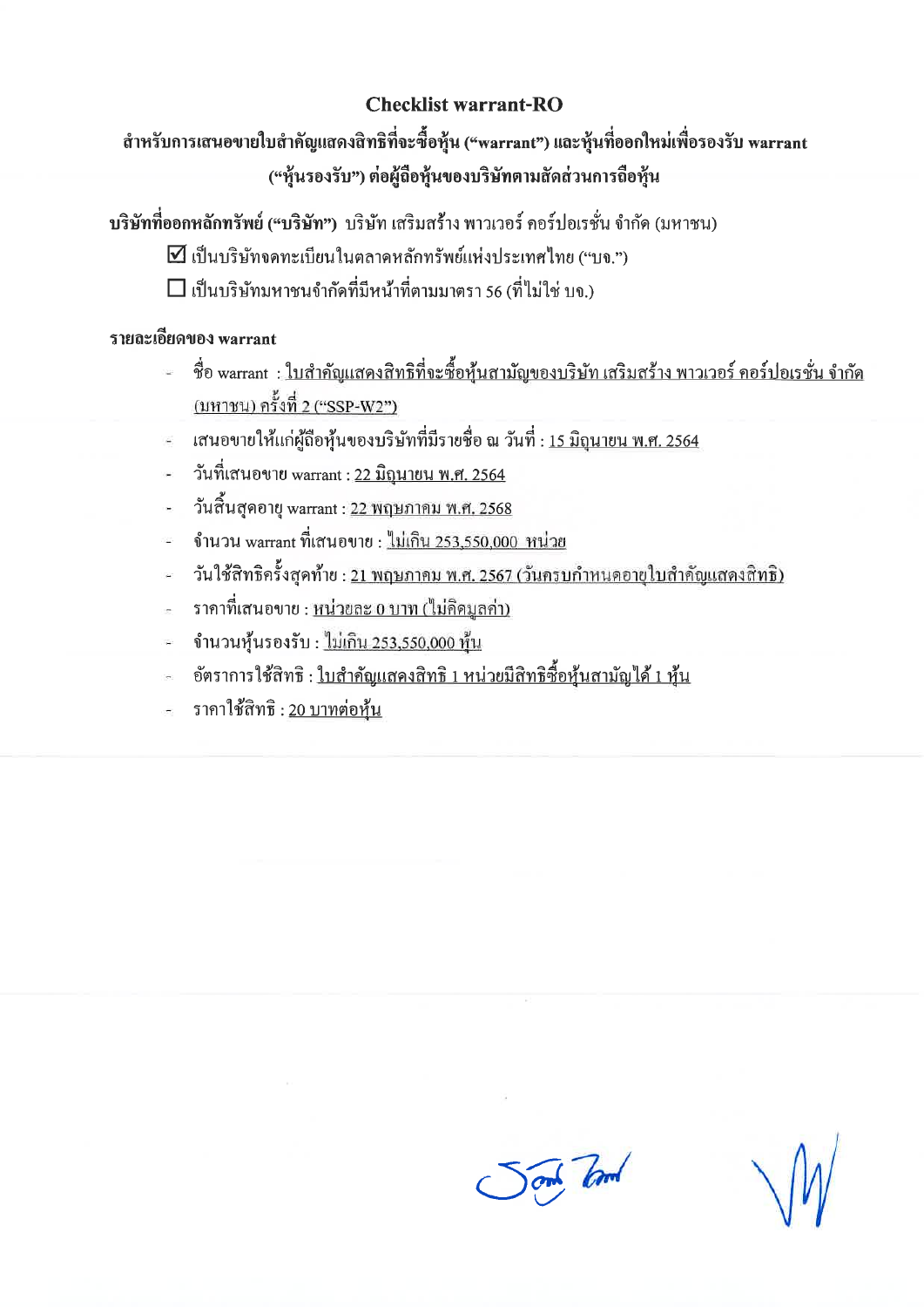|     | <b>Checklist</b>                                                                                                                                                                                                                                                                                                                            | ครบถ้วน<br>ตามเกณฑ์ $^1$ | เอกสารอ้างอิง<br>(ข้อ/หน้า)                                |
|-----|---------------------------------------------------------------------------------------------------------------------------------------------------------------------------------------------------------------------------------------------------------------------------------------------------------------------------------------------|--------------------------|------------------------------------------------------------|
| 1.  | ถักษณะของ warrant                                                                                                                                                                                                                                                                                                                           |                          |                                                            |
| 1.1 | สัคส่วนจำนวนหุ้นรองรับต่อจำนวนหุ้นที่จำหน่ายใด้แล้วทั้งหมดของ<br>บริษัท ํเท่ากับ<br>$\mathbf{V} \leq 50\%$                                                                                                                                                                                                                                  | $\checkmark$             | เอกสารแนบ 5 -<br>รายละเอียคการ<br>คำนวณจำนวนหุ้น<br>รองรับ |
|     | >50% เฉพาะเป็นการออก warrant ในกรณีใคกรณีหนึ่งต่อไปนี้<br>ที่ได้รับผ่อนผันจากสำนักงานก่อนการเสนอขาย ตามหนังสือที่<br>(1) บริษัทอยู่ในภาวะที่มีความจำเป็นต้องได้รับความช่วยเหลือ<br>ทางการเงิน<br>(2) เพื่อประโยชน์ในการปรับโครงสร้างหนี้ของบริษัท<br>(3) กรณีที่มีเหตุจำเป็นและสมควร และเป็นไปเพื่อประโยชน์ของ<br>บริษัทและผู้ถือหุ้นโดยรวม |                          |                                                            |
| 1.2 | มือายุแน่นอน ซึ่ง ≤ 10 ปี นับแต่วันที่ออก warrant  (ไม่เกิน 3 ปี จากวันที่<br>ออกและเสนอขายใบสำคัญแสคงสิทธิ)                                                                                                                                                                                                                                |                          | เอกสารแนบ 4<br>ข้อกำหนดสิทธิ หน้า<br>$\overline{5}$        |
| 1.3 | กำหนดรากา และอัตราการใช้สิทธิไว้อย่างแน่นอน                                                                                                                                                                                                                                                                                                 |                          | เอกสารแนบ 4<br>ข้อกำหนดสิทธิ หน้า<br>5                     |

((จำนวนหุ้นรองรับ warrant ที่เสนอขายในครั้งนี้) + (จำนวนหุ้นรองรับ CD หรือ warrant ที่เสนอขาย <u>ในครั้งอื่น\* ซึ่งไม่รวมหุ้นที่จัดไว้รองรับ ESOP-CD หรือ ESOP-warrant))</u>

(จำนวนหุ้นที่จำหน่ายได้แล้วทั้งหมดของบริษัท ซึ่งรวมจำนวนหุ้นที่จะออกใหม่ภายหลังจาก การจ่ายปั้นผลในรูปแบบของหุ้นปั้นผล)

\* เฉพาะจำนวนหุ้นรองรับที่ outstanding อนึ่ง หากในการประชุมผู้ถือหุ้นเพื่อมีมดิออก warrant ในครั้งนี้ ผู้ถือหุ้นมีมดิอนุมัติให้ออกหุ้นเพิ่มเดิม เพื่อรองรับการปรับสิทธิในหลักทรัพย์แปลงสภาพที่เสนอขายในครั้งอื่น หรือผู้ถือหุ้นมีมติในวาระอื่นใดที่อาจทำให้จำนวนหุ้นรองรับ outstanding ที่จะต้องนำมาคำนวณเพิ่มขึ้น เช่น การจ่ายเงินปืนผลเกินกว่าที่กำหนด ซึ่งเป็นผลให้ต้องมีการปรับสิทธิในหลักทรัพย์แปลงสภาพที่เสนอขายใน ครั้งอื่น เป็นด้น บริษัทด้องนำหุ้นรองรับที่อาจเพิ่มขึ้นดังกล่าวมารวมคำนวณด้วย

ทั้งนี้ CD = หุ้นกู้แปลงสภาพ

ESOP = การเสนอขายหลักทรัพย์แก่กรรมการหรือพนักงานตามประกาศคณะกรรมการกำกับตลาดทุนเกี่ยวกั**ฬ**การเสนอ ขายหลักทรัพย์ที่ออกใหม่ต่อกรรมการหรือพนักงาน

 $^{\rm 1}$  ให้ระบุ N/A หากเกณฑ์ในข้อใคไม่สามารถ apply กับกรณีของบริษัทได้

<sup>&</sup>lt;sup>2</sup> วิธีการคำนวณสัดส่วนจำนวนห้นรองรับ :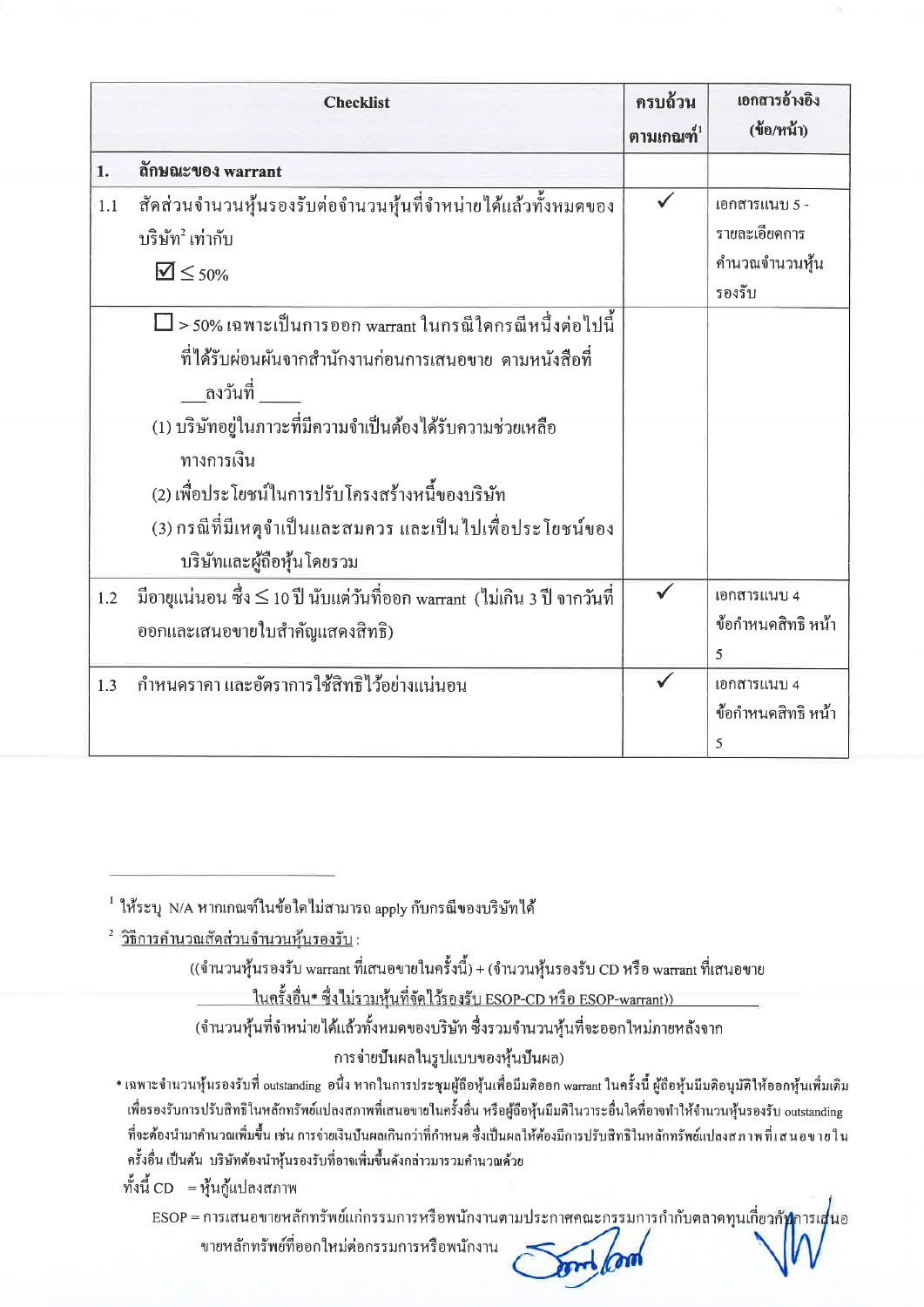|     | <b>Checklist</b>                                                                                                                                                                                                          | ครบถ้วน<br>ตามเกณฑ์ <sup>1</sup> | เอกสารอ้างอิง<br>(ข้อ/หน้า)                                                                          |
|-----|---------------------------------------------------------------------------------------------------------------------------------------------------------------------------------------------------------------------------|----------------------------------|------------------------------------------------------------------------------------------------------|
| 1.4 | มีระยะเวลาให้แสดงความจำนงในการใช้สิทธิครั้งสุดท้าย $\geq$ 15 วัน<br>ก่อนวันใช้สิทธิ <sup>3</sup>                                                                                                                          | $\checkmark$                     | เอกสารแนบ 4<br>ข้อกำหนดสิทธิ หน้า<br>5                                                               |
| 1.5 | กำหนดให้มีการใช้สิทธิซื้อหุ้นรองรับให้แล้วเสร็จภายในอายุ warrant                                                                                                                                                          | $\checkmark$                     | เอกสารแนบ 4<br>ข้อกำหนดสิทธิ หน้า<br>5                                                               |
| 2.  | หนังสือนัดประชุมผู้ถือหุ้น ได้แสดงข้อมูลอย่างน้อย ดังนี้                                                                                                                                                                  |                                  |                                                                                                      |
| 2.1 | ข้อมูลเบื้องต้นเกี่ยวกับ warrant เช่น<br>ราคาหรืออัตราที่คาคว่าจะเป็นราคาหรืออัตราการใช้สิทธิ<br>ระยะเวลาการใช้สิทธิ<br>วันสิ้นสุดของการใช้สิทธิ<br>เหตุให้ต้องออกหุ้นใหม่เพื่อรองรับการปรับสิทธิ<br>้อื่น ๆ (ถ้ำมี) ระบุ | $\checkmark$                     | เอกสารแนบ 2<br>หนังสือเชิญประชุม<br>สามัญผู้ถือหุ้น<br>ประจำปี 2564 สิ่งที่<br>ส่งมาค้วย 4 หน้าที่ 1 |
| 2.2 | ผลกระทบต่อผู้ถือหุ้น (dilution effect) หากมีการใช้สิทธิครบถ้วน<br>โดยได้ระบุ<br>(1) price dilution <sup>4</sup>                                                                                                           | $\checkmark$                     | เอกสารแนบ 2<br>หนังสือเชิญประชุม<br>สามัญผู้ถือหุ้น<br>ประจำปี 2564 สิ่งที่<br>ส่งมาค้วย 4 หน้าที่ 3 |
| 2.2 | ผลกระทบต่อผู้ถือหุ้น (dilution effect) หากมีการใช้สิทธิครบถ้วน<br>โดยใด้ระบุ (ต่อ)<br>earning per share dilution <sup>5</sup> หรือ control dilution <sup>6</sup><br>(2)                                                   |                                  | เอกสารแนบ 2<br>หนังสือเชิญประชุม<br>สามัญผู้ถือหุ้น                                                  |
|     |                                                                                                                                                                                                                           |                                  | ประจำปี 2564 สิ่งที่                                                                                 |

<sup>3</sup> ไม่รวมวันใช้สิทธิ  $\overline{4}$ 

| <b>Price dilution</b>   | = รากาตลาดกอนเสนอขาย  – รากาตลาดหลงเสนอขาย                                                                                    |
|-------------------------|-------------------------------------------------------------------------------------------------------------------------------|
|                         | ราคาคลาคก่อนเสนอขาย                                                                                                           |
|                         | โดยราคาตลาดหลังเสนอขาย = <u>(ราคาตลาดก่อนเสนอขาย x จำนวนหุ้น paid-up) + (ราคาใช้สิทธิ x จำนวนหุ้นรองรับที่เสนอขายครั้งนี้</u> |
|                         | จำนวนหุ้น paid-up + จำนวนหุ้นรองรับที่เสนอขายครั้งนี้                                                                         |
|                         | Earnings per share dilution = Earning per share ก่อนเสนอขาย - Earning per share หลังเสนอขาย                                   |
|                         | Earning per share ก่อนเสนอขาย                                                                                                 |
|                         | โดย Earning per share ก่อนเสนอขาย  = กำไรสุทธิ / จำนวนหุ้น paid-up                                                            |
|                         | Earnings per share หลังเสนอขาย  = กำไรสุทธิ / (จำนวนหุ้น paid-up + จำนวนหุ้นรองรับที่เสนอขายครั้งนี้)                         |
| <b>Control dilution</b> | <u>ิจำนวนหันรองรับที่เสนอขายครั้งนี้</u>                                                                                      |
|                         | จำนวนหุ้น paid-up + จำนวนหุ้นรองรับที่เสนอขายครั้งนี้                                                                         |
|                         |                                                                                                                               |
|                         |                                                                                                                               |

 $\sim$ 

j.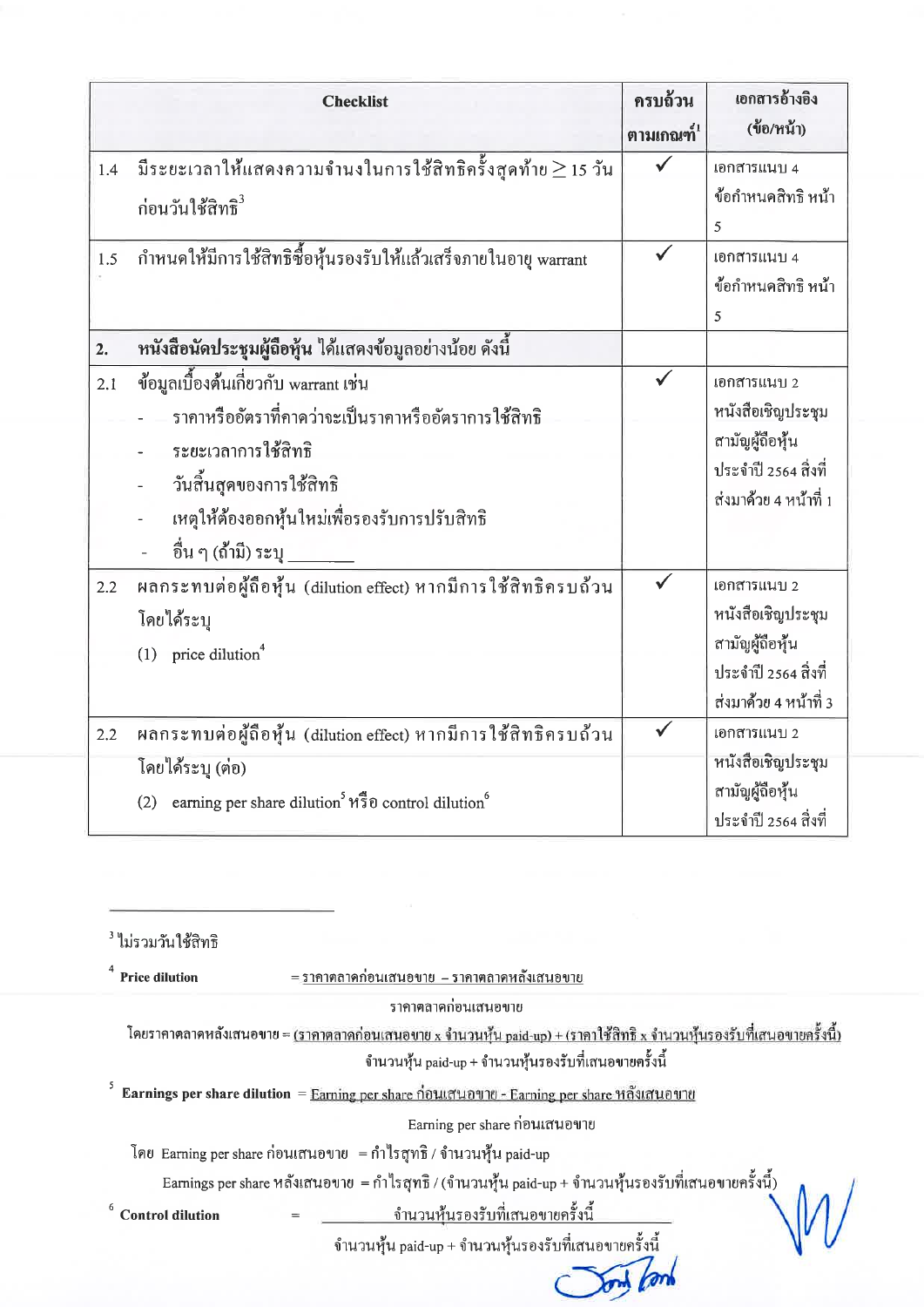|                  | <b>Checklist</b>                                                                                                                                                     | ครบถ้วน<br>ตามเกณฑ์ $1$ | เอกสารอ้างอิง<br>(ข้อ/หน้า)                                                                          |
|------------------|----------------------------------------------------------------------------------------------------------------------------------------------------------------------|-------------------------|------------------------------------------------------------------------------------------------------|
|                  |                                                                                                                                                                      |                         | ส่งมาค้วย 4 หน้าที่ 3<br>และหน้าที่ 4                                                                |
| 2.3              | วิธีการจัดสรรwarrant                                                                                                                                                 | $\checkmark$            | เอกสารแนบ 2<br>หนังสือเชิญประชุม<br>สามัญผู้ถือหุ้น<br>ประจำปี 2564 สิ่งที่<br>ส่งมาค้วย 4 หน้าที่ 1 |
| 2.4              | ข้อมูลอื่นๆ (ถ้ามี) ระบุ                                                                                                                                             |                         |                                                                                                      |
| 3.               | มติที่ประชุมผู้ถือหุ้นและอายุมติ                                                                                                                                     |                         |                                                                                                      |
| 3.1              | บริษัทใด้รับมติที่ประชุมผู้ถือหุ้น ให้ออกหุ้นรองรับอย่างเพียงพอ                                                                                                      |                         | เอกสารแนบ 3 มติที่<br>ประชุมสามัญผู้ถือ<br>หุ้นประจำปี 2564<br>หน้า 4 และ 5                          |
| 3.2              | บริษัทได้เสนอขาย warrant แล้วเสร็จภายใน 1 ปีนับแต่วันที่ที่ประชุม<br>ผู้ถือหุ้นมีมติ (ผู้ถือหุ้นอนุมัติเมื่อวันที่ 6 พฤษภาคม พ.ศ. 2564)                              |                         | เอกสารแนบ 1 แบบ<br>รายงานผลการขาย<br>หลักทรัพย์                                                      |
| $\overline{4}$ . | ข้อกำหนดสิทธิของ warrant มีรายการอย่างน้อย ดังนี้                                                                                                                    |                         |                                                                                                      |
| 4.1              | รายละเอียดของ warrant โดยมีรายละเอียดดังต่อไปนี้<br>อายุของ warrant (ไม่เกิน 3 ปี จากวันที่ออกและเสนอขายใบสำคัญ<br>(1)<br><u>แสดงสิทธิ)</u>                          |                         | เอกสารแนบ 4<br>ข้อกำหนดสิทธิ หน้า<br>$4$ $\mu$ a $\approx$ 5                                         |
|                  | ราคาเสนอขาย warrant และราคาใช้สิทธิซื้อหุ้น<br>(2)<br>อัตราการใช้สิทธิ<br>(3)<br>วิธีการใช้สิทธิของ warrant เช่น ใช้สิทธิได้ทุกวันสุดท้ายของ<br>(4)<br>แต่ละไตรมาส   |                         |                                                                                                      |
|                  | รายละเอียดสำคัญอื่น (ถ้ามี)<br>(5)                                                                                                                                   |                         |                                                                                                      |
|                  | 4.2 เหตุ เงื่อนไข และกระบวนการในการแก้ไขเพิ่มเติมข้อกำหนดตาม<br>warrant                                                                                              |                         | เอกสารแนบ 4<br>ข้อกำหนดสิทธิ หน้า<br>26 ข้อ 3                                                        |
| 4.3              | ค่าเสียหายที่ผู้ถือ warrant จะได้รับในกรณีที่บริษัทไม่สามารถจัดให้มี<br>หุ้นรองรับได้ ซึ่งต้องไม่ต่ำกว่าส่วนต่างระหว่างรากาตลาดของหุ้นของ<br>บริษัทกับราคาใช้สิทธิ   |                         | เอกสารแนบ 4<br>ข้อกำหนดสิทธิ หน้า<br>31 ข้อ 6                                                        |
| 4.4              | มาตรการคุ้มครองผู้ถือ warrant ซึ่งมีข้อกำหนดดังนี้<br>(1) กรณีมีข้อกำหนดให้บริษัทสามารถเรียกให้ผู้ถือ warrant ใช้สิทธิ<br>ก่อนกำหนด บริษัทรับรองว่า ข้อกำหนดดังกล่าว |                         | เอกสารแนบ 4<br>ข้อกำหนดสิทธิ หน้า<br>20 ข้อ 2                                                        |

 $\frac{\omega}{\omega}$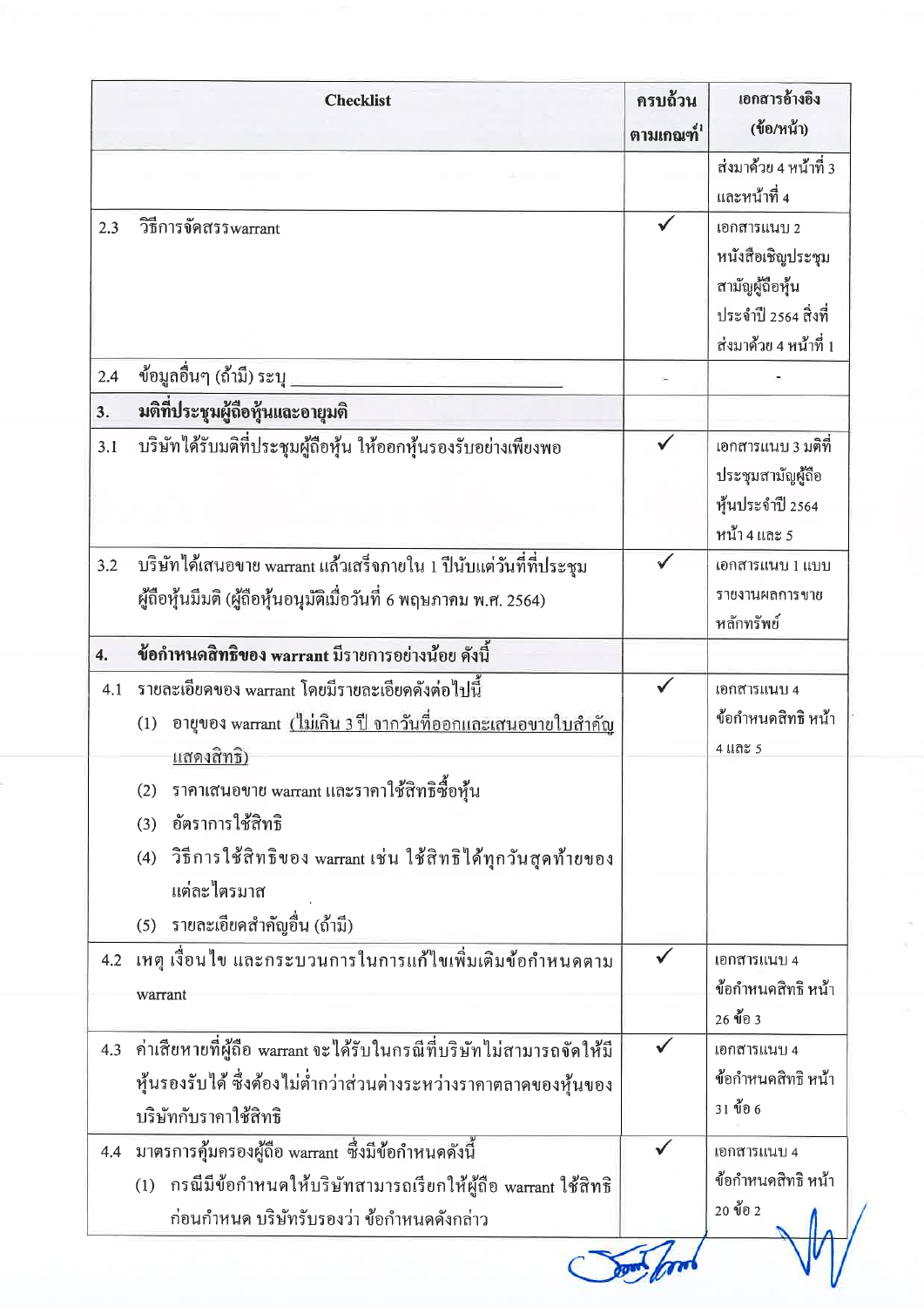|                                  | <b>Checklist</b>                                                    | ครบถ้วน<br>ตามเกณฑ์ $^1$ | เอกสารอ้างอิง<br>(ข้อ/หน้า) |
|----------------------------------|---------------------------------------------------------------------|--------------------------|-----------------------------|
| (n)                              | มีความเป็นธรรม ชัดเจน และเหตุแห่งการเรียกให้ใช้สิทธิ                |                          |                             |
|                                  | ก่อนกำหนดดังกล่าวต้องอ้างอิงเหตุการณ์หรือการกระทำที่ไม่             |                          |                             |
|                                  | อยู่ในอำนาจควบคุมของบุคคลใด ๆ                                       |                          |                             |
| $($ $\mathbb{N}$                 | กำหนดให้บริษัท ต้องเรียกให้มีการใช้สิทธิเมื่อมีเหตุการณ์            |                          |                             |
|                                  | ที่กำหนดไว้                                                         |                          |                             |
| (ค)                              | มีมาตรการที่เพียงพอซึ่งทำให้ผู้ถือ warrant ในทอดต่อ ๆ ไป            |                          |                             |
|                                  | ทราบถึงข้อกำหนดดังกล่าว                                             |                          |                             |
|                                  | (2) กำหนดเหตุและเงื่อนใขในการปรับสิทธิในกรณีดังต่อไปนี้พร้อม        |                          |                             |
|                                  | กับระบุวิธีการคำนวณ                                                 |                          |                             |
| (n)                              | เมื่อมีการเปลี่ยนแปลง par value หุ้นของบริษัท อันเป็นผลมา           |                          |                             |
|                                  | จากการรวมหุ้นหรือแบ่งแยกหุ้น                                        |                          |                             |
| (9)                              | ้ เมื่อบริษัทเสนอขายหุ้นที่ออกใหม่ในราคาที่ต่ำกว่าราคาตลาด $^7\,$   |                          |                             |
| (n)                              | เมื่อบริษัทเสนอขาย CD หรือ warrant ในราคาที่ต่ำกว่า                 |                          |                             |
|                                  | ราคาตลาด $^7$                                                       |                          |                             |
| $(\ell)$                         | เมื่อบริษัทจ่ายเงินปันผลทั้งหมดหรือบางส่วนเป็นหุ้นที่ออก            |                          |                             |
|                                  | ใหม่ให้แก่ผู้ถือหุ้น                                                |                          |                             |
| $\left( \mathbf{\hat{v}}\right)$ | เมื่อบริษัทจ่ายเงินปั้นผลเป็นเงินซึ่งเกินกว่าอัตราที่ระบุไว้ใน      |                          |                             |
|                                  | ข้อกำหนดสิทธิ                                                       |                          |                             |
| $(\mathfrak{g})$                 | เมื่อมีกรณีอื่นใดในลักษณะเดียวกับ (ก) ถึง (จ) ที่ทำให้ผล            |                          |                             |
|                                  | ประโยชน์ตอบแทนใด ๆ ที่ผู้ถือ warrant จะได้รับเมื่อมีการใช้          |                          |                             |
|                                  | สิทธิค้อยไปกว่าเคิม                                                 |                          |                             |
|                                  | กรณีการปรับสิทธิตามข้อ (ข) และ (ค) บริษัทใค้ระบุส่วนลดจาก           |                          |                             |
|                                  | ราคาตลาด พร้อมกับวิธีการคำนวณราคาเสนอขายและราคาตลาดในข้อกำหนด       |                          |                             |
| สิทธิแล้ว                        |                                                                     |                          |                             |
|                                  | ทั้งนี้ หากบริษัทจะไม่คำเนินการปรับสิทธิเมื่อเกิดเหตุการณ์ตาม       |                          |                             |
|                                  | (ก)-(ฉ) บริษัทใค้รับผ่อนผันจากสำนักงานก่อนการเสนอขายแล้ว ตามหนังสือ |                          |                             |
| ที่<br>ลงวันที่                  |                                                                     |                          |                             |

<sup>&</sup>lt;sup>7</sup> คือ การเสนอขายหลักทรัพย์โคยมีราคาเสนอขายต่ำกว่าราคาตลาดเกิน 10% โคยมีวิธีการคำนวณรา<mark>คมเสน</mark>อขายแล**ะ**งาค าถาค / ตามหมายเหตุ 1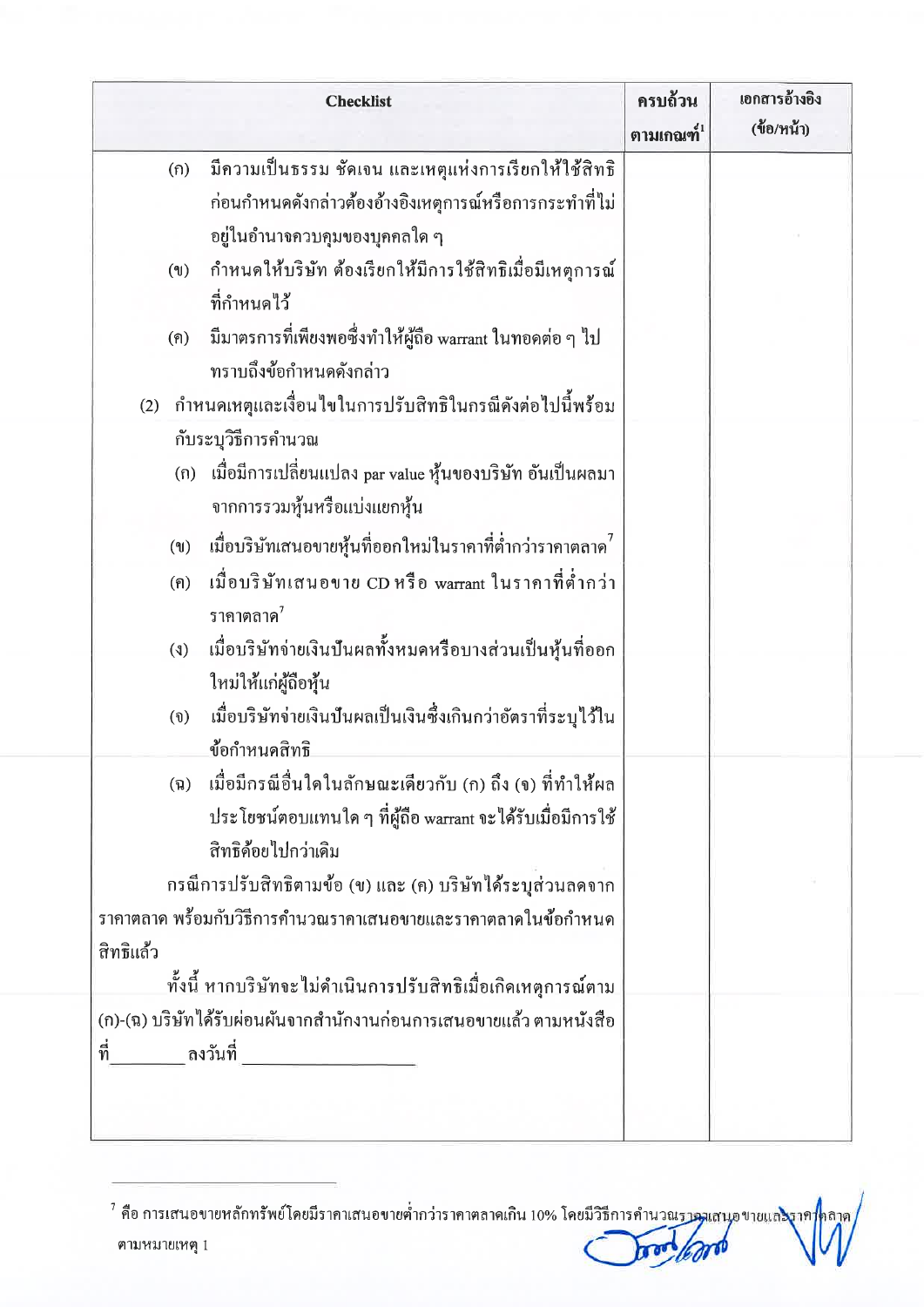|     | <b>Checklist</b>                                                                                                                                                                                                                                                                                                                                                                        | ครบถ้วน<br>ตามเกณฑ์ $1$ | เอกสารอ้างอิง<br>(ข้อ/หน้า)                   |
|-----|-----------------------------------------------------------------------------------------------------------------------------------------------------------------------------------------------------------------------------------------------------------------------------------------------------------------------------------------------------------------------------------------|-------------------------|-----------------------------------------------|
| 5.  | การดำเนินการภายหลังการเสนอขาย warrant                                                                                                                                                                                                                                                                                                                                                   |                         |                                               |
| 5.1 | บริษัทระบุไว้ในการเสนอขาย warrant ว่า จะปรับสิทธิโคยวิธีใควิธีหนึ่ง<br>ดังนี้<br>ปรับราคาและอัตราการใช้สิทธิ หรือ<br>(1)<br>ปรับราคาใช้สิทธิ์ ควบคู่กับการออก warrant ใหม่ทดแทนการปรับ<br>(2)<br><sub>ี</sub> อัตราการใช้สิทธิ<br>ทั้งนี้ หากบริษัทต้องออกหุ้นรองรับเพิ่มเติม บริษัทต้องยื่นมติที่ประชุม<br>ผู้ถือหุ้นที่อนุมัติให้ออกหุ้นรองรับการปรับสิทธินั้นอย่างเพียงพอต่อสำนักงาน | $\checkmark$            | เอกสารแนบ 4<br>ข้อกำหนดสิทธิ หน้า<br>20 ข้อ 2 |
|     | ก่อนการปรับสิทธิ จึงจะถือว่าบริษัท ได้รับอนุญาตให้เสนอขายหุ้นรองรับ                                                                                                                                                                                                                                                                                                                     |                         |                                               |
| 5.2 | บริษัทระบุไว้ในการเสนอขาย warrant ว่าจะไม่ขยายอายุ warrant<br>และไม่แก้ไขเปลี่ยนแปลงราคาและอัตราการใช้สิทธิ เว้นแต่จะเป็นการ<br>ปรับสิทธิตามที่กำหนดในข้อ 4.4 (2)                                                                                                                                                                                                                       | $\checkmark$            | เอกสารแนบ 4<br>ข้อกำหนดสิทธิ หน้า<br>20 ข้อ 2 |

บริษัทขอเรียนว่า บริษัทรับทราบและเข้าใจเงื่อนไขที่ต้องปฏิบัติตามที่ประกาศคณะกรรมการกำกับ ิตลาดทุนเกี่ยวกับการขออนุญาตและการอนุญาตให้เสนอขาย warrant และหุ้นรองรับทุกประการ ทั้งนี้ ในการแก้ไขเพิ่มเติมข้อกำหนดตาม warrant ภายหลังการเสนอขาย บริษัทจะคำเนินการให้เป็นไปตามที่ ้กำหนดไว้ในข้อกำหนดสิทธิ และจะไม่คำเนินการให้ขัดหรือแย้งกับข้อกำหนดตามประกาศคณะกรรมการ ้กำกับตลาคทุนดังกล่าว โดยบริษัทจะแจ้งการแก้ไขเพิ่มเติมนั้นเป็นลายลักษณ์อักษรให้สำนักงานทราบ ภายใน 15 วันนับแต่วันที่มีการแก้ไขเพิ่มเติม และขอรับรองว่าข้อมูลที่ระบุไว้ในรายการข้างต้นและเอกสาร ที่แนบมาพร้อม checklist นี้ถูกต้องและตรงต่อความจริงทุกประการ

ถงชื่อ

(นางสาว ธัณฐภรณ์ ใกรพิสิทธิ์กุล)

กรรมการผู้มีอำนาจลงนาม

ลงชื่อ (นาย วรุตม์ ธรรมาวรานุคุปต์) กรรมการผู้มีอำนาจลงนาม

SANG

ในฐานะกรรมการผู้มีอำนาจลงนามผูกพันบริษัท พร้อมประทับตราบริษัท (ถ้ามี)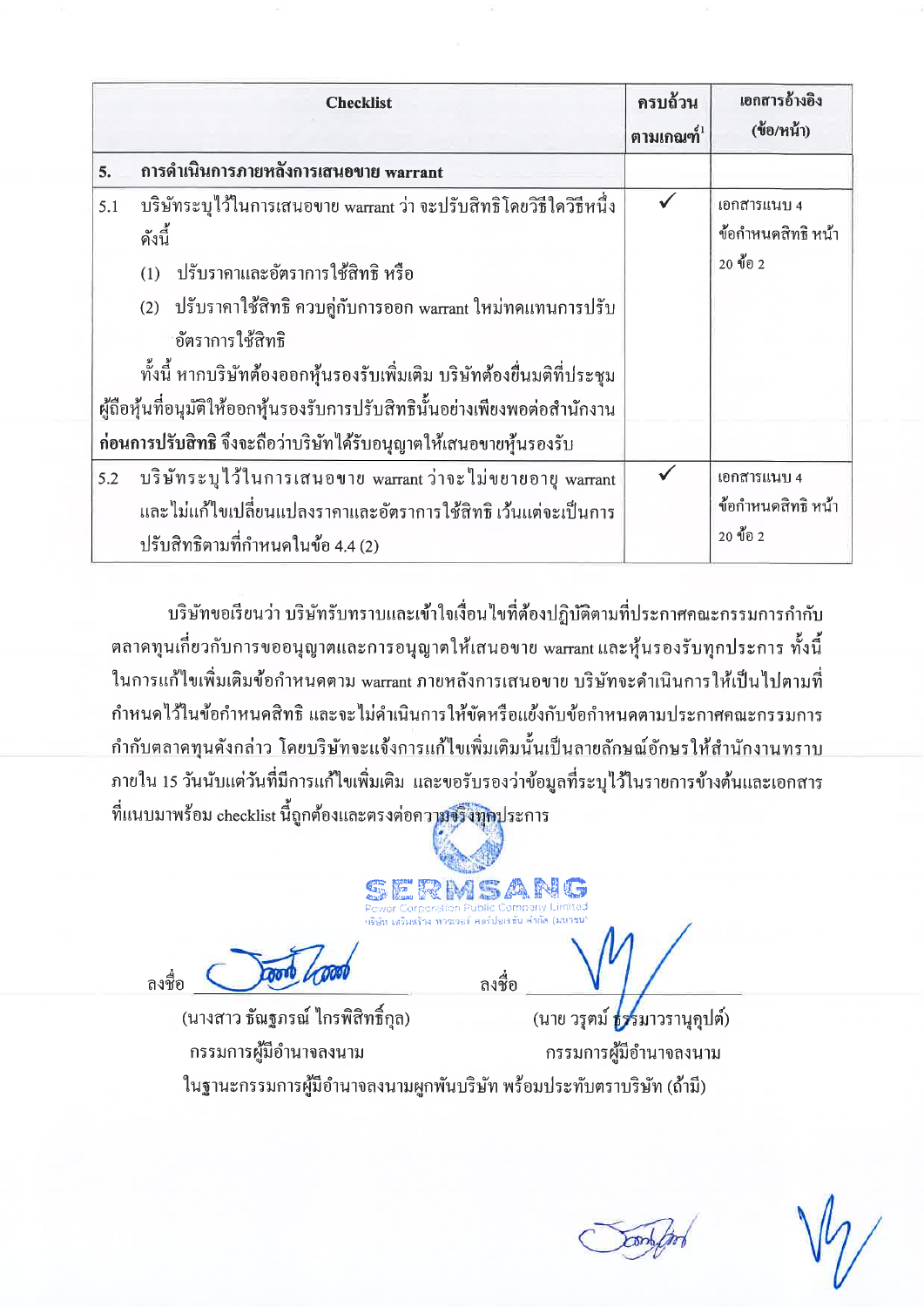#### <u>หมายเหตุ 1</u>

การเสนอขายหลักทรัพย์ที่อออกใหม่ในราคาต่ำ หมายถึง การเสนอขายหลักทรัพย์ในกรณีใดกรณีหนึ่ง ดังต่อไปนี้

- 1. การเสนอขายหุ้นที่ออกใหม่ในราคาต่ำ หมายถึง การเสนอขายหุ้น โดยกำหนดราคาเสนอขายตาม 1) ให้มี ส่วนลดจากราคาตลาดเกินกว่า 10%
- 2. การเสนอขาย warrant ในราคาต่ำ หมายถึง การเสนอขาย warrant และหั่นรองรับ โดยกำหนดราคาเสนอ ขายตาม 1) ให้มีส่วนลดจากราคาตลาดเกินกว่า 10%
- 3. การเสนอขายหุ้นกู้แปลงสภาพ ("CD") ในราคาต่ำ หมายถึง การเสนอขาย CD โดยกำหนดราคาเสนอขาย ตาม 1) ให้มีส่วนลดจากรากาตลาดเกินกว่า 10%

### 1) การคำนวณราคาเสนอขาย

- 1.1) กรณีเสนอขายหุ้น ให้ใช้ราคาเสนอขายต่อผู้ลงทุน
- 1.2) กรณีเสนอขาย warrant ให้ใช้ราคาเสนอขาย warrant บวกราคาใช้สิทธิที่จะซื้อหุ้น
- 1.3) กรณีเสนอขายหุ้นควบคู่ไปกับใบสำคัญแสดงสิทธิที่จะซื้อหุ้น ให้คำนวณดังนี้

 $((Ps)(Qs)) + ((Pw)(Qw)) + ((Ep)(Qx))$ 

 $Qs + Qx$ 

โดยที่

| Ps | ราคาเสนอขายหุ้น                                       |
|----|-------------------------------------------------------|
| Qs | จำนวนหุ้นที่เสนอขายควบคู่ไปกับ warrant                |
| Pw | ราคาเสนอขาย warrant                                   |
| Qw | จำนวน warrant ที่เสนอขายควบคู่ไปกับหุ้น               |
| Ep | ราคาใช้สิทธิที่จะซื้อหุ้นตาม warrant                  |
| Оx | จำนวนหุ้นที่จะได้รับจากการใช้สิทธิที่จะซื้อหุ้นตาม Qw |
|    |                                                       |

- 1.4) กรณีเสนอขาย CD ให้ใช้ราคาเสนอขาย CD หารด้วยอัตราแปลงสภาพ
- 2) <u>การคำนวณราคาตลาด</u>ให้ใช้ราคาหนึ่งราคาใดดังต่อไปนี้
	- 2.1) ราคาตลาคถั่วเฉลี่ยถ่วงน้ำหนักของหุ้นย้อนหลังไม่น้อยกว่า 7 วันทำการติดต่อกัน แต่ไม่เกิน 15 วันทำการติดต่อกัน ก่อนวันกำหนดรากาเสนอขาย
		- 2.1.1) ราคาที่นำมาถัวเฉลี่ยสามารถใช้ราคาปิด หรือราคาเฉลี่ยของการซื้อขายหุ้นในแต่ละวันก็ได้
		- 2.1.2) วันกำหนดรากาเสนอขาย ให้เป็นวันใควันหนึ่งดังต่อไปนี้
			- (ก) วันที่คณะกรรมการมีมติให้เสนอวาระต่อที่ประชุมผู้ถือหุ้น เพื่อขออนุมัติให้บริษัท เสนอขาย warrant และหุ้นรองรับในราคาต่อ
			- (ข) วันที่ที่ประชุมผู้ถือหุ้นมึมติอนุมัติให้บริษัทเสนอขายที่ออกใหม่ในราคาต่ำ

Your /100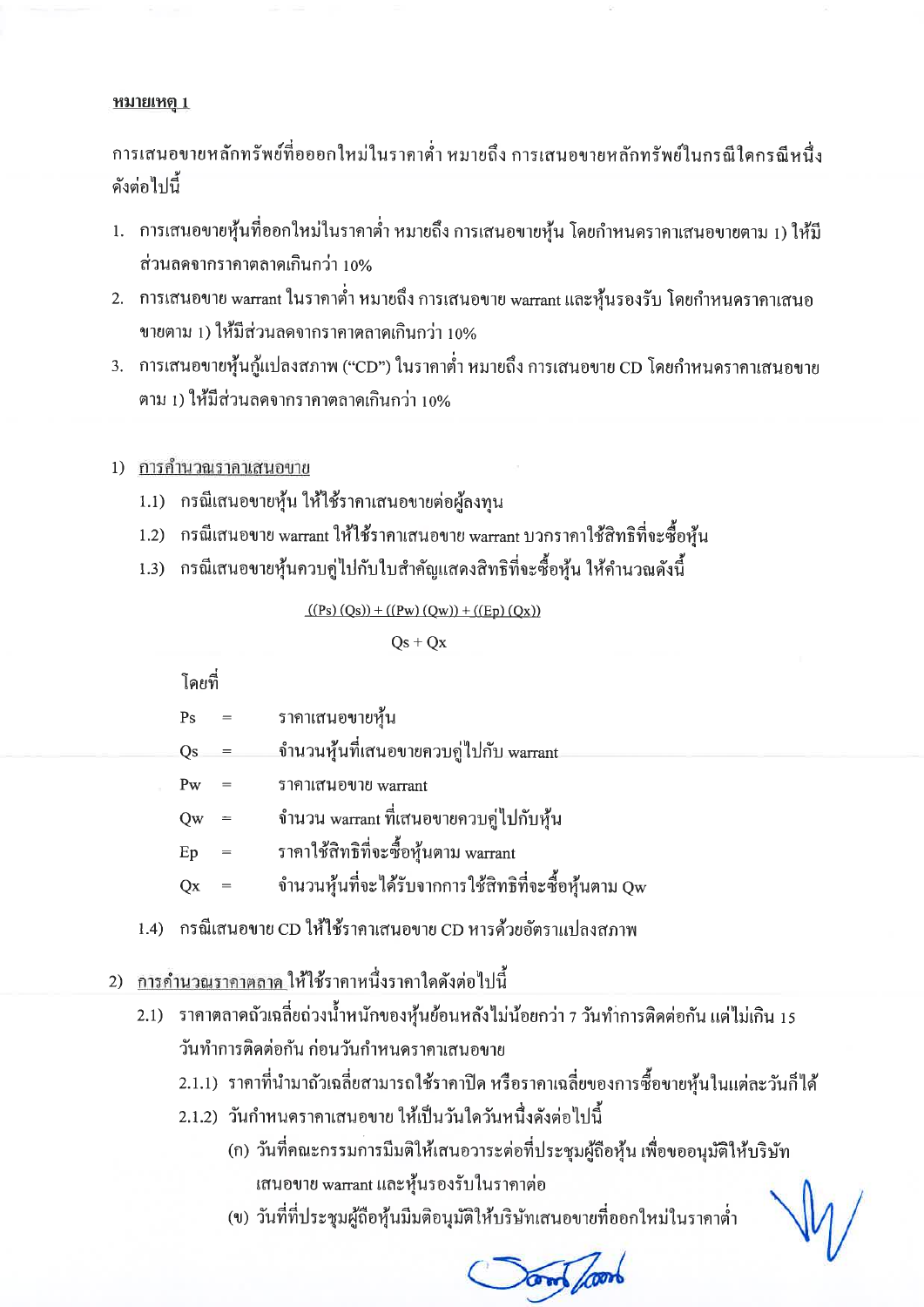(ค) วันแรกที่เสนอขายต่อผู้ลงทุน

(ง) วันที่ผู้ลงทุนมีสิทธิซื้อหุ้นตาม warrant

ทั้งนี้ หากไม่ใช้ราคาตลาดถั่วเฉล่ายถ่วงน้ำหนักของหุ้นตลาดตามข้อ 2.1 ให้ระบุความเหมาะสม แหละเหตุผลของการไม่เลือกใช้ราคาตลาดดังกล่าวให้ชัดเจนด้วย

- 2.2) ราคาที่กำหนดโดยผ่านการวิเคราะห์เปรียบเทียบกับความต้องการซื้อและความต้องการขายหุ้นที่ ออกใหม่ของบริษัท เช่น การสำรวจความต้องการซื้อหลักทรัพย์ (Book Building) เป็นต้น
- 2.3) ราคาขุติธรรมที่ประเมินโดยที่ปรึกษาทางการเงินที่อยู่ในบัญชีรายชื่อที่สำนักงานให้ความเห็นชอบ ทั้งนี้ ให้เปิดเผยสมมติฐานสำคัญที่ใช้ประกอบการคำนวณราคาตลาดให้เพียงพอและชัดเจนด้วย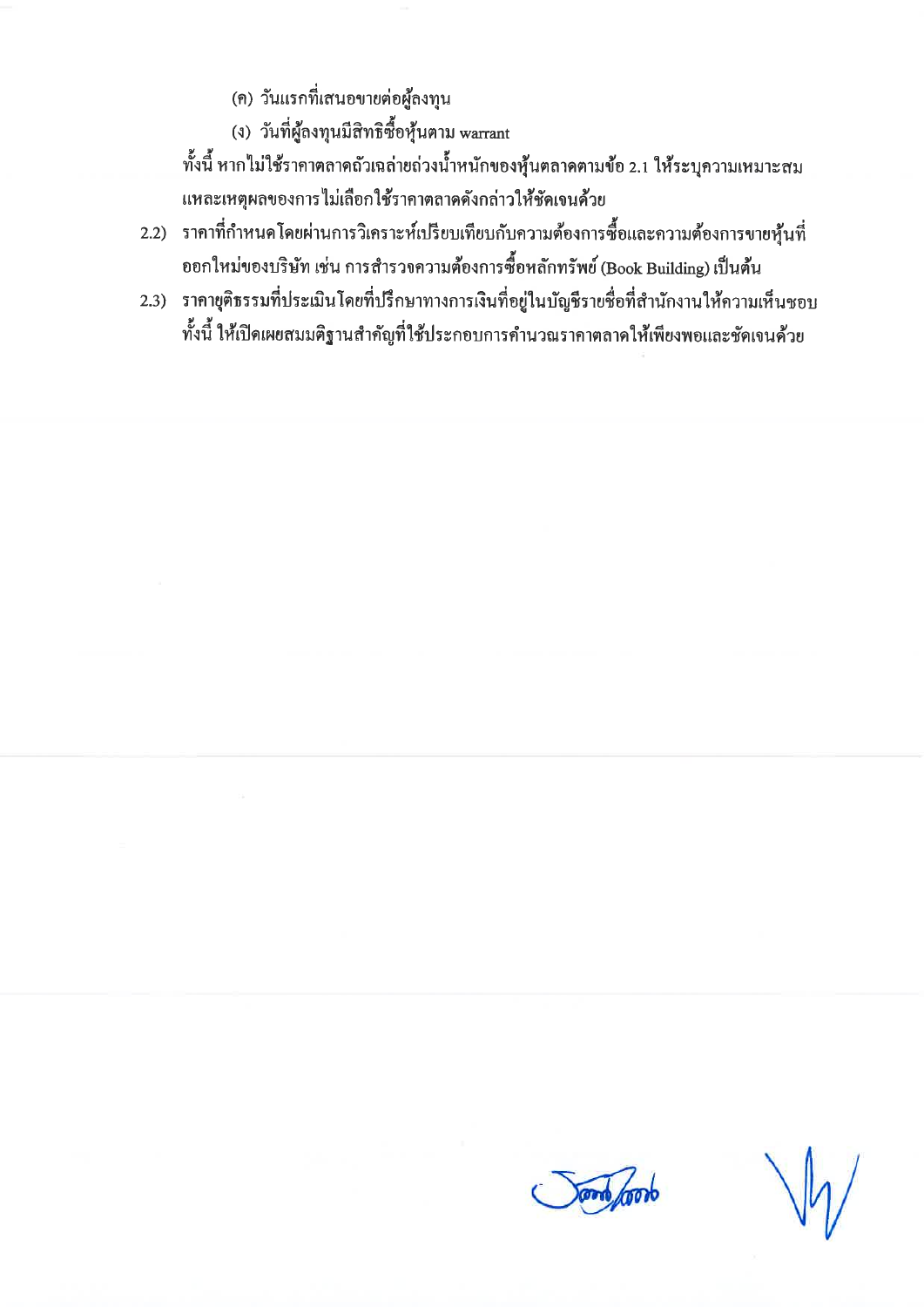เอกสารที่ต้องจัดส่งพร้อมกับ checklist การเสนอขายใบสำคัญแสดงสิทธิที่จะซื้อหุ้น ("warrant") และหุ้นที่ออกใหม่เพื่อรองรับwarrant ("หุ้นรองรับ") ต่อผู้ถือหุ้นของบริษัทตามสัดส่วนการถือหุ้น

|    | เอกสารที่ต้องจัดส่งพร้อมกับ checklist                       | มี/ไม่มี | หมายเหตุ    |
|----|-------------------------------------------------------------|----------|-------------|
|    | 1. รายงานผลการเสนอขาย warrant และหุ้นรองรับ                 | ู้ปี     | เอกสารแนบ 1 |
|    | 2. หนังสือนัดประชุมผู้ถือหุ้นที่ขออนุมัติให้ออกและเสนอขาย   | ู้กึ     | เอกสารแนบ 2 |
|    | warrant และหุ้นรองรับ                                       |          |             |
|    | 3. มติที่ประชุมผู้ถือหุ้นที่อนุมัติให้ออกและเสนอขาย warrant | ู้กี     | เอกสารแนบ 3 |
|    | และหุ้นรองรับ                                               |          |             |
|    | 4. ข้อกำหนดสิทธิ warrant                                    | ู้นี     | เอกสารแนบ 4 |
| 5. | รายละเอียดการคำนวณจำนวนหุ้นรองรับ                           | ู้มี     | เอกสารแนบ 5 |
| 6. | รายละเอียดการคำนวณ dilution effect                          | ู้บี     | เอกสารแนบ 6 |
| 7. | หนังสือสำนักงานแจ้งการผ่อนผันการออก warrant ในสัดส่วน       | ไม่มี    |             |
|    | ที่มากกว่า 50% (ถ้ามี)                                      |          |             |
| 8. | หนังสือสำนักงานแจ้งการผ่อนผันให้บริษัทไม่ต้องคำเนินการ      | ไม่มี    |             |
|    | ปรับสิทธิเมื่อเกิดเหตุการณ์ตามที่ประกาศกำหนด (ถ้ามี)        |          |             |

#### <u>หมายเหตุ</u>

เอกสารข้างค้นต้องให้กรรมการผู้มีอำนาจลงนามผูกพันบริษัทเป็นผู้ลงนามรับรองความถูกต้องของ  $(1)$ เอกสารทุกหน้า พร้อมประทับตราบริษัท (ถ้ามี)

การรายงานผลการเสนอขาย warrant และหุ้นรองรับ ให้รายงานผลการขายภายใน 15 วันนับแต่  $(2)$ ้วันปิดการเสนอขาย (<u>มาตรา 64</u> แห่ง พรบ.หลักทรัพย์ และ<u>ประกาศว่าด้วยการยกเว้นการขึ้นแบบ filin</u>g)

and find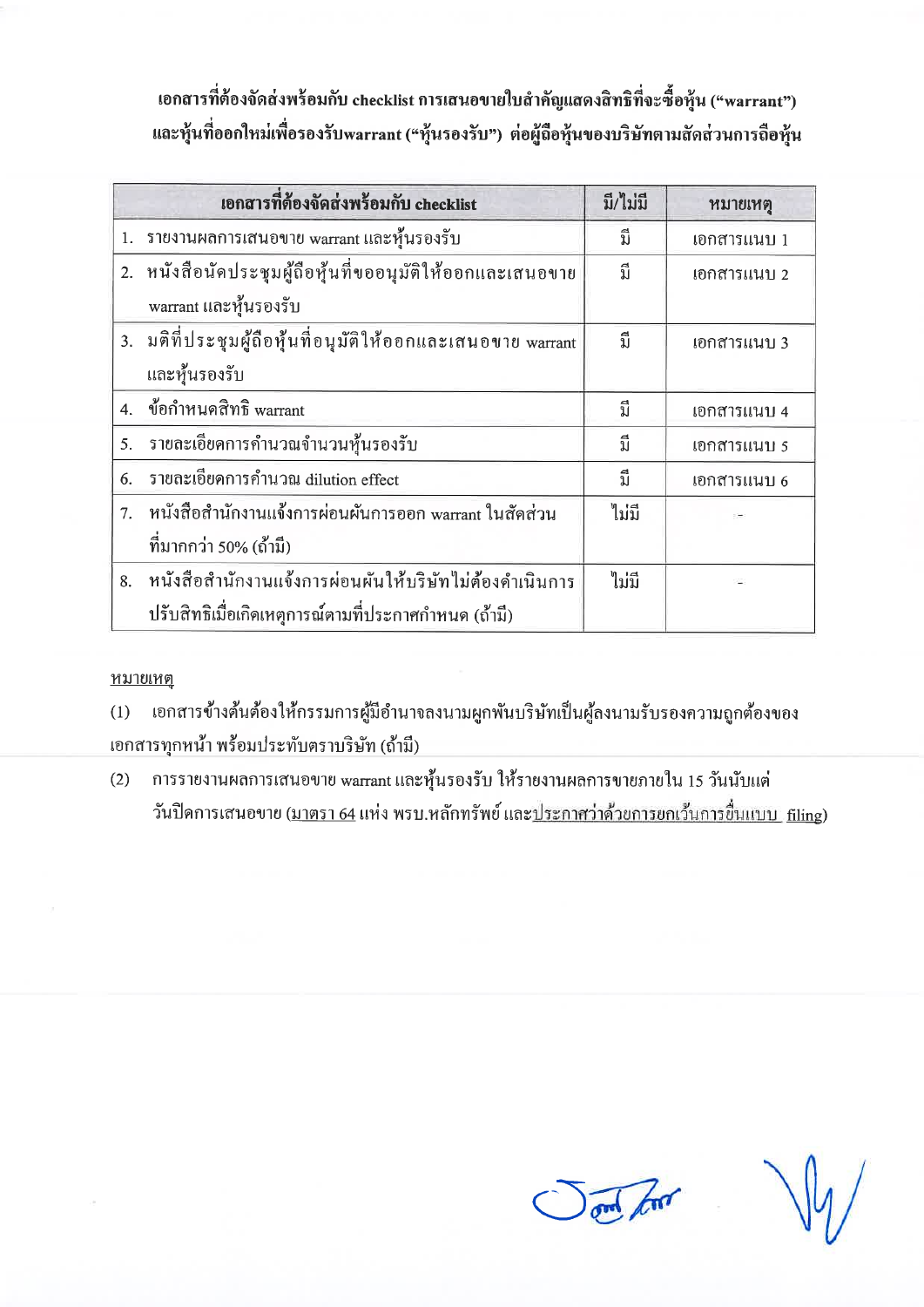# <u> เอกสารแนบ 5 : รายละเอียดการคำนวณจำนวนหุ้นรองรับ</u>

วิธีการคำนวณสัดส่วนจำนวนหุ้นรองรับ =

[(จำนวนหุ้นรองรับใบสำคัญแสดงสิทธิที่เสนอขายในครั้งนี้) + (จำนวนหุ้นรองรับ ใบสำคัญแสดงสิทธิที่เสนอขายในครั้งอื่นซึ่งไม่รวมหุ้นที่จัดไว้รองรับใบสำคัญแสดง สิทธิ ESOP)] / (จำนวนหุ้นที่จำหน่ายได้แล้วทั้งหมดของบริษัท ซึ่งรวมถึงหุ้นปันผล)

โดยที่

- $\bullet$  ถำนวนหุ้นรองรับ Warrant ที่เสนอขายในครั้งนี้  $=$  253,550,000 หุ้น
- จำนวนหุ้นรองรับใบสำคัญแสดงสิทธิที่เสนอขายในครั้งอื่นซึ่งไม่รวมหุ้นที่จัดไว้รองรับใบสำคัญแสดงสิทธิ ESOP = 101,420,000 หุ้น
- จำนวนหุ้นที่จำหน่ายใด้แล้วทั้งหมดของบริษัทภายหลังการเสนอขายหุ้นสามัญเพิ่มทุน โดยที่ไม่มีหุ้นเหลือจากการออกและ เสนอขายในครั้งนี้ $= 1,014,200,000$  หุ้น

ดังนั้น

สัคส่วนจำนวนหุ้นรองรับ = 35.00%

**Sony Jord**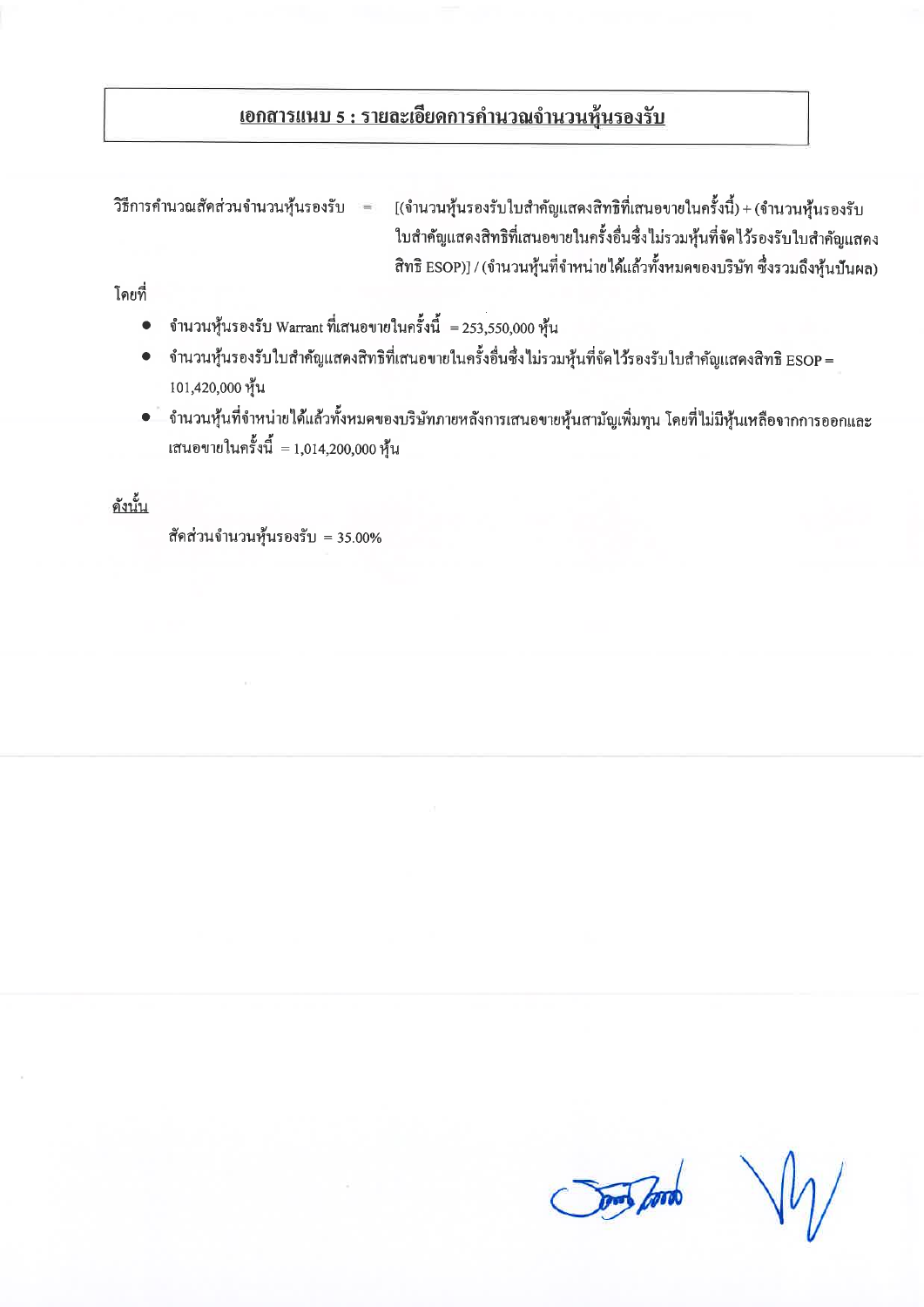## เอกสารแนบ 6 : รายละเอียดการคำนวณ Dilution Effect

- 1. หุ้นสามัญใหม่ที่เกิดจากการใช้สิทธิตามใบสำคัญแสคงสิทธิในครั้งนี้ จะมีสิทธิและผลประโยชน์เท่าเทียมกับหุ้นสามัญ เดิมที่ออกและเรียกชำระเต็มมูลค่าของบริษัททุกประการ
- 2. ผลกระทบต่อผู้ถือหุ้นจากการออกและเสนอขายใบสำคัญแสดงสิทธิให้แก่ผู้ถือหุ้นเดิม มีดังนี้
	- ผลกระทบต่อสัดส่วนการถือหุ้นและสิทธิออกเสียงของผู้ถือหุ้น (Control Dilution)

หากผู้ถือหุ้นเดิมใช้สิทธิทั้งจำนวน ผู้ถือหุ้นจะไม่ได้รับผลกระทบต่อสัดส่วนการถือหุ้นและสิทธิออกเสียงของผู้ถือ หุ้น (Control Dilution) เนื่องจากเป็นการออกและเสนอขายให้แก่ผู้ถือหุ้นเดิมตามสัดส่วน อย่างไรก็ตาม หากมีการ ใช้สิทธิครบถ้วนตามใบสำคัญแสคงสิทธิ โคยบุคคลอื่นที่ไม่ใช่ผู้ถือหุ้นเคิมทั้งหมด จะมีผลกระทบต่อสัดส่วนการถือ หุ้นและสิทธิออกเสียงของผู้ถือหุ้นเดิมลดลงร้อยละ 18.52

| Control dilution | ู จำนวนหุ้นรองรับที่เสนอขายครั้งนี้<br>$=$                                                                                                                                    |
|------------------|-------------------------------------------------------------------------------------------------------------------------------------------------------------------------------|
|                  | (จำนวนหุ้นที่จำหน่ายได้แล้วทั้งหมดของบริษัท + จำนวนหุ้นปันผลที่จัดสรรในครั้งนี้<br>+ จำนวนหุ้นรองรับการจัดสรรใบสำคัญแสดงสิทธิ SSP-W1 + จำนวนหุ้นรองรับที่<br>เสนอขายครั้งนี้) |
|                  | $= 253,550,000 / (922,000,000 + 92,200,000 + 101,420,000 + 253,550,000)$                                                                                                      |
|                  | $= 18.52\%$                                                                                                                                                                   |

• ผลกระทบต่อราคาตลาดของหุ้น (Price Dilution)

ภายหลังการออกและเสนอขายใบสำคัญแสคงสิทธิให้แก่ผู้ถือหุ้นเคิม หากมีการใช้สิทธิตามใบสำคัญแสคงสิทธิทั้ง ึ จำนวนแล้ว จะไม่มีผลกระทบต่อราคาตลาดของหุ้น (Price Dilution) เนื่องจากราคา<u>ตลาดหลังเสนอขายสง</u>กว่ารากา ตลาดก่อนเสนอขาย

Price dilution

= รากาตลาดก่อนเสนอขาย – รากาตลาดหลังเสนอขาย

ราคาตลาดก่อนเสนอขาย

### โดยที่

รากาตลาดก่อนเสนอขายเท่ากับ 15.76 บาทต่อหุ้น รากาถั่วเฉลี่ยถ่วงน้ำหนักหุ้นสามัญของบริษัทฯ ที่ทำการซื้อขาย ในตลาดหลักทรัพย์แห่งประเทศใทยย้อนหลัง 7 วันทำการติดต่อกันก่อนวันที่คณะกรรมการบริษัท ครั้งที่ 1/2564 เมื่อวันที่ 25 กุมภาพันธ์ พ.ศ. 2564 มีมติเห็นชอบให้เสนอต่อที่ประชุมสามัญผู้ถือหุ้นประจำปี 2564 เพื่อพิจารณา อนุมัติการออกและจัดสรรใบสำคัญแสดงสิทธิ SSP-W2